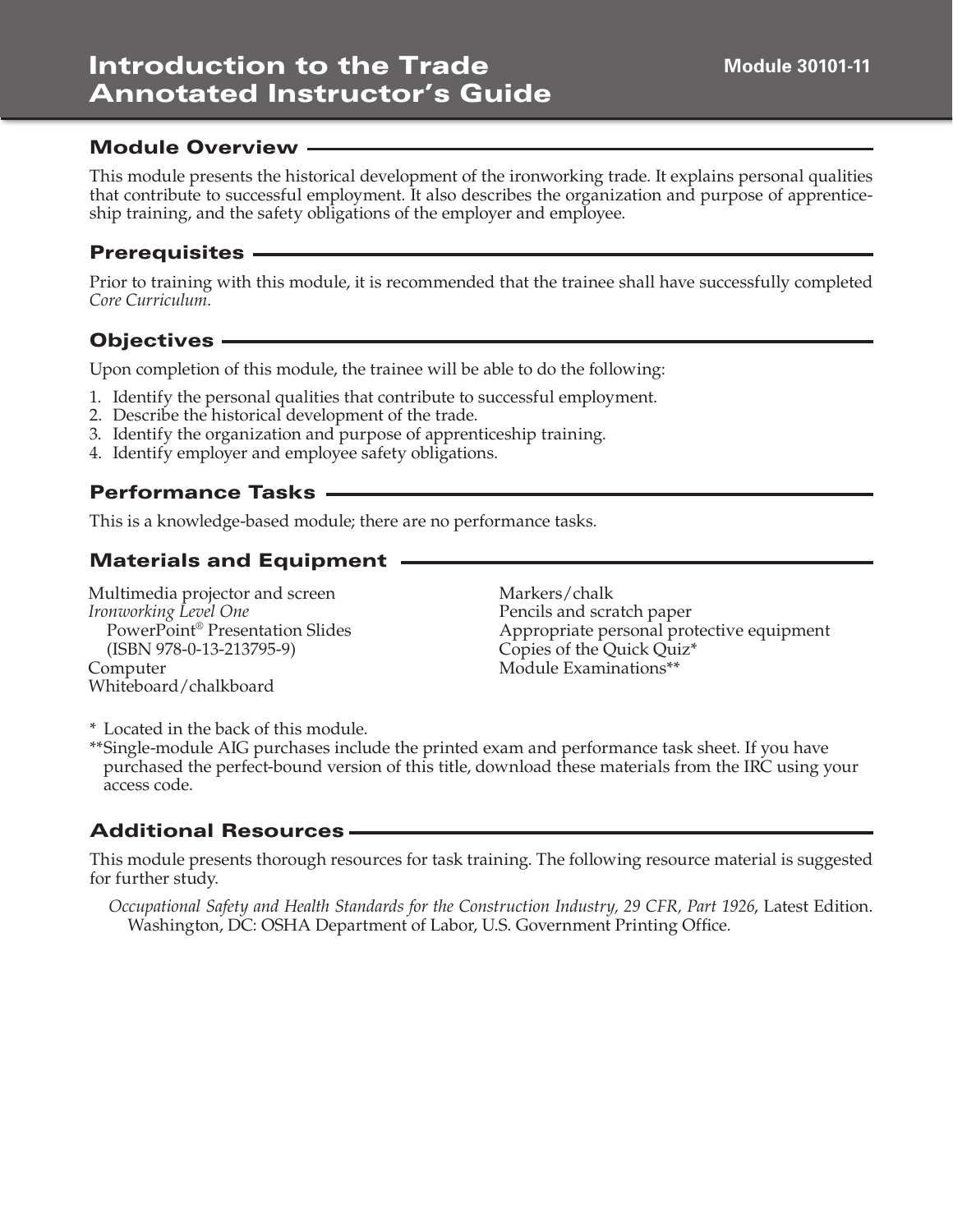# Teaching Time for This Module

An outline for use in developing your lesson plan is presented below. Note that each Roman numeral in the outline equates to one session of instruction. Each session has a suggested time period of 2<sup>1</sup>/<sub>2</sub> hours. This includes 10 minutes at the beginning of each session for administrative tasks and one 10-minute break during the session. Approximately 5 hours are suggested to cover *Introduction to the Trade*. You will need to adjust the time required for hands-on activity and testing based on your class size and resources.

#### **Topic Planned Time**

| Session I. Introduction; Opportunities; Your Training Program; Responsibilities   |  |
|-----------------------------------------------------------------------------------|--|
| A. Introduction                                                                   |  |
| B. Ironworking Trade                                                              |  |
| 1. History of Structural Steel Building Materials                                 |  |
| 2. Ironworking                                                                    |  |
| C. Opportunities in the Construction Industry                                     |  |
| D. Your Training Program                                                          |  |
| 1. Standardized Training by NCCER                                                 |  |
| 2. Apprenticeship Program                                                         |  |
| E. Responsibilities of the Employee                                               |  |
| 1. Professionalism                                                                |  |
| 2. Honesty                                                                        |  |
| 3. Loyalty                                                                        |  |
| 4. Willingness to Learn                                                           |  |
| 5. Willingness to Take Responsibility                                             |  |
| 6. Willingness to Cooperate                                                       |  |
| 7. Rules and Regulations                                                          |  |
| 8. Tardiness and Absenteeism                                                      |  |
| Session II. Human Relations; Safety Obligations; Review; Module Exam              |  |
| A. Human Relations                                                                |  |
| 1. Making Human Relations Work                                                    |  |
| 2. Human Relations and Productivity                                               |  |
| 3. Attitude                                                                       |  |
| 4. Maintaining a Positive Attitude                                                |  |
| B. Employer and Employee Safety Obligations                                       |  |
| C. Module Review                                                                  |  |
| D. Module Examination                                                             |  |
| 1. Trainees must score 70 percent or higher to receive recognition from NCCER.    |  |
| 2. Record the testing results on Training Report Form 200, and submit the results |  |

to the Training Program Sponsor.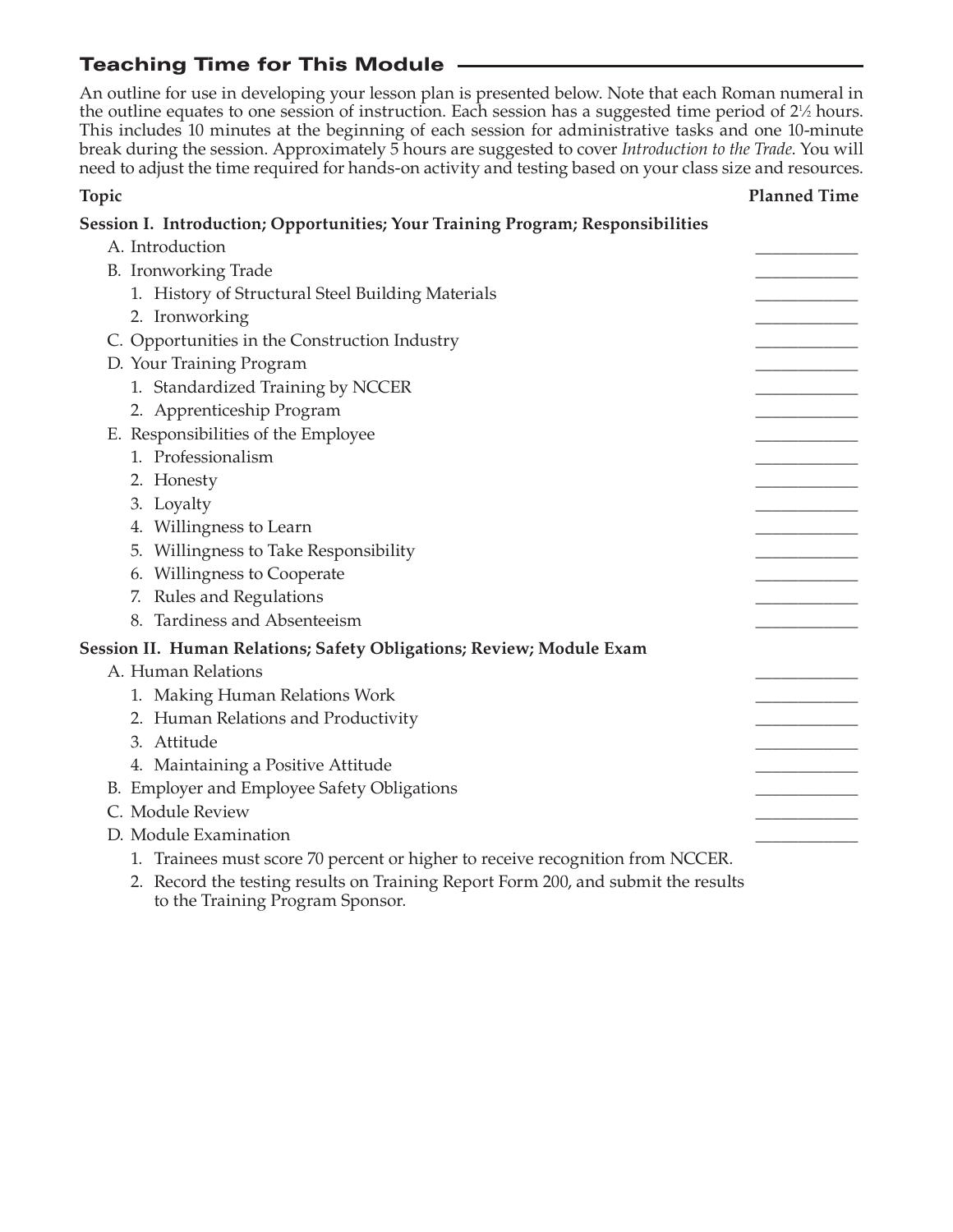This module covers safety procedures used in the ironwork trade. The use and care of mobile equipment, such as forklifts and generators, is also covered.

#### Prerequisites

Prior to training with this module, it is recommended that the trainee shall have successfully completed *Core Curriculum* and *Ironworking Level One*, Module 30101-11.

# Objectives

Upon completion of this module, the trainee will be able to do the following:

- 1. Describe the consequences of on-the-job accidents.
- 2. Explain the special responsibilities of OSHA.
- 3. List potential hazards for ironworkers.
- 4. Describe safe work practices when near cranes.
- 5. List major health hazards classified by OSHA.
- 6. Identify and explain the safe operation of various pieces of light equipment, including:
	- Aerial lifts
	- Generators
	- Compressors
	- Forklifts

# Performance Tasks

Under the supervision of the instructor, the trainee should be able to do the following:

- 1. Position and use an aerial work platform.
- 2. Demonstrate the proper use of a fall protection system.
- 3. Identify points of inspection on specified pieces of equipment.

# Materials and Equipment

Multimedia projector and screen *Ironworking Level One* PowerPoint® Presentation Slides (ISBN 978-0-13-213795-9) Computer Whiteboard/chalkboard Markers/chalk Pencils and scratch paper Appropriate personal protective equipment Photos of high work

U.S. Department of Transportation Hazardous Materials Regulations Manual Equipment such as aerial lifts, generators, compressors, and forklifts Copies of the Quick Quiz\* Module Examinations\*\* Performance Profile Sheets\*\*

\* Located in the back of this module.

\*\*Single-module AIG purchases include the printed exam and performance task sheet. If you have purchased the perfect-bound version of this title, download these materials from the IRC using your access code.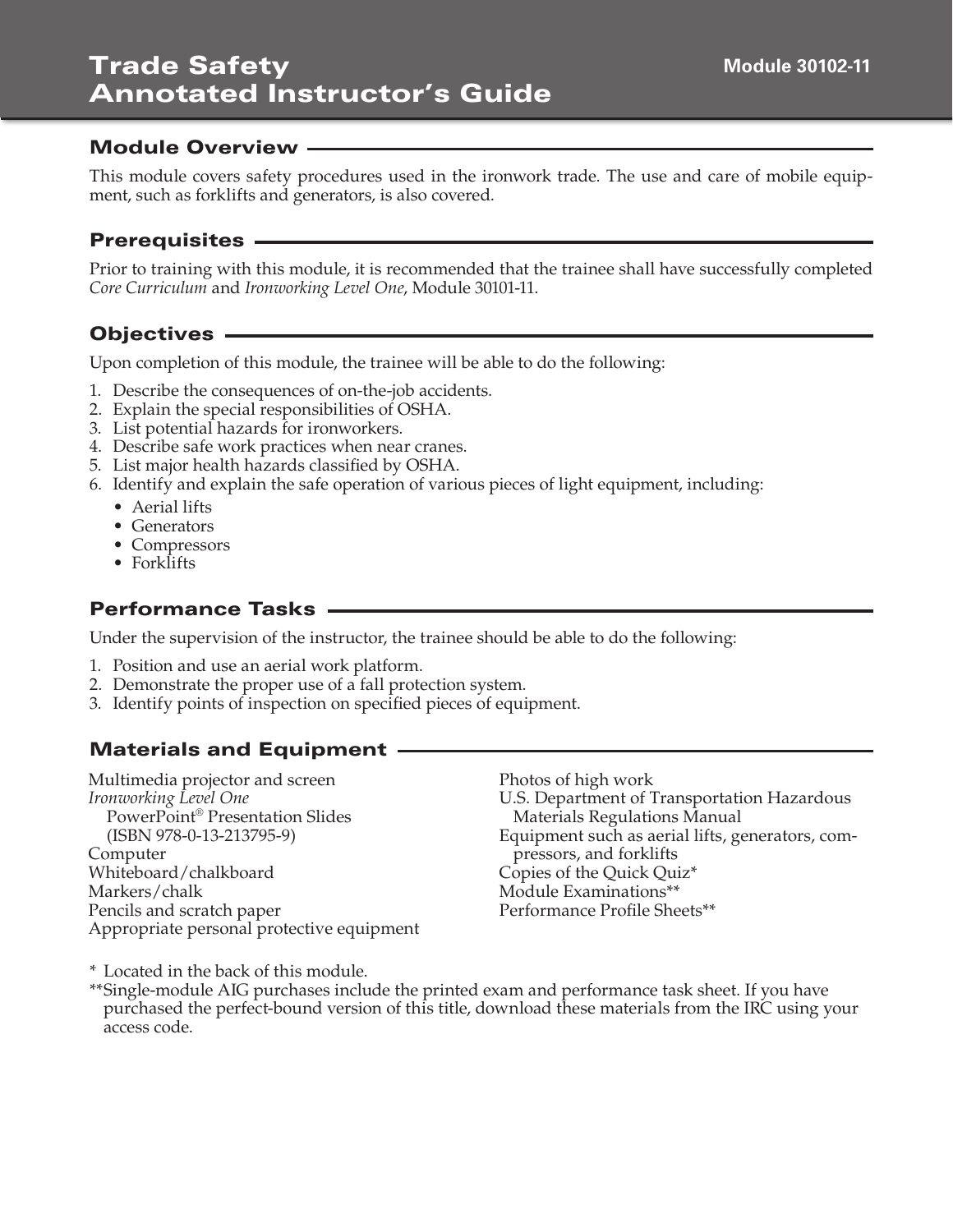# Safety Considerations

Ensure that the trainees are equipped with appropriate personal protective equipment and know how to use it properly. This module requires trainees to use various pieces of light equipment. Review general precautions needed when operating light equipment.

# Additional Resources

This module presents thorough resources for task training. The following resource material is suggested for further study.

The complete OSHA Safety and Health Regulations for Construction are located at www.osha.gov.

# Teaching Time for This Module

An outline for use in developing your lesson plan is presented below. Note that each Roman numeral in the outline equates to one session of instruction. Each session has a suggested time period of 2½ hours. This includes 10 minutes at the beginning of each session for administrative tasks and one 10-minute break during the session. Approximately 121 ⁄2 hours are suggested to cover *Trade Safety*. You will need to adjust the time required for testing based on your class size and resources. Because laboratories often correspond to Performance Tasks, the proficiency of the trainees may be noted during these exercises for Performance Testing purposes.

| Topic                                                      | <b>Planned Time</b> |
|------------------------------------------------------------|---------------------|
| <b>Session I. Introduction; On-the-Job Accidents; OSHA</b> |                     |
| A. Introduction                                            |                     |
| B. On-the Job Accidents                                    |                     |
| 1. Examples of Hazardous Conditions                        |                     |
| 2. Ironworking Accident Statistics                         |                     |
| 3. Causes of Construction Accidents                        |                     |
| C. OSHA                                                    |                     |
| 1. Fall Protection                                         |                     |
| 2. Controlled Decking Zones                                |                     |
| 3. Opening Covers                                          |                     |
| 4. OSHA-Required Training                                  |                     |
| Session II. Developing Safety Awareness; Job Site Safety   |                     |
| A. Developing Safety Awareness                             |                     |
| 1. Maintain a Safety Conscious Attitude                    |                     |
| 2. Dress Safely for the Job                                |                     |
| 3. Ventilation Needs and Respiratory Devices               |                     |
| 4. Tool Safety                                             |                     |
| 5. Report Damaged Equipment                                |                     |
| 6. Welding Safety                                          |                     |
| B. Job Site Safety                                         |                     |
| 1. Cranes                                                  |                     |
| 2. Material Handling and Storage                           |                     |
| <b>Session III. Light Equipment; Aerial Lifts</b>          |                     |
| A. Light Equipment                                         |                     |
| 1. Transporting Equipment                                  |                     |
| 2. Hydraulic Systems                                       |                     |
| 3. Fueling Safety                                          |                     |
| 4. Battery Safety                                          |                     |
|                                                            |                     |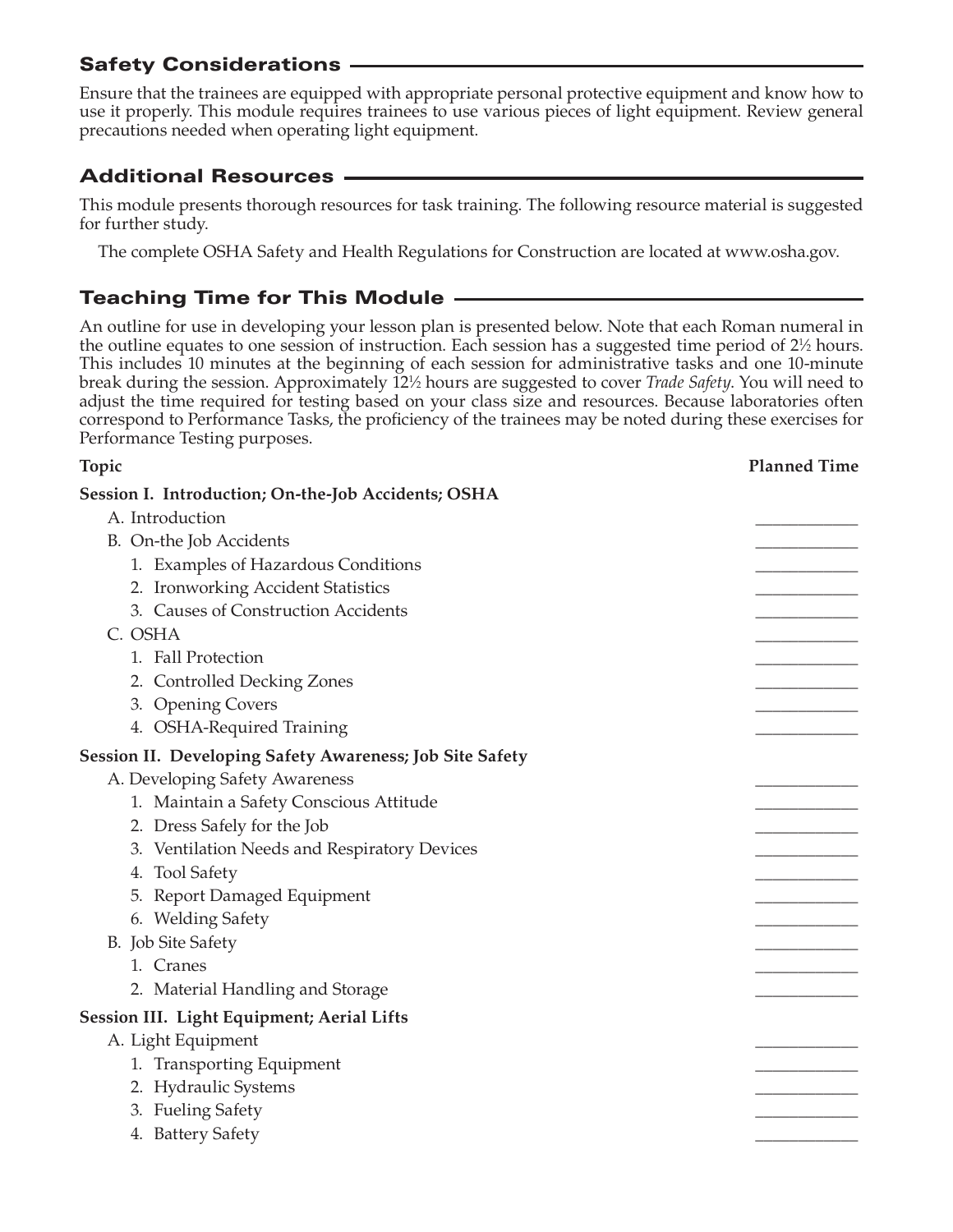| <b>B.</b> Aerial Lifts                                                                                                        |  |
|-------------------------------------------------------------------------------------------------------------------------------|--|
| 1. Aerial Lift Assemblies                                                                                                     |  |
| 2. Aerial Lift Operator Qualifications                                                                                        |  |
| 3. Typical Aerial Lift Controls                                                                                               |  |
| 4. Aerial Lift Safety Precautions                                                                                             |  |
| 5. Aerial Lift Operating Procedure                                                                                            |  |
| 6. Aerial Lift Operator's Maintenance Responsibility                                                                          |  |
| 7. Scissor Lifts                                                                                                              |  |
| 8. Boom Lifts                                                                                                                 |  |
| C. Laboratory                                                                                                                 |  |
| Have trainees position and use an aerial work platform. This laboratory                                                       |  |
| corresponds with Performance Task 1.                                                                                          |  |
| Session IV. Generators; Air Compressors; Forklifts; Fall Protection Equipment                                                 |  |
| A. Generators                                                                                                                 |  |
| 1. Generator Assemblies                                                                                                       |  |
| 2. Typical Generator Controls                                                                                                 |  |
| 3. Generator Safety Precautions                                                                                               |  |
| 4. Generator Operating Procedure                                                                                              |  |
| 5. Generator Operator's Maintenance Responsibility                                                                            |  |
| B. Air Compressors                                                                                                            |  |
| 1. Compressor Assemblies                                                                                                      |  |
| 2. Typical Compressor Controls                                                                                                |  |
| 3. Compressor Safety Precautions                                                                                              |  |
| 4. Compressor Operating Procedure                                                                                             |  |
| 5. Air Compressor Operator's Maintenance Responsibility                                                                       |  |
| C. Forklifts                                                                                                                  |  |
| 1. Forklift Assemblies                                                                                                        |  |
| 2. Forklift Operator Qualifications                                                                                           |  |
| 3. Typical Forklift Controls                                                                                                  |  |
| 4. Forklift Safety Precautions                                                                                                |  |
| 5. Forklift Operation                                                                                                         |  |
| 6. Forklift Operator's Maintenance Responsibility                                                                             |  |
| D. Laboratory                                                                                                                 |  |
| Have trainees identify the points of inspection for specified pieces of equipment.                                            |  |
| This laboratory corresponds with Performance Task 3.                                                                          |  |
| E. Fall Protection Equipment                                                                                                  |  |
| 1. Standards for Fall Protection Equipment                                                                                    |  |
| 2. Personal Fall Arrest Systems                                                                                               |  |
| 3. Using Personal Fall Arrest Systems                                                                                         |  |
| 4. Safety Net Systems                                                                                                         |  |
| 5. Rescue After a Fall                                                                                                        |  |
| F. Laboratory                                                                                                                 |  |
| Have trainees demonstrate the proper use of a fall protection system. This<br>laboratory corresponds with Performance Task 2. |  |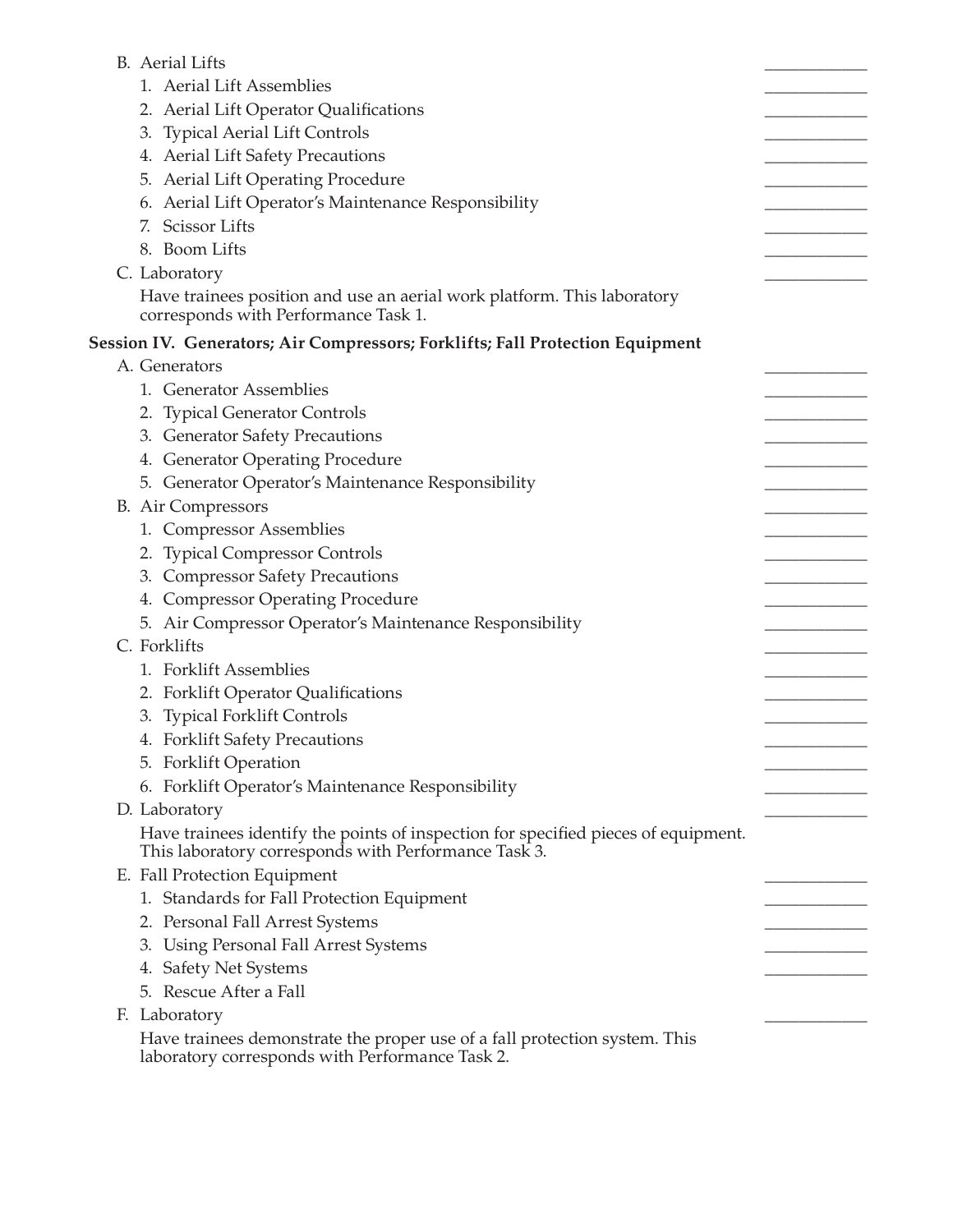#### **Session V. Review and Testing**

A. Review \_\_\_\_\_\_\_\_\_\_\_\_

- B. Module Examination
	- 1. Trainees must score 70 percent or higher to receive recognition from NCCER.
	- 2. Record the testing results on Training Report Form 200, and submit the results to the Training Program Sponsor.
- C. Performance Testing
	- 1. Trainees must perform each task to the satisfaction of the instructor to receive recognition from NCCER. If applicable, proficiency noted during laboratory exercises can be used to satisfy the Performance Testing requirements.
	- 2. Record the testing results on Training Report Form 200, and submit the results to the Training Program Sponsor.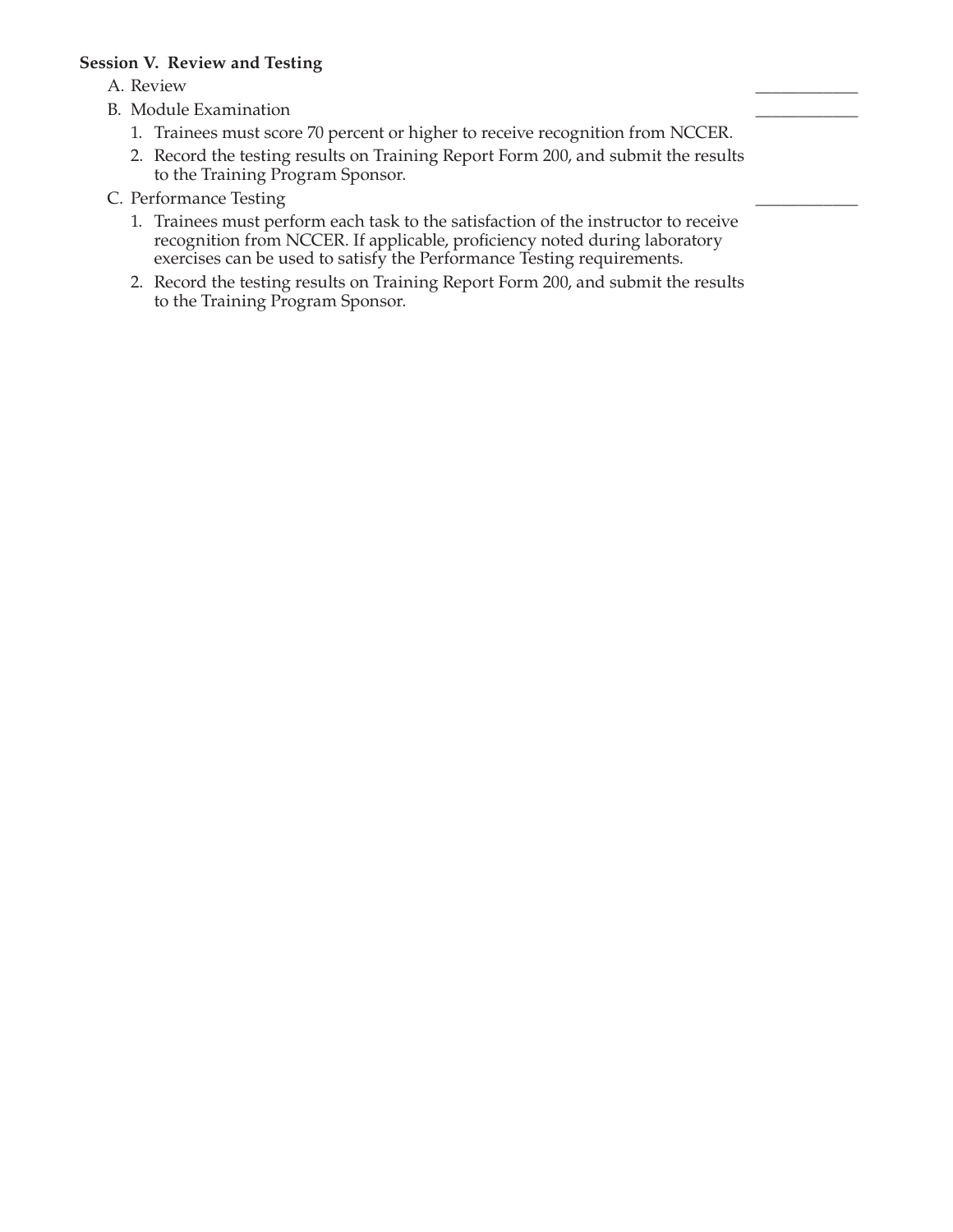This module describes the power and hand tools used in ironworking. The use, care, and maintenance of these tools are covered, as well as specific safety considerations.

#### Prerequisites

Prior to training with this module, it is recommended that the trainee shall have successfully completed *Core Curriculum* and *Ironworking Level One*, Modules 30101-11 and 30102-11.

#### Objectives

Upon completion of this module, the trainee will be able to do the following:

- 1. Identify and explain commonly used safety tools and equipment.
- 2. Identify and describe the proper use of common ironworking hand tools.
- 3. Identify the power sources for common ironworking tools.
- 4. Identify and describe the proper use of common ironworking power tools.

#### Performance Tasks

Under the supervision of the instructor, the trainee should be able to do the following:

- 1. Demonstrate the proper use of appropriate personal protective equipment.
- 2. Demonstrate the safe and effective use of available ironworking hand tools.
- 3. Demonstrate the safe and effective application of available power sources for ironworking power tools.
- 4. Demonstrate the safe and effective use of available ironworking power tools.

#### Materials and Equipment

| Multimedia projector and screen               | Wrenches                              |
|-----------------------------------------------|---------------------------------------|
| Ironworking Level One                         | Cleaning tools                        |
| PowerPoint <sup>®</sup> Presentation Slides   | Threading tools                       |
| $(ISBN 978-0-13-213795-9)$                    | Pliers                                |
| Computer                                      | Snips and shears                      |
| Whiteboard/chalkboard                         | Alignment tools                       |
| Markers/chalk                                 | Welding tools                         |
| Pencils and scratch paper                     | Rivet buster                          |
| Appropriate personal protective equipment,    | Air hammer                            |
| including the following:                      | Side grinder                          |
| Face shields                                  | Impact wrench                         |
| Protective leather                            | Reciprocating saw                     |
| Welding gloves                                | Powder-actuated tools                 |
| Welding shields                               | Appropriate power sources             |
| Fall protection devices                       | Iron plate                            |
| As available, examples of the following tools | Selection of reciprocating saw blades |
| and equipment:                                | Copies of the Quick Quiz*             |
| Marking and measuring devices                 | Module Examinations**                 |
| Clamps                                        | Performance Profile Sheets**          |
|                                               |                                       |

\* Located in the back of this module.

\*\*Single-module AIG purchases include the printed exam and performance task sheet. If you have purchased the perfect-bound version of this title, download these materials from the IRC using your access code.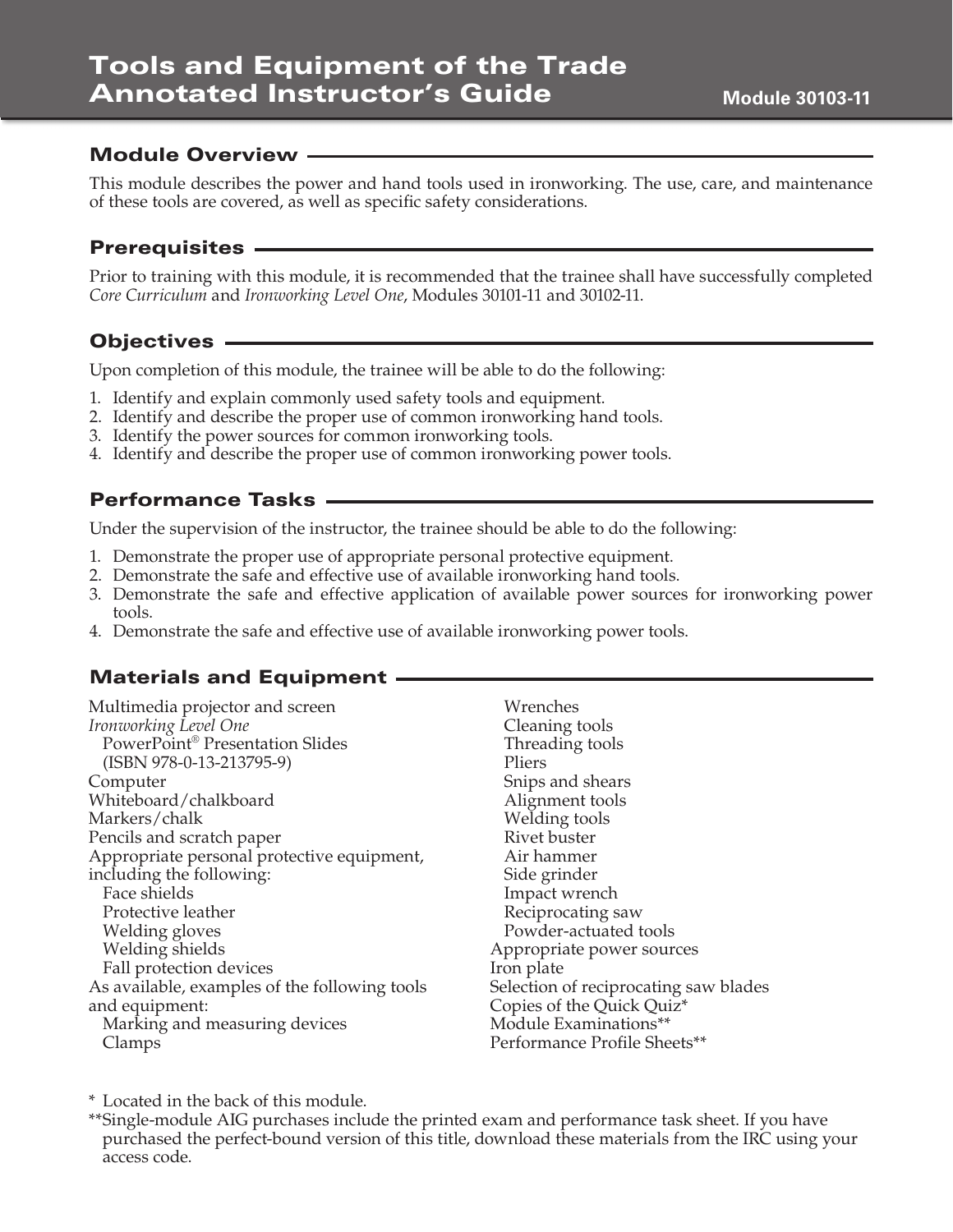# Safety Considerations

Ensure that the trainees are equipped with appropriate personal protective equipment and know how to use it properly. Emphasize the special safety precautions associated with each tool. Ensure that trainees are briefed on shop safety procedures.

# Additional Resources

This module presents thorough resources for task training. The following resource material is suggested for further study.

- Bolt Depot, Inc. provides charts and tables of information on fasteners and bolts. www.boltdepot.com/fastener-information.
- Concrete Fastening Systems provides information on concrete anchors and fasteners. http://www.confast.com.

# Teaching Time for This Module

An outline for use in developing your lesson plan is presented below. Note that each Roman numeral in the outline equates to one session of instruction. Each session has a suggested time period of 2<sup>1</sup>/<sub>2</sub> hours. This includes 10 minutes at the beginning of each session for administrative tasks and one 10-minute break during the session. Approximately 10 hours are suggested to cover *Tools and Equipment of the Trade*. You will need to adjust the time required for testing based on your class size and resources. Because laboratories often correspond to Performance Tasks, the proficiency of the trainees may be noted during these exercises for Performance Testing purposes.

| Topic                                                                                                                   | <b>Planned Time</b> |
|-------------------------------------------------------------------------------------------------------------------------|---------------------|
| <b>Session I. Introduction; PPE Safety Summary</b>                                                                      |                     |
| A. Introduction                                                                                                         |                     |
| B. PPE Safety Summary                                                                                                   |                     |
| 1. Protective Equipment                                                                                                 |                     |
| 2. Fall Protection Equipment                                                                                            |                     |
| 3. Laboratory                                                                                                           |                     |
| Have trainees demonstrate the proper use of appropriate PPE. This<br>laboratory corresponds to Performance Task 1.      |                     |
| <b>Session II. Hand Tools</b>                                                                                           |                     |
| A. Measuring Tools                                                                                                      |                     |
| <b>B.</b> Clamping Equipment                                                                                            |                     |
| C. Wrenches                                                                                                             |                     |
| D. Cleaning Tools                                                                                                       |                     |
| E. Cutting Tools                                                                                                        |                     |
| F. Threading Tools                                                                                                      |                     |
| G. Alignment Tools                                                                                                      |                     |
| H. Belts and Bags                                                                                                       |                     |
| <b>Welding Tools</b>                                                                                                    |                     |
| Laboratory                                                                                                              |                     |
| Have trainees practice the correct use of ironworking hand tools. This laboratory<br>corresponds to Performance Task 2. |                     |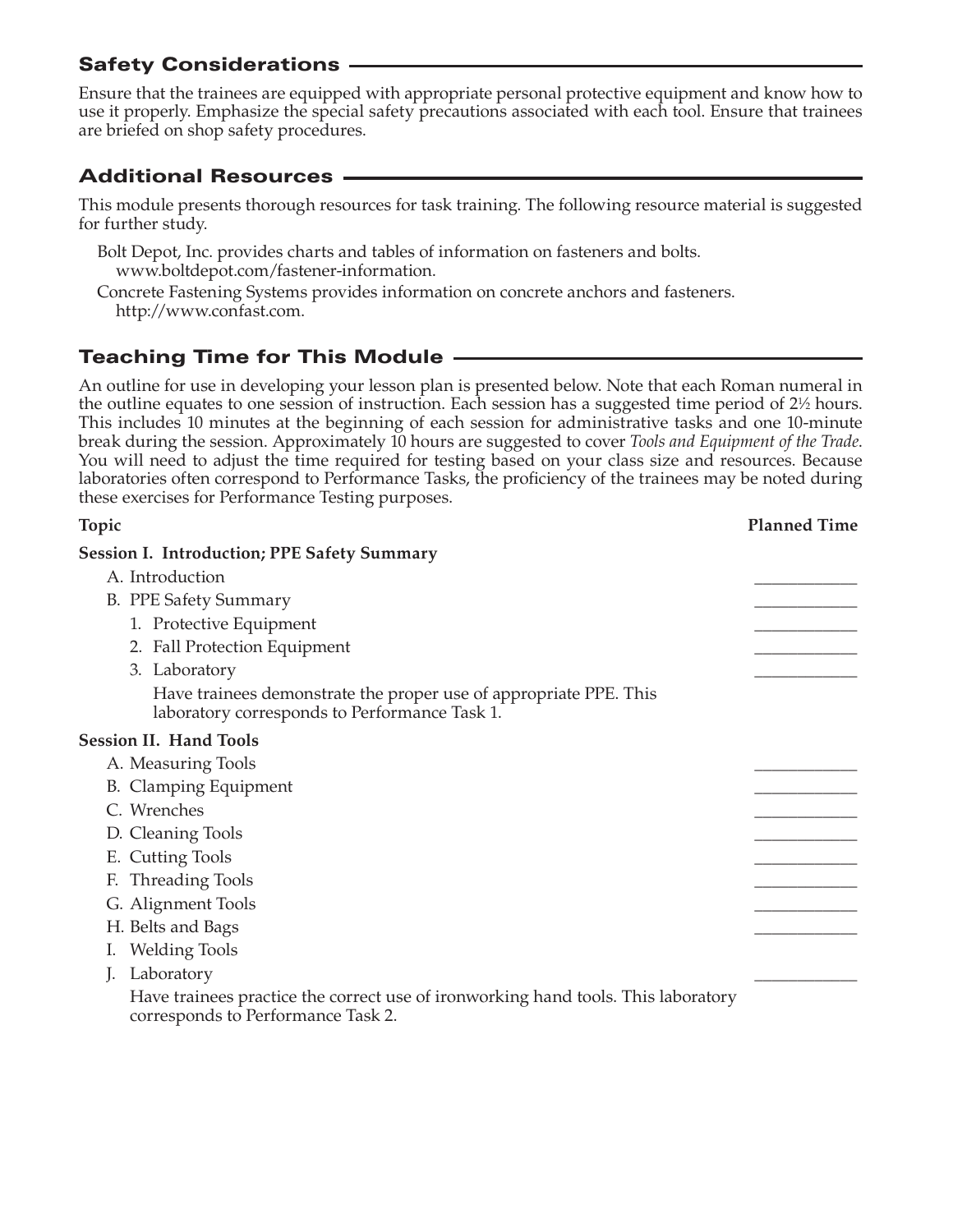# **Session III. Power Sources; Power Tools**

to the Training Program Sponsor.

| A. Power Sources                                                                                                                                                                                                                            |  |
|---------------------------------------------------------------------------------------------------------------------------------------------------------------------------------------------------------------------------------------------|--|
| 1. Laboratory                                                                                                                                                                                                                               |  |
| Have trainees demonstrate the application of available power sources for<br>ironworking power tools. This laboratory corresponds to Performance Task 3.                                                                                     |  |
| <b>B.</b> Power Tools                                                                                                                                                                                                                       |  |
| 1. Rivet Buster and Air Hammer                                                                                                                                                                                                              |  |
| 2. Side Grinder                                                                                                                                                                                                                             |  |
| 3. Impact Wrenches                                                                                                                                                                                                                          |  |
| 4. Powder-Actuated Tools                                                                                                                                                                                                                    |  |
| 5. Reciprocating Saw                                                                                                                                                                                                                        |  |
| <b>Session IV. Power Tool Safety; Review and Testing</b>                                                                                                                                                                                    |  |
| A. Power Tool Safety                                                                                                                                                                                                                        |  |
| 1. Laboratory                                                                                                                                                                                                                               |  |
| Have trainees practice the correct use of various hand power tools. This<br>laboratory corresponds to Performance Task 4.                                                                                                                   |  |
| <b>B.</b> Review                                                                                                                                                                                                                            |  |
| C. Module Examination                                                                                                                                                                                                                       |  |
| 1. Trainees must score 70 percent or higher to receive recognition from NCCER.                                                                                                                                                              |  |
| 2. Record the testing results on Training Report Form 200, and submit the results<br>to the Training Program Sponsor.                                                                                                                       |  |
| D. Performance Testing                                                                                                                                                                                                                      |  |
| 1. Trainees must perform each task to the satisfaction of the instructor to receive<br>recognition from NCCER. If applicable, proficiency noted during laboratory<br>exercises can be used to satisfy the Performance Testing requirements. |  |
| 2. Record the testing results on Training Report Form 200, and submit the results                                                                                                                                                           |  |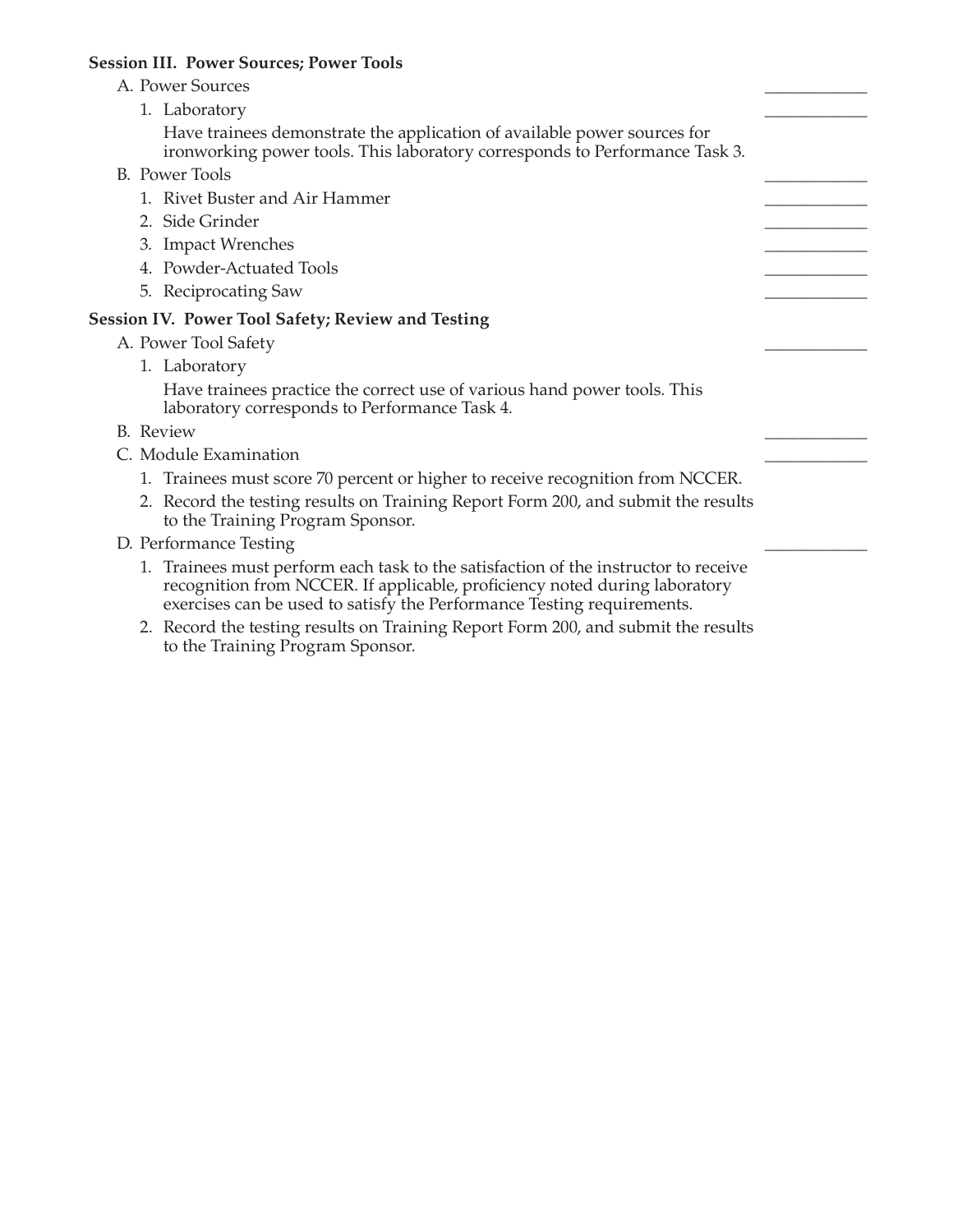This module describes fastening systems used in ironworking. Types, tools, and installation procedures are covered.

#### Prerequisites

Prior to training with this module, it is recommended that the trainee shall have successfully completed *Core Curriculum* and *Ironworking Level One*, Modules 30101-11 through 30103-11.

#### Objectives

Upon completion of this module, the trainee will be able to do the following:

- 1. Recognize and identify A-325 and A-490 bolts, washers, and nuts by their identifying markings.
- 2. Identify the four common methods of correctly tensioning bolts.
- 3. Describe how to use the tension control, calibrated wrench, and turn-of-nut methods of tightening high-strength bolts.

#### Performance Tasks

Under the supervision of the instructor, the trainee should be able to do the following:

- 1. Identify selected high-strength bolts.
- 2. Demonstrate the turn-of-nut method.
- 3. Demonstrate calibrated wrench tightening.
- 4. Demonstrate the proper use of a tension control gun.

# Materials and Equipment

Multimedia projector and screen *Ironworking Level One* PowerPoint® Presentation Slides (ISBN 978-0-13-213795-9) Computer Whiteboard/chalkboard Markers/chalk Pencils and scratch paper Appropriate personal protective equipment Various A-325 and A-490 bolts, nuts, and washers Tension control guns Calibrated wrenches Ratchets and sockets Copies of the Quick Quiz\* Module Examinations\*\* Performance Profile Sheets\*\*

\* Located in the back of this module.

\*\* Single-module AIG purchases include the printed exam and performance task sheet. If you have purchased the perfect-bound version of this title, download these materials from the IRC using your access code.

#### Safety Considerations

Ensure that the trainees are equipped with appropriate personal protective equipment and know how to use it properly. Ensure that trainees are briefed on shop safety procedures.

#### Additional Resources

This module presents thorough resources for task training. The following resource material is suggested for further study.

Concrete Fastening Systems provides information on concrete anchors and fasteners. www.confast.com. Bolt Depot, Inc. provides charts and tables of information on fasteners and bolts. www.boltdepot.com.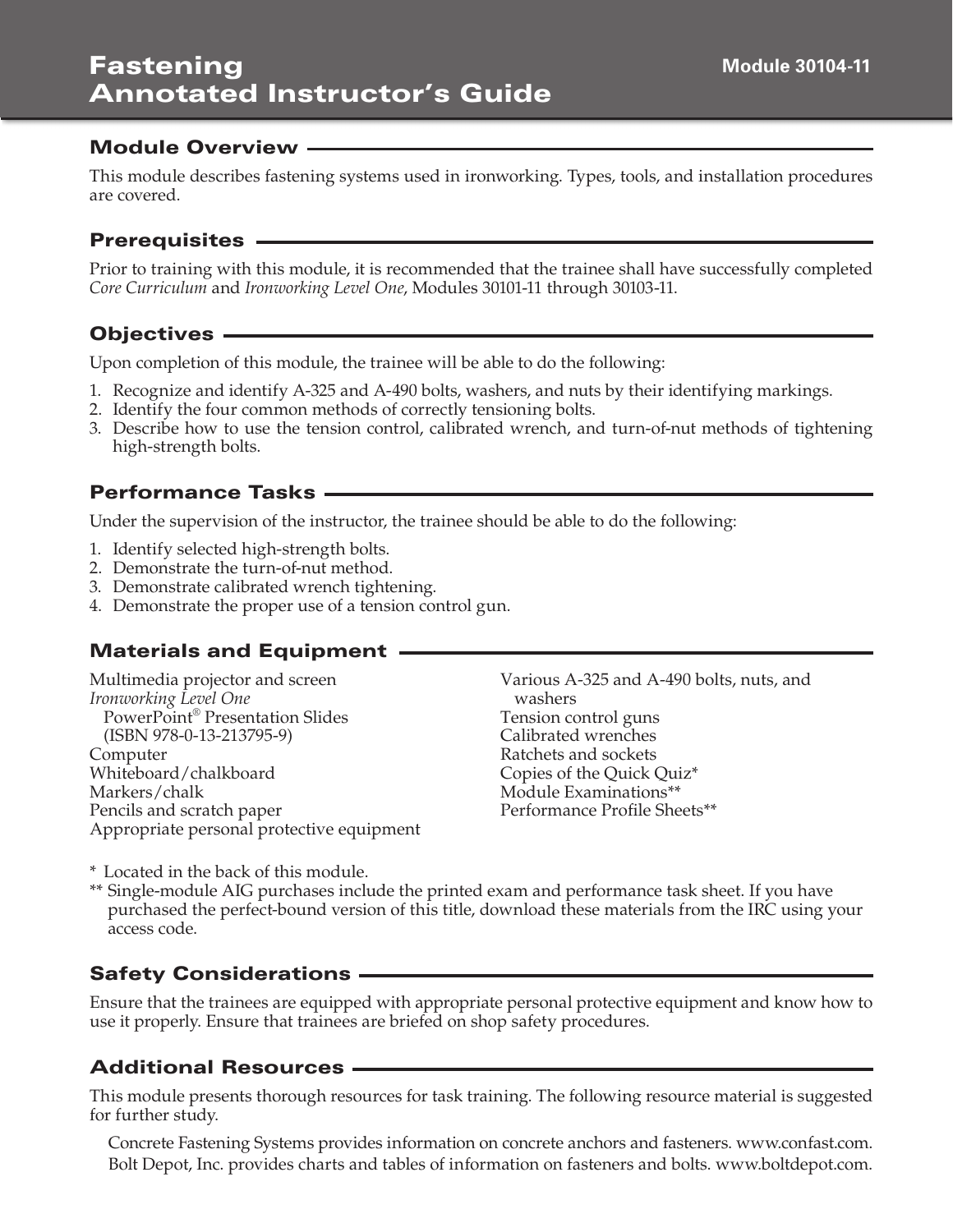# Teaching Time for This Module

An outline for use in developing your lesson plan is presented below. Note that each Roman numeral in the outline equates to one session of instruction. Each session has a suggested time period of 2½ hours. This includes 10 minutes at the beginning of each session for administrative tasks and one 10-minute break during the session. Approximately 5 hours are suggested to cover *Fastening*. You will need to adjust the time required for testing based on your class size and resources. Because laboratories often correspond to Performance Tasks, the proficiency of the trainees may be noted during these exercises for Performance Testing purposes.

| <b>Topic</b>                                                                                                                                                                                                                                | <b>Planned Time</b> |
|---------------------------------------------------------------------------------------------------------------------------------------------------------------------------------------------------------------------------------------------|---------------------|
| Session I. Introduction; Methods for Tensioning Bolts; Threaded Fasteners;<br>Bolting Up Structural Steel; Load-Indicating Washer; Skidmore                                                                                                 |                     |
| A. Introduction                                                                                                                                                                                                                             |                     |
| B. Methods for Tensioning Bolts                                                                                                                                                                                                             |                     |
| C. Threaded Fasteners                                                                                                                                                                                                                       |                     |
| 1. Thread Standards                                                                                                                                                                                                                         |                     |
| 2. A-325 Bolts                                                                                                                                                                                                                              |                     |
| 3. A-490 Bolts                                                                                                                                                                                                                              |                     |
| 4. Determining Bolt Length                                                                                                                                                                                                                  |                     |
| 5. Bevel Washers                                                                                                                                                                                                                            |                     |
| 6. Care of Bolts                                                                                                                                                                                                                            |                     |
| 7. Laboratory                                                                                                                                                                                                                               |                     |
| Have the trainees identify selected high-strength bolts. This laboratory<br>corresponds with Performance Task 1.                                                                                                                            |                     |
| D. Bolting Up Structural Steel                                                                                                                                                                                                              |                     |
| 1. Tension Control Bolts                                                                                                                                                                                                                    |                     |
| 2. Calibrated Wrench Tightening                                                                                                                                                                                                             |                     |
| 3. Turn-of-Nut Method                                                                                                                                                                                                                       |                     |
| E. Load-Indicating Washer                                                                                                                                                                                                                   |                     |
| F. Skidmore Calibrator                                                                                                                                                                                                                      |                     |
| <b>Session II. Laboratory; Review and Testing</b>                                                                                                                                                                                           |                     |
| A. Laboratory                                                                                                                                                                                                                               |                     |
| 1. Have trainees demonstrate the turn-of-nut method. This laboratory<br>corresponds to Performance Task 2.                                                                                                                                  |                     |
| 2. Have trainees demonstrate calibrated wrench tightening. This laboratory<br>corresponds to Performance Task 3.                                                                                                                            |                     |
| 3. Have trainees demonstrate the proper use of a tension control gun. This<br>laboratory corresponds to Performance Task 4.                                                                                                                 |                     |
| <b>B.</b> Review                                                                                                                                                                                                                            |                     |
| C. Module Examination                                                                                                                                                                                                                       |                     |
| 1. Trainees must score 70 percent or higher to receive recognition from NCCER.                                                                                                                                                              |                     |
| 2. Record the testing results on Training Report Form 200, and submit the results<br>to the Training Program Sponsor.                                                                                                                       |                     |
| D. Performance Testing                                                                                                                                                                                                                      |                     |
| 1. Trainees must perform each task to the satisfaction of the instructor to receive<br>recognition from NCCER. If applicable, proficiency noted during laboratory<br>exercises can be used to satisfy the Performance Testing requirements. |                     |
| 2. Record the testing results on Training Report Form 200, and submit the results<br>to the Training Program Sponsor.                                                                                                                       |                     |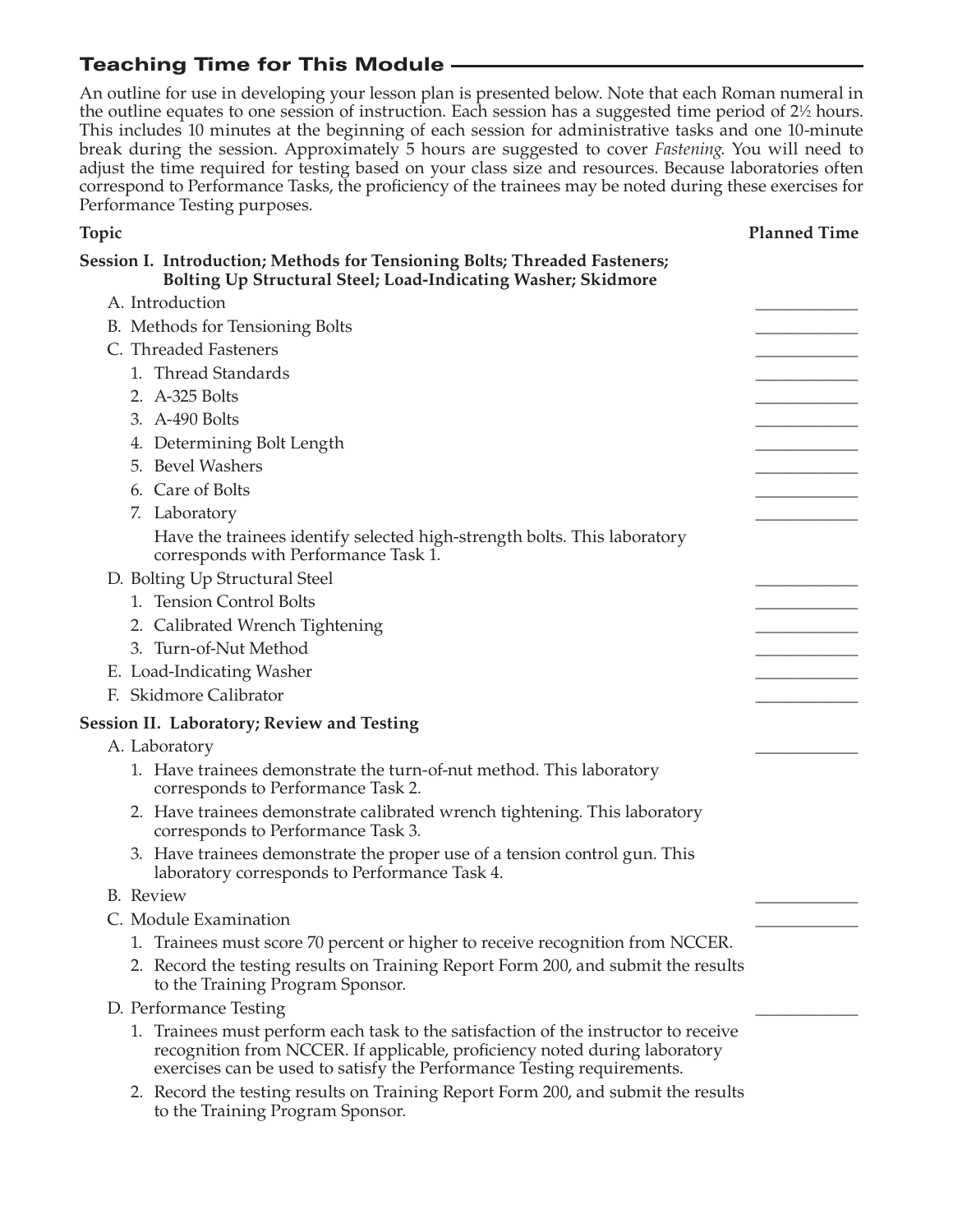This module introduces the trainee to manual and powered lifting devices, both mobile and stationary, used by ironworkers. Construction cranes are the most commonly used lifting device.

#### Prerequisites

Prior to training with this module, it is recommended that the trainee shall have successfully completed *Core Curriculum* and *Ironworking Level One*, Modules 30101-11 through 30104-11.

#### Objectives

Upon completion of this module, the trainee will be able to do the following:

- 1. Identify and describe common lifting equipment.
- 2. Identify and explain commonly used construction cranes.
- 3. Identify and explain crane manuals, recordkeeping, and safety.
- 4. Describe the activities involved in assembling construction cranes.
- 5. Identify and use the correct hand signals to guide a crane operator.

#### Performance Tasks

Under the supervision of the instructor, the trainee should be able to do the following:

- 1. Use common lifting equipment.
- 2. Use crane manuals, perform recordkeeping, and describe crane safety.
- 3. Use and interpret hand signals.

#### Materials and Equipment

| Multimedia projector and screen           | Horn or other audible signaling device          |
|-------------------------------------------|-------------------------------------------------|
| Ironworking Level One                     | Selection of manufacturers' crane manuals and   |
| PowerPoint® Presentation Slides           | handbooks                                       |
| $(ISBN 978-0-13-213795-9)$                | A filled-in recordkeeping book                  |
| Computer                                  | A number of blank pages from recordkeeping      |
| Whiteboard/chalkboard                     | books                                           |
| Markers/chalk                             | Construction crane for disassembly and assembly |
| Pencils and scratch paper                 | Portable radios (walkie-talkies)                |
| Appropriate personal protective equipment | Copies of the Quick Quiz*                       |
| Crane capacity chart                      | Module Examinations**                           |
| Range diagram and capacity chart          | Performance Profile Sheets**                    |
|                                           |                                                 |

\* Located in the back of this module.

\*\*Single-module AIG purchases include the printed exam and performance task sheet. If you have purchased the perfect-bound version of this title, download these materials from the IRC using your access code.

#### Safety Considerations

Ensure that the trainees are equipped with appropriate personal protective equipment and know how to use it properly. Review safety guidelines associated with working on and around mobile cranes and using lifting devices. Emphasize the importance of proper housekeeping.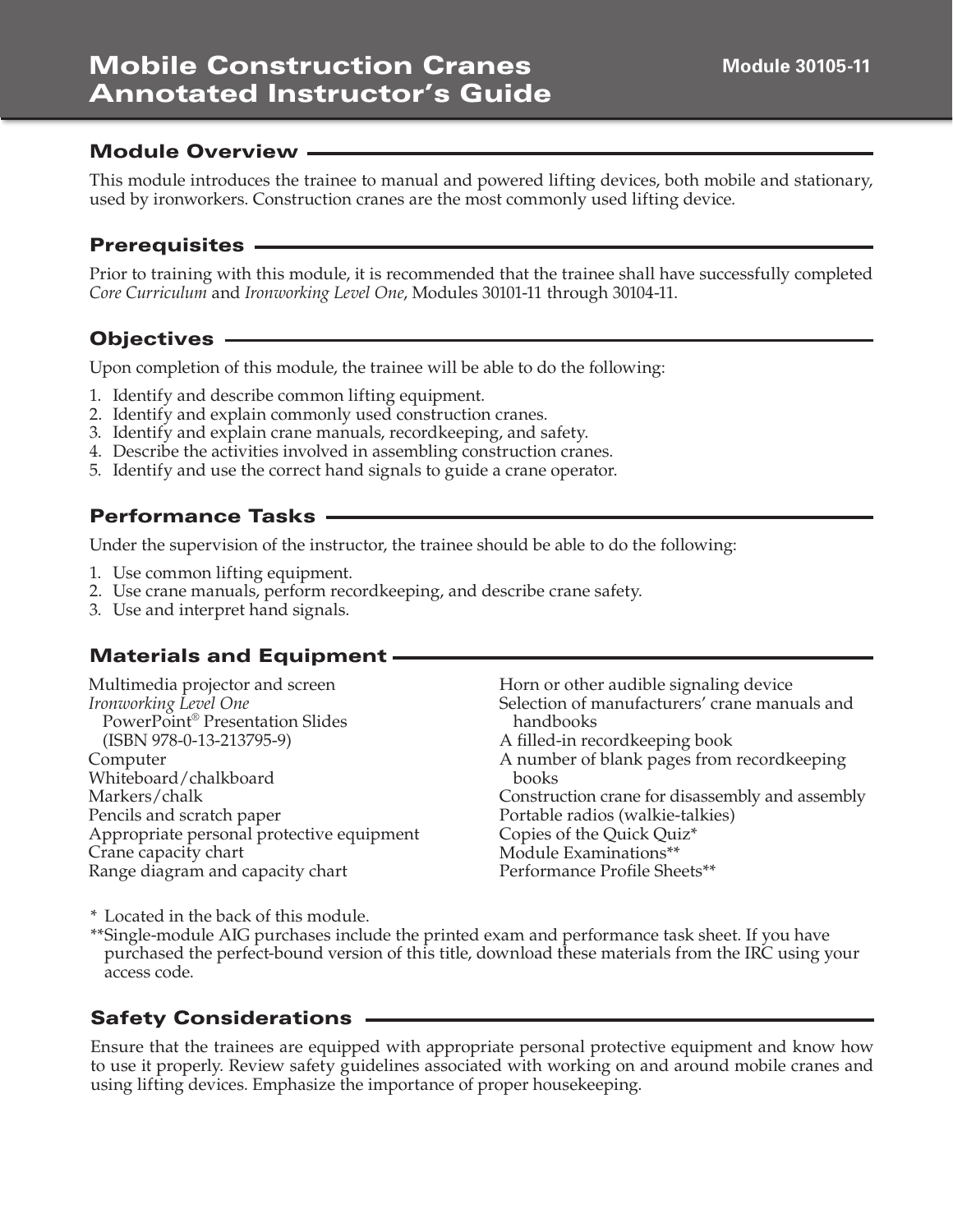# Additional Resources

This module presents thorough resources for task training. The following resource material is suggested for further study.

- *ASME 30.5-2007, Mobile and Locomotive Cranes*. New York, NY: ASME International.
- *Crane Safety: A Guide to OSHA Compliance and Injury Prevention*. Carl O. Morgan, Ph.D. Lanham, MD: Rowan & Littlefield Publishing Group, 1999.
- *OSHA Standards for the Construction Industry (29 CFR Part 1926)*. Latest edition. Washington, DC: Occupational Safety & Health Administration.

http://www.osha.gov/pls/publications/publication.html.

# Teaching Time for This Module

An outline for use in developing your lesson plan is presented below. Note that each Roman numeral in the outline equates to one session of instruction. Each session has a suggested time period of  $2\frac{1}{2}$  hours. This includes 10 minutes at the beginning of each session for administrative tasks and one 10-minute break during the session. Approximately 10 hours are suggested to cover *Mobile Construction Cranes*. You will need to adjust the time required for testing based on your class size and resources. Because laboratories often correspond to Performance Tasks, the proficiency of the trainees may be noted during these exercises for Performance Testing purposes.

## **Topic Planned Time Session I. Introduction; Lifting Equipment** A. Introduction B. Lifting Equipment 1. Derricks \_\_\_\_\_\_\_\_\_\_\_\_ 2. Cranes \_\_\_\_\_\_\_\_\_\_\_\_ 3. Helicopters C. Laboratory Have trainees use common lifting equipment. This laboratory corresponds to Performance Task 1. **Session II. Mobile Construction Cranes** A. Mobile Construction Cranes 1. Function and Uses 2. Terminology 3. Load Rating Capacities 4. Inspecting the Crane 5 Positioning the Crane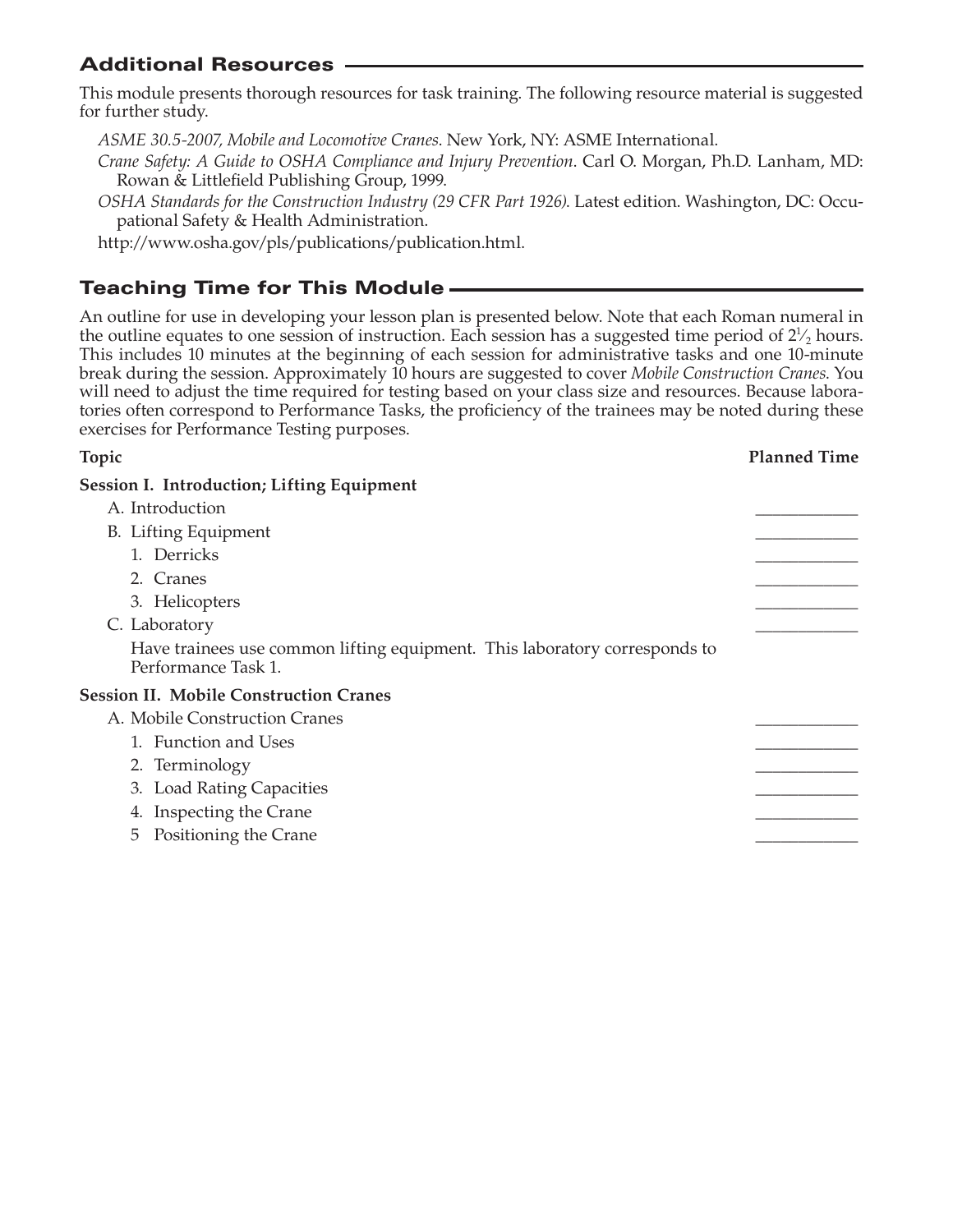# **Session III. Handbooks and Records; Assembly and Disassembly; Communication**

| A. Handbooks and Records                                                                                                                                                                                                                    |  |
|---------------------------------------------------------------------------------------------------------------------------------------------------------------------------------------------------------------------------------------------|--|
| 1. Crane Manuals and Handbooks                                                                                                                                                                                                              |  |
| 2. Crane Records                                                                                                                                                                                                                            |  |
| 3. General Crane Safety                                                                                                                                                                                                                     |  |
| B. Laboratory                                                                                                                                                                                                                               |  |
| Have trainees use crane manuals, perform recordkeeping, and describe crane<br>safety. This laboratory corresponds to Performance Task 2.                                                                                                    |  |
| C. Crane Assembly                                                                                                                                                                                                                           |  |
| 1. Assembling a Short Boom                                                                                                                                                                                                                  |  |
| 2. Assembling a Long Boom                                                                                                                                                                                                                   |  |
| 3. Disassembly of the Boom                                                                                                                                                                                                                  |  |
| D. Methods and Modes of Communication                                                                                                                                                                                                       |  |
| 1. Verbal Modes of Communication                                                                                                                                                                                                            |  |
| 2. Nonverbal Modes of Communication                                                                                                                                                                                                         |  |
| E. Laboratory                                                                                                                                                                                                                               |  |
| Have trainees use and interpret hand signals. This laboratory corresponds to<br>erformance Task 3.                                                                                                                                          |  |
| <b>Session IV. Review and Testing</b>                                                                                                                                                                                                       |  |
| A. Review                                                                                                                                                                                                                                   |  |
| <b>B.</b> Module Examination                                                                                                                                                                                                                |  |
| 1. Trainees must score 70 percent or higher to receive recognition from NCCER.                                                                                                                                                              |  |
| 2. Record the testing results on Training Report Form 200, and submit the results<br>to the Training Program Sponsor.                                                                                                                       |  |
| C. Performance Testing                                                                                                                                                                                                                      |  |
| 1. Trainees must perform each task to the satisfaction of the instructor to receive<br>recognition from NCCER. If applicable, proficiency noted during laboratory<br>exercises can be used to satisfy the Performance Testing requirements. |  |
| 2. Record the testing results on Training Report Form 200 and submit the results                                                                                                                                                            |  |

 2. Record the testing results on Training Report Form 200, and submit the results to the Training Program Sponsor.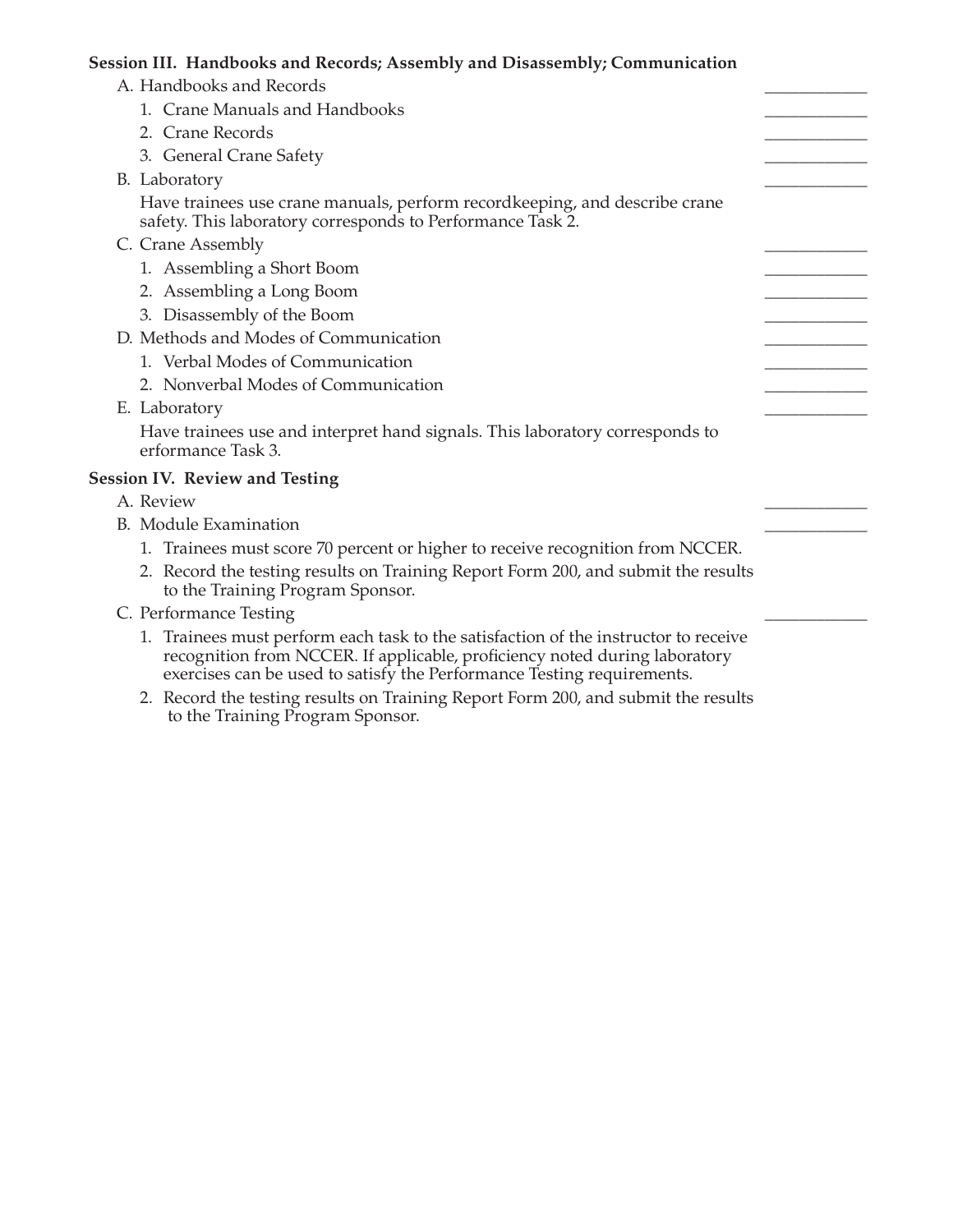# Rigging Equipment Annotated Instructor's Guide

#### Module Overview

This module covers how to inspect and use common rigging hardware, slings, and tag lines. It also explains how to select, inspect, use, and maintain special rigging equipment, including block and tackle, chain hoists, come-alongs, jacks, and tuggers.

#### **Prerequisites**

Prior to training with this module, it is recommended that the trainee shall have successfully completed *Core Curriculum* and *Ironworking Level One*, Modules 30101-11 through 30105-11.

#### **Objectives**

Upon completion of this module, the trainee will be able to do the following:

- 1. Identify and describe the uses of common rigging hardware and equipment.
- 2. Perform a safety inspection on hooks, slings, and other rigging equipment.
- 3. Describe common slings and determine sling capacities and angles.
- 4. Select, inspect, use, and maintain special rigging equipment, including:
	- Block and tackle
	- Chain hoists
	- Come-alongs
	- **Jacks**
	- Tuggers
	- Wire rope
	- Chain
- 5. Inspect heavy rigging hardware.
- 6. Tie knots used in rigging.

#### Performance Tasks

Under the supervision of the instructor, the trainee should be able to do the following:

- 1. Perform a safety inspection on hooks, slings, and other rigging equipment.
- 2. Select, inspect, and use special rigging equipment, including:
	- Block and tackle
	- Chain hoists
	- Come-alongs
	- **Jacks**
	- Tuggers
	- Wire rope
	- Chain
- 3. Tie knots used in rigging.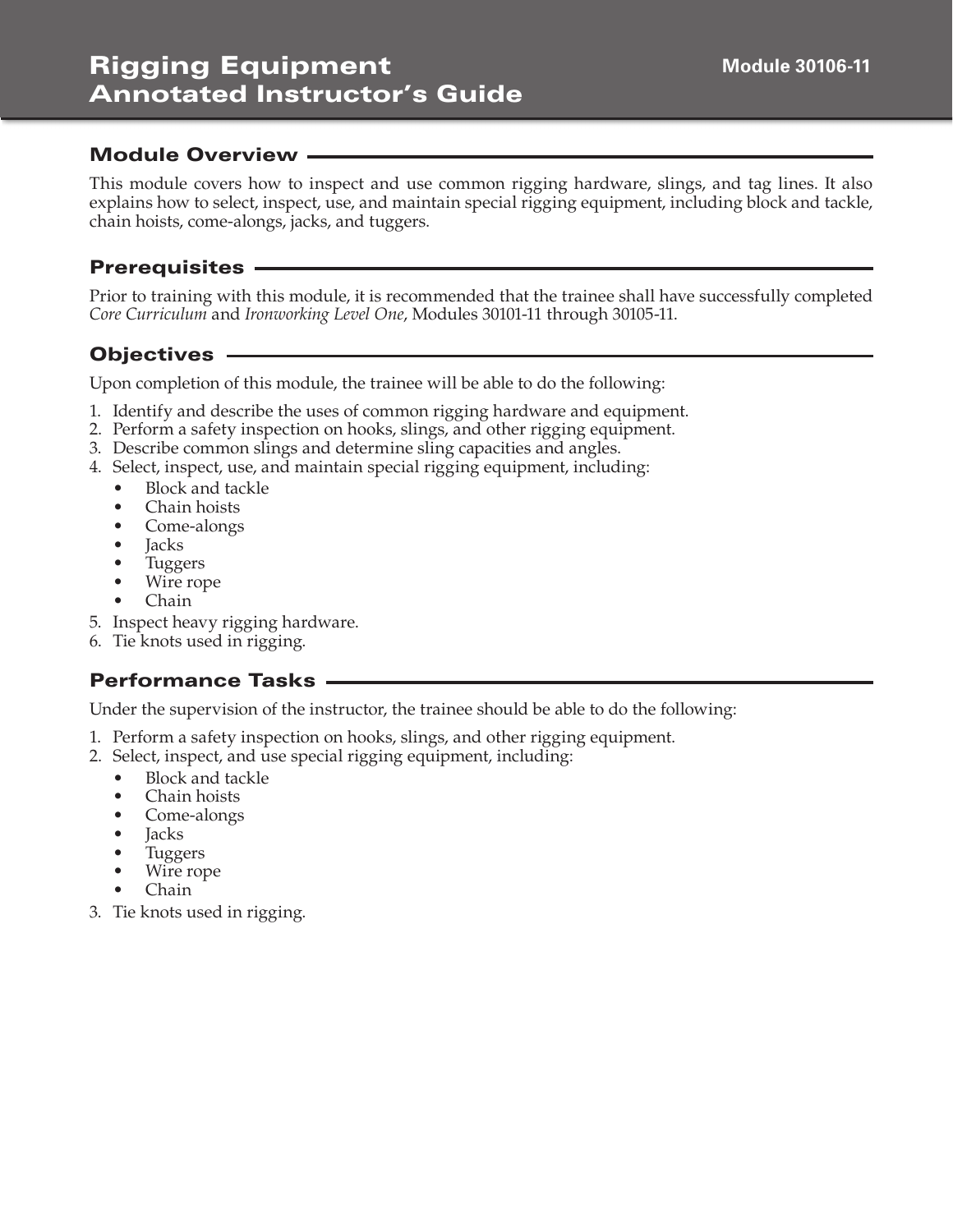# Materials and Equipment

Multimedia projector and screen *Ironworking Level One* PowerPoint® Presentation Slides (ISBN 978-0-13-213795-9) Computer Whiteboard/chalkboard Markers/chalk Pencils and scratch paper Appropriate personal protective equipment Manufacturer's literature on different rigging hooks Various rigging hooks with wear, cracks, and corrosion Manufacturer's literature on shackles Various types of shackles Various eyebolts Various lifting lugs Turnbuckles Manufacturer's literature on plate clamps

Various rigging plates and links Various types of slings A rigging pocket guide *OSHA* 2*9 CFR Section 1926.251, Rigging Equipment for Material Handlin*g Samples of wire rope that have failed inspection Rope for tying knots Block and tackle lifting system Sample loads for lifting Spur-geared chain hoist Electric chain hoist Ratchet-lever hoist or come-along Ratchet jack Screw jack Hydraulic jack Tugger Copies of the Quick Quiz\* Module Examinations\*\* Performance Profile Sheets\*\*

\* Located in the back of this module.

\*\*Single-module AIG purchases include the printed exam and performance task sheet. If you have purchased the perfect-bound version of this title, download these materials from the IRC using your access code.

# Safety Considerations

Ensure that the trainees are equipped with appropriate personal protective equipment and know how to use it properly. This module requires trainees to use various types of hoists, jacks, and tuggers. Ensure that all trainees are briefed on lifting safety and any other shop safety procedures. This module may require that the trainees visit job sites. Ensure that trainees are briefed on site safety policies prior to any site visits.

# Additional Resources

This module presents thorough resources for task training. The following resource material is suggested for further study.

*OSHA Standards for the Construction Industry (29 CFR Part 1926)*. Latest edition. Washington, DC: Occupational Safety & Health Administration. http://www.osha.gov/pls/publications/publication.html.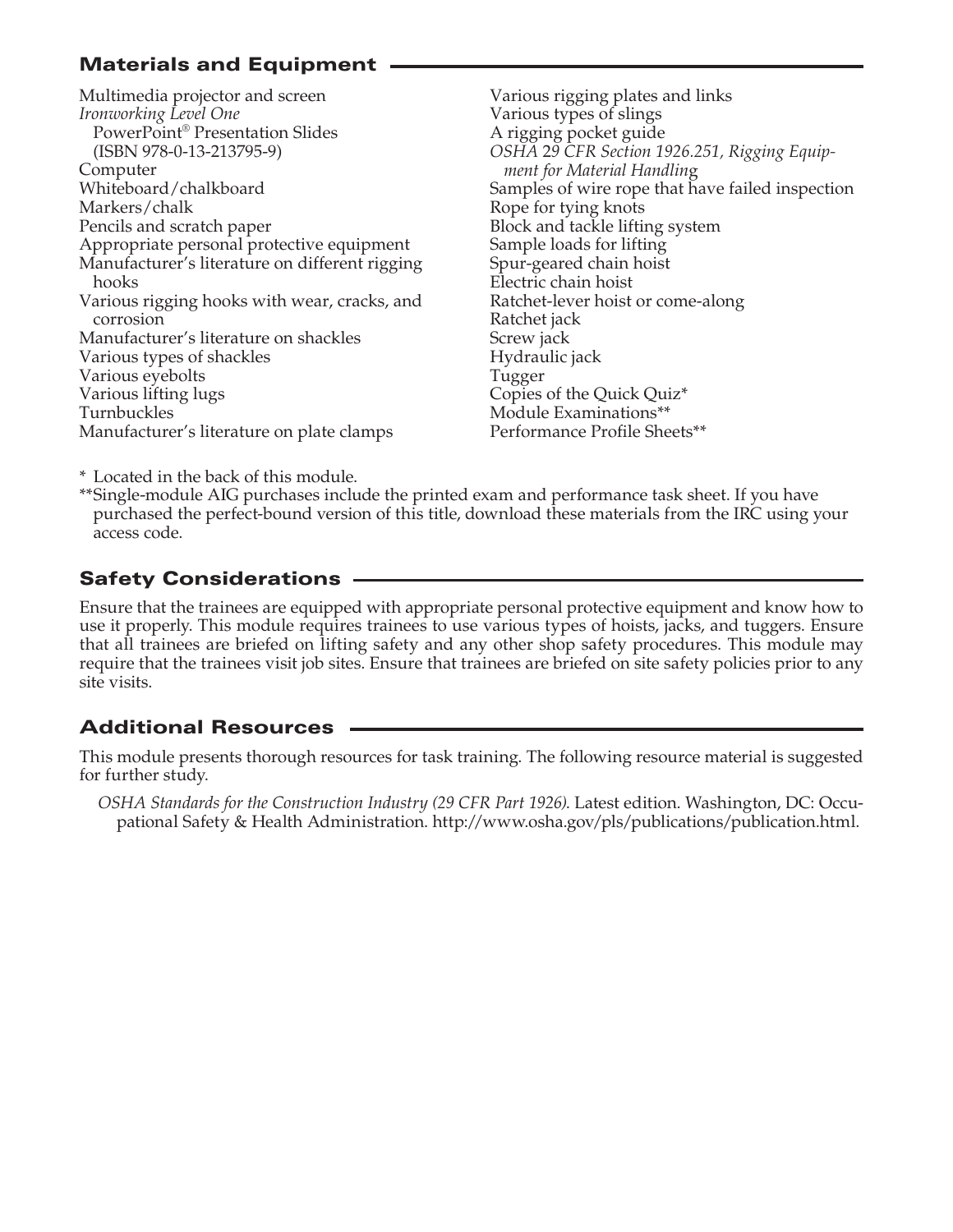# Teaching Time for This Module

An outline for use in developing your lesson plan is presented below. Note that each Roman numeral in the outline equates to one session of instruction. Each session has a suggested time period of 2½ hours. This includes 10 minutes at the beginning of each session for administrative tasks and one 10-minute break during the session. Approximately 10 hours are suggested to cover *Rigging Equipment*. You will need to adjust the time required for testing based on your class size and resources. Because laboratories often correspond to Performance Tasks, the proficiency of the trainees may be noted during these exercises for Performance Testing purposes.

| Topic                                                                                                                                                                                                                                       | <b>Planned Time</b> |
|---------------------------------------------------------------------------------------------------------------------------------------------------------------------------------------------------------------------------------------------|---------------------|
| <b>Session I. Introduction; Rigging Hardware</b>                                                                                                                                                                                            |                     |
| A. Introduction                                                                                                                                                                                                                             |                     |
| B. Rigging Hardware                                                                                                                                                                                                                         |                     |
| <b>Session II. Slings and Tag Lines</b>                                                                                                                                                                                                     |                     |
| A. Slings                                                                                                                                                                                                                                   |                     |
| B. Laboratory                                                                                                                                                                                                                               |                     |
| Have trainees practice performing a safety inspection on hooks, slings, and other<br>rigging equipment. This laboratory corresponds to Performance Task 1.                                                                                  |                     |
| C. Tag lines                                                                                                                                                                                                                                |                     |
| D. Laboratory                                                                                                                                                                                                                               |                     |
| Have trainees practice tying knots used in rigging. This laboratory corresponds<br>to Performance Task 3.                                                                                                                                   |                     |
| Session III. Block and Tackle; Hoists; Ratchet-Lever Hoists and Come-Alongs;<br>Jacks; Tuggers                                                                                                                                              |                     |
| A. Block and Tackle                                                                                                                                                                                                                         |                     |
| <b>B.</b> Chain Hoists                                                                                                                                                                                                                      |                     |
| C. Ratchet-Lever Hoists and Come-Alongs                                                                                                                                                                                                     |                     |
| D. Jacks                                                                                                                                                                                                                                    |                     |
| E. Tuggers                                                                                                                                                                                                                                  |                     |
| F. Laboratory                                                                                                                                                                                                                               |                     |
| Have trainees practice selecting, inspecting, and using special rigging equipment.<br>This laboratory corresponds to Performance Task 2.                                                                                                    |                     |
| Session IV. Review; Module Examination and Performance Testing                                                                                                                                                                              |                     |
| A. Review                                                                                                                                                                                                                                   |                     |
| B. Module Examination                                                                                                                                                                                                                       |                     |
| 1. Trainees must score 70 percent or higher to receive recognition from NCCER.                                                                                                                                                              |                     |
| 2. Record the testing results on Training Report Form 200, and submit the<br>results to the Training Program Sponsor.                                                                                                                       |                     |
| C. Performance Testing                                                                                                                                                                                                                      |                     |
| 1. Trainees must perform each task to the satisfaction of the instructor to receive<br>recognition from NCCER. If applicable, proficiency noted during laboratory<br>exercises can be used to satisfy the Performance Testing requirements. |                     |
| 2. Record the testing results on Training Report Form 200, and submit the results<br>to the Training Program Sponsor.                                                                                                                       |                     |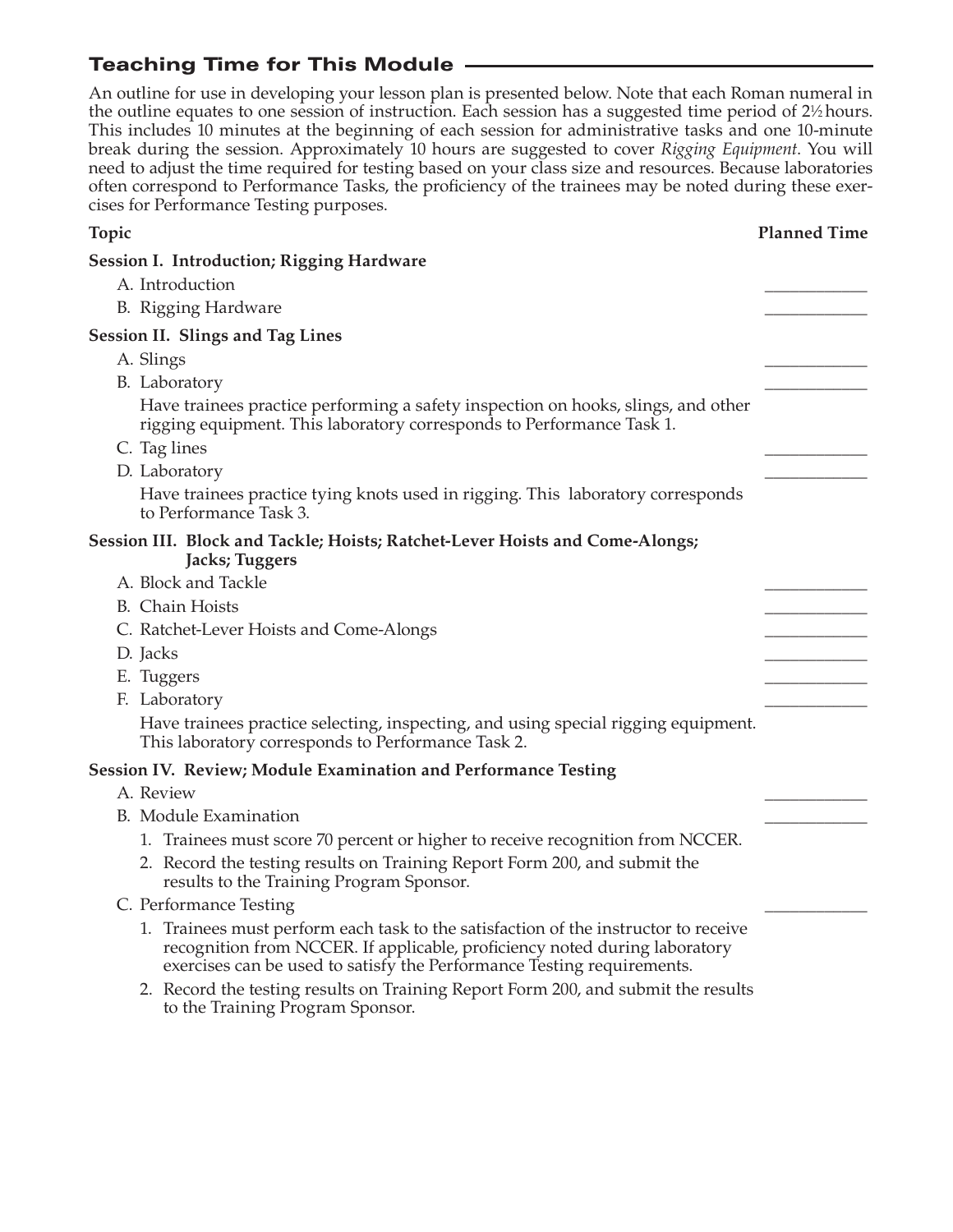# Rigging Practices Annotated Instructor's Guide

#### Module Overview

This module covers communications, basic rigging safety precautions, lift planning, and load and sling calculations. It also covers load charts and load balancing.

#### Prerequisites

Prior to training with this module, it is recommended that the trainee shall have successfully completed *Core Curriculum* and *Ironworking Level One*, Modules 30101-11 through 30106-11.

# **Objectives** .

Upon completion of this module, the trainee will be able to do the following:

- 1. Determine the center of gravity of a load.
- 2. Identify the pinch points of a crane and explain how to avoid them.
- 3. Identify site and environmental hazards associated with rigging.
- 4. Properly attach rigging hardware for routine lifts.
- 5. Identify the components of a lift plan.
- 6. Perform sling tension calculations.
- 7. Determine the weight of beams and basic weight estimation.
- 8. Explain D/d.

#### Performance Tasks

Under the supervision of the instructor, the trainee should be able to do the following:

- 1. Determine the center of gravity of a load.
- 2. Properly attach rigging hardware for routine lifts.
- 3. Perform sling tension calculations.
- 4. Perform a weight/volume calculation.

#### Materials and Equipment

Multimedia projector and screen *Ironworking Level One* PowerPoint® Presentation Slides (ISBN 978-0-13-213795-9) Computer Whiteboard/chalkboard Markers/chalk Pencils and scratch paper Appropriate personal protective equipment *ASME B30.5 Consensus Standard* 

*29 CFR 1926.550, Cranes and Derricks*  Completed lift plan Crane manufacturer's literature Typical teeter-totter and weights Various lifting eyebolts Rigging hardware Copies of the Quick Quiz\* Module Examinations\*\* Performance Profile Sheets\*\*

\* Located in the back of this module.

\*\* Single-module AIG purchases include the printed exam and performance task sheet. If you have purchased the perfect-bound version of this title, download these materials from the IRC using your access code.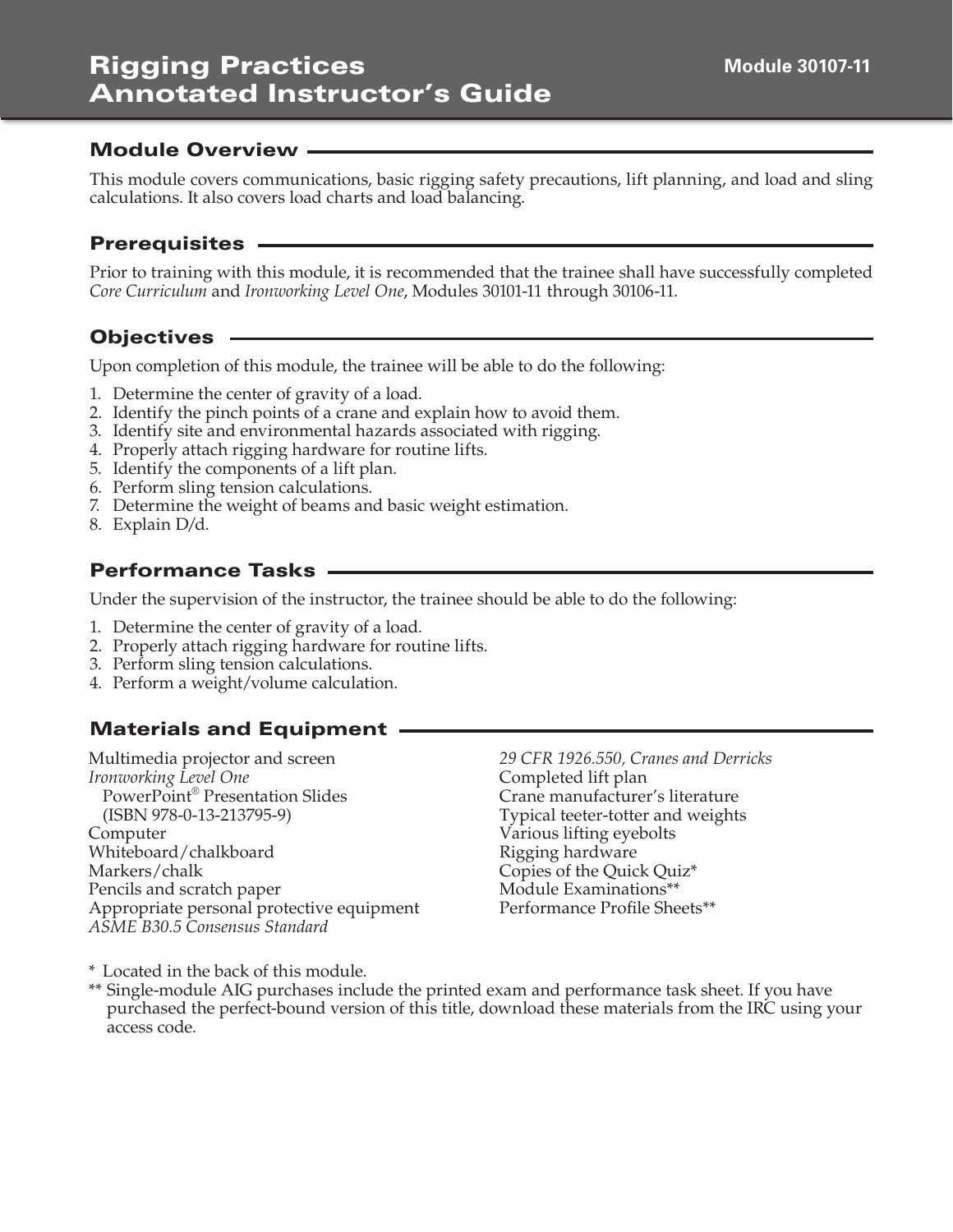# Safety Considerations

Ensure that the trainees are equipped with appropriate personal protective equipment and know how to use it properly. This module may require that the trainees visit job sites. Ensure that trainees are briefed on site safety policies prior to any site visits.

# Additional Resources

This module presents thorough resources for task training. The following resource material is suggested for further study.

*Crane Safety on Construction Sites*, 1998. Task Committee on Crane Safety on Construction Sites. Reston, VA: ASCE.

*Rigging Handbook*, 2003. Jerry A. Klinke. Stevensville, MI: ACRA Enterprises, Inc.

# Teaching Time for This Module

An outline for use in developing your lesson plan is presented below. Note that each Roman numeral in the outline equates to one session of instruction. Each session has a suggested time period of 2<sup>1</sup>/<sub>2</sub> hours. This includes 10 minutes at the beginning of each session for administrative tasks and one 10-minute break during the session. Approximately 15 hours are suggested to cover *Rigging Practices*. You will need to adjust the time required for testing based on your class size and resources. Because laboratories often correspond to Performance Tasks, the proficiency of the trainees may be noted during these exercises for Performance Testing purposes.

| Topic                                               | <b>Planned Time</b> |
|-----------------------------------------------------|---------------------|
| <b>Session I. Introduction; Safety</b>              |                     |
| A. Introduction                                     |                     |
| <b>B.</b> General Rigging Safety                    |                     |
| 1. Personal Protection                              |                     |
| 2. Equipment and Supervision                        |                     |
| 3. Basic Rigging Precautions                        |                     |
| 4. Load Path, Load Control, and Tag Lines           |                     |
| 5. Barricades                                       |                     |
| 6. Load-Handling Safety                             |                     |
| C. Working Around Power Lines                       |                     |
| D. Site Safety                                      |                     |
| 1. Site Hazards and Restrictions                    |                     |
| E. Emergency Response                               |                     |
| 1. Fire                                             |                     |
| 2. Malfunctions During Lifting Operations           |                     |
| 3. Hazardous Weather                                |                     |
| <b>Session II. Lifting Personnel; Lift Planning</b> |                     |
| A. Lifting Personnel                                |                     |
| 1. Personnel Platform Loading                       |                     |
| 2. Personnel Platform Rigging                       |                     |
| B. Lift Planning                                    |                     |
| 1. Lift Plan Data                                   |                     |
|                                                     |                     |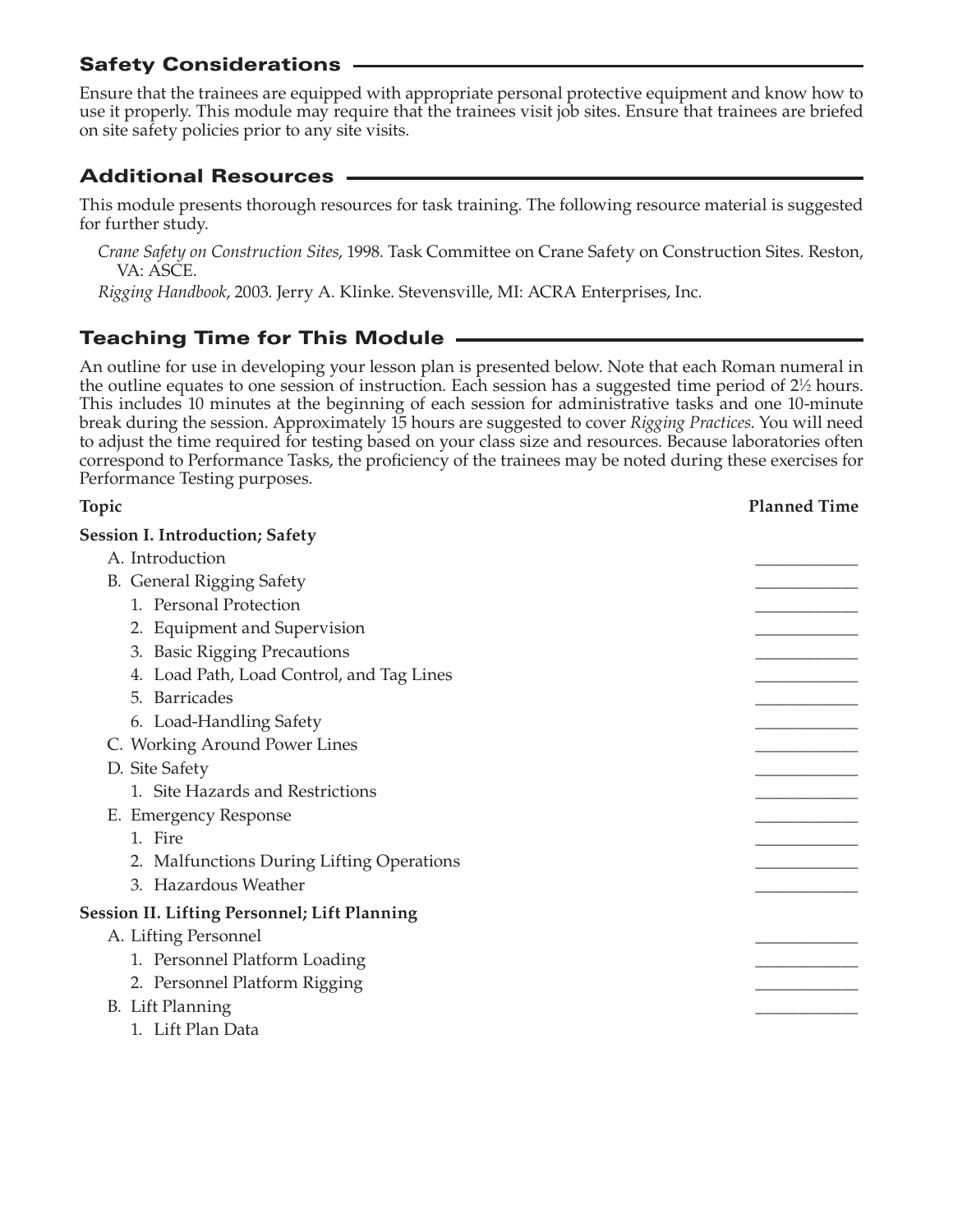#### **Sessions III and IV. Load Balancing**

| A. Load Balancing                                                                                                                                                                                                                           |  |
|---------------------------------------------------------------------------------------------------------------------------------------------------------------------------------------------------------------------------------------------|--|
| 1. Center of Gravity                                                                                                                                                                                                                        |  |
| 2. Sling Angles                                                                                                                                                                                                                             |  |
| 3. Lifting Connectors                                                                                                                                                                                                                       |  |
| 4. Choking                                                                                                                                                                                                                                  |  |
| 5. Lifting                                                                                                                                                                                                                                  |  |
| 6. Block Twisting                                                                                                                                                                                                                           |  |
| B. Laboratory                                                                                                                                                                                                                               |  |
| Have trainees practice determining the center of gravity of a load. This laboratory<br>corresponds to Performance Task 1.                                                                                                                   |  |
| C. Laboratory                                                                                                                                                                                                                               |  |
| Have trainees practice performing sling tension calculations. This laboratory<br>corresponds to Performance Task 3.                                                                                                                         |  |
| Session V. Unloading and Yarding; Unloading Joists;<br>Miscellaneous Iron; Structural Iron                                                                                                                                                  |  |
| A. Unloading and Yarding Materials                                                                                                                                                                                                          |  |
| 1. Calculating Weight of an Object                                                                                                                                                                                                          |  |
| 2. Laboratory                                                                                                                                                                                                                               |  |
| Have trainees practice performing a weight/volume calculation. This laboratory<br>corresponds to Performance Task 4.                                                                                                                        |  |
| 3. Unloading                                                                                                                                                                                                                                |  |
| 4. Using Slings                                                                                                                                                                                                                             |  |
| B. Unloading Joists                                                                                                                                                                                                                         |  |
| 1. Flatbed Trailers                                                                                                                                                                                                                         |  |
| C. Miscellaneous Iron                                                                                                                                                                                                                       |  |
| D. Structural Iron                                                                                                                                                                                                                          |  |
| E. Laboratory                                                                                                                                                                                                                               |  |
| Have trainees practice properly attaching rigging hardware for routine lifts.<br>This laboratory corresponds to Performance Task 2.                                                                                                         |  |
| <b>Session VI. Review and Testing</b>                                                                                                                                                                                                       |  |
| A. Review                                                                                                                                                                                                                                   |  |
| <b>B.</b> Module Examination                                                                                                                                                                                                                |  |
| 1. Trainees must score 70 percent or higher to receive recognition from NCCER.                                                                                                                                                              |  |
| 2. Record the testing results on Training Report Form 200, and submit the<br>results to the Training Program Sponsor.                                                                                                                       |  |
| C. Performance Testing                                                                                                                                                                                                                      |  |
| 1. Trainees must perform each task to the satisfaction of the instructor to receive<br>recognition from NCCER. If applicable, proficiency noted during laboratory<br>exercises can be used to satisfy the Performance Testing requirements. |  |

 2. Record the testing results on Training Report Form 200, and submit the results to the Training Program Sponsor.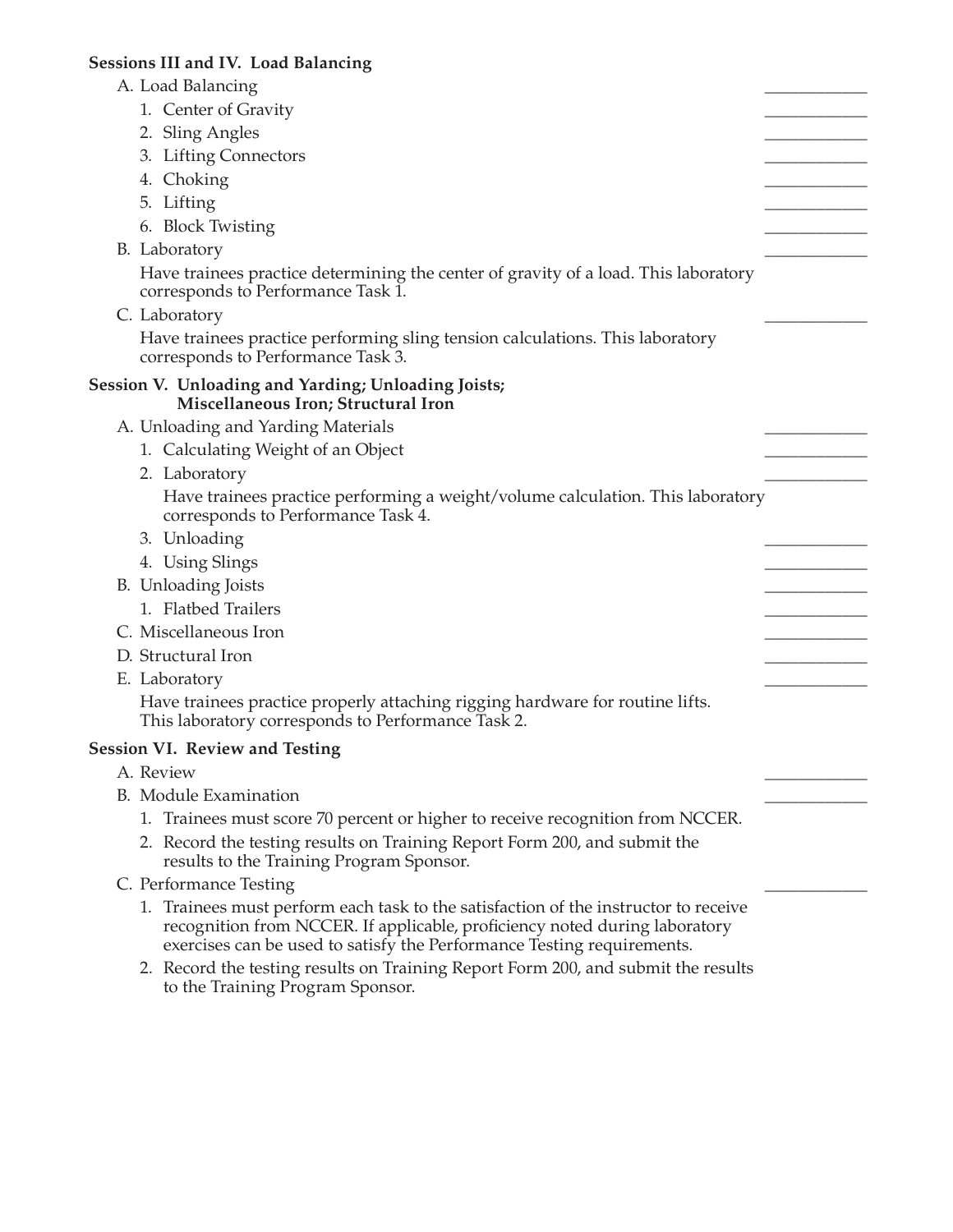The ironworker uses drawings in all kinds of construction. These drawings contain structural details pertaining to loading conditions, fastening, and erection as well as general framework design and materials. Most drawings are computer-generated.

# Prerequisites

Prior to training with this module, it is recommended that the trainee shall have successfully completed *Core Curriculum* and *Ironworking Level One*, Modules 30101-11 through 30107-11.

# Objectives

Upon completion of this module, the trainee will be able to do the following:

- 1. Identify the materials used in steel-frame buildings.
- 2. Name the parts of steel frames.
- 3. Interpret symbols used on plans and drawings, including symbols for:
	- Structural steel
	- Ornamental ironwork
	- Welding

#### Performance Tasks

Under the supervision of the instructor, the trainee should be able to do the following:

- 1. Identify job plans and drawings used for ironworking jobs.
- 2. Identify the symbols used on selected ironworking plans and drawings.
- 3. Identify selected structural steel symbols and applications on job plans and drawings.
- 4. Identify selected ornamental ironwork and welding symbols and applications on job plans and drawings.

# Materials and Equipment

Multimedia projector and screen *Ironworking Level One* PowerPoint® Presentation Slides (ISBN 978-0-13-213795-9) Computer Whiteboard/chalkboard Markers/chalk Pencils and scratch paper Appropriate personal protective equipment A set of structural drawings for a steel frame building

Actual drawings showing the following: Shape details Channels, H beams, and angles Various structural details Horizontal beam Ornamental ironwork drawings Welding drawings If available, a section of a steel beam with an identifier marking Copies of the Quick Quiz\* Module Examinations\*\* Performance Profile Sheets\*\*

\* Located in the back of this module.

\*\*Single-module AIG purchases include the printed exam and performance task sheet. If you have purchased the perfect-bound version of this title, download these materials from the IRC using your access code.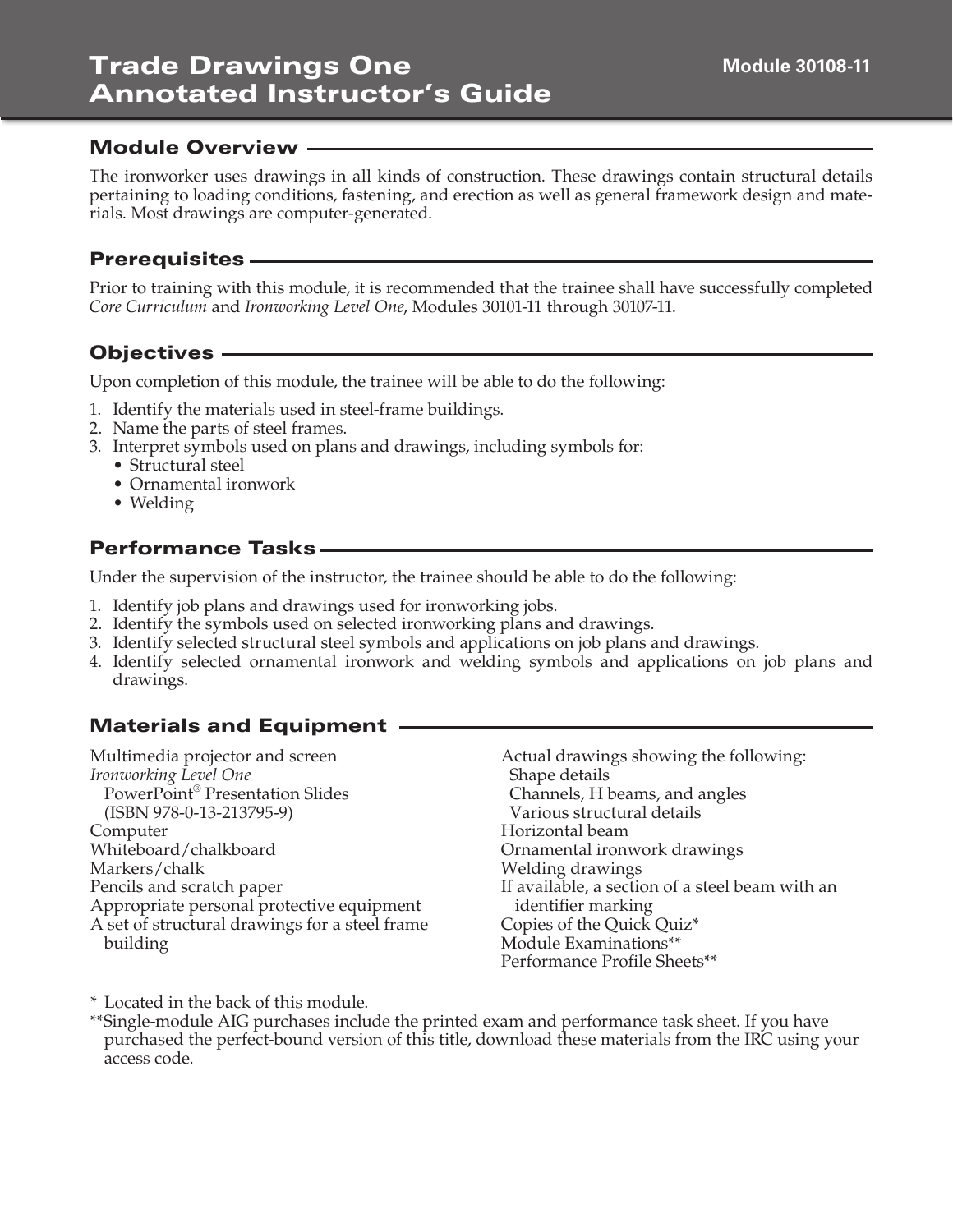# Safety Considerations

Ensure that the trainees are equipped with appropriate personal protective equipment and know how to use it properly. Review safety guidelines associated with trade drawings. Emphasize the importance of proper housekeeping.

# Additional Resources

This module presents thorough resources for task training. The following resource material is suggested for further study.

*AISC 303-05, Code of Standard Practice for Steel Buildings and Bridges*. *AISC 360-05, Specification for Structural Steel Buildings, Allowable Stress Design and Plastic Design*. *AISC S342L, Load and Resistance Factor Design Specification for Structural Steel Buildings*. *AASHTO HB-17, Standard Specifications for Highway Bridges*. *ASTM A6, General Requirements for Rolled Structural Steel Bars, Plates, Shapes, and Sheet Piling*.

# Teaching Time for This Module

An outline for use in developing your lesson plan is presented below. Note that each Roman numeral in the outline equates to one session of instruction. Each session has a suggested time period of 2<sup>1</sup>/<sub>2</sub> hours. This includes 10 minutes at the beginning of each session for administrative tasks and one 10-minute break during the session. Approximately 121 ⁄2 hours are suggested to cover *Trade Drawings One*. You will need to adjust the time required for testing based on your class size and resources. Because laboratories often correspond to Performance Tasks, the proficiency of the trainees may be noted during these exercises for Performance Testing purposes.

| Topic                                                                                                                              | <b>Planned Time</b> |
|------------------------------------------------------------------------------------------------------------------------------------|---------------------|
| <b>Session I. Introduction; Steel Structures</b>                                                                                   |                     |
| A. Introduction                                                                                                                    |                     |
| <b>B.</b> Steel Structures                                                                                                         |                     |
| 1. Steel Shapes                                                                                                                    |                     |
| 2. Detail Drawings                                                                                                                 |                     |
| 3. Frames                                                                                                                          |                     |
| 4. Roofs                                                                                                                           |                     |
| C. Laboratory                                                                                                                      |                     |
| Have trainees practice identifying materials used in steel-frame buildings and<br>interpreting symbols used on plans and drawings. |                     |
| <b>Session II. Assembly Drawings</b>                                                                                               |                     |
| A. Assembly Drawings                                                                                                               |                     |
| 1. Base Plate Drawings                                                                                                             |                     |
| 2. Framing Plan                                                                                                                    |                     |
| 3. Fabrication Shop Drawings                                                                                                       |                     |
| B. Laboratory                                                                                                                      |                     |
| Have trainees identify plans and drawings used for ironworking jobs.<br>This laboratory corresponds to Performance Task 1.         |                     |
| <b>Session III. Ornamental Ironwork; Welding Drawings</b>                                                                          |                     |
| A. Ornamental Ironwork Drawings                                                                                                    |                     |
| B. Welding Symbols                                                                                                                 |                     |
|                                                                                                                                    |                     |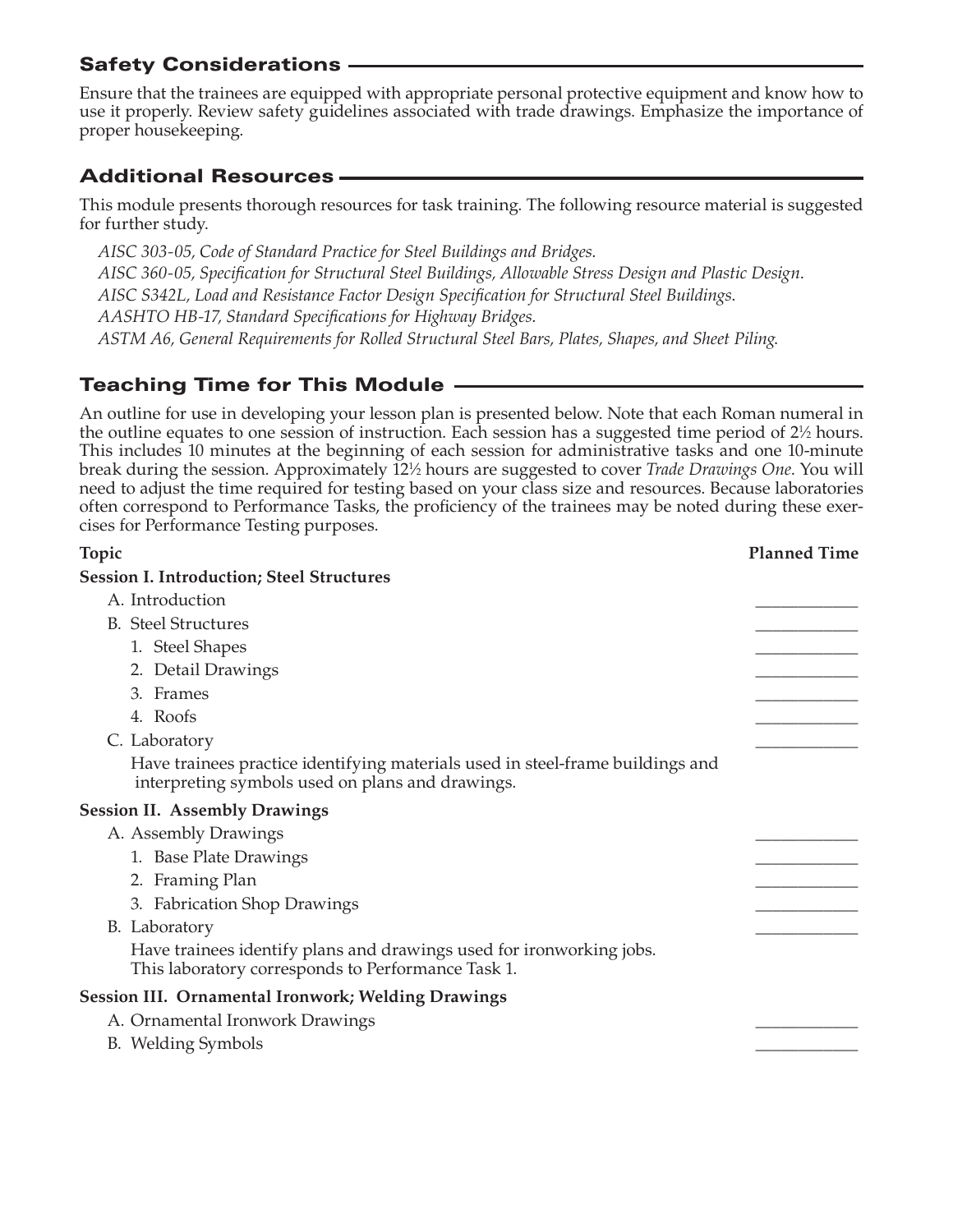#### **Session IV. Laboratory**

A. Laboratory

- 1. Have trainees identify the symbols used on selected ironworking plans and drawings, including symbols for:
	- Structural steel
	- Ornamental ironwork
	- Welding
	- This laboratory corresponds to Performance Task 2.
- 2. Have trainees read basic structural drawings. This laboratory corresponds to Performance Task 3.

#### **Session V. Review and Testing**

- A. Review \_\_\_\_\_\_\_\_\_\_\_\_
- B. Module Examination
	- 1. Trainees must score 70 percent or higher to receive recognition from NCCER.
	- 2. Record the testing results on Training Report Form 200, and submit the results to the Training Program Sponsor.
- C. Performance Testing
	- 1. Trainees must perform each task to the satisfaction of the instructor to receive recognition from NCCER. If applicable, proficiency noted during laboratory exercises can be used to satisfy the Performance Testing requirements.
	- 2. Record the testing results on Training Report Form 200, and submit the results to the Training Program Sponsor.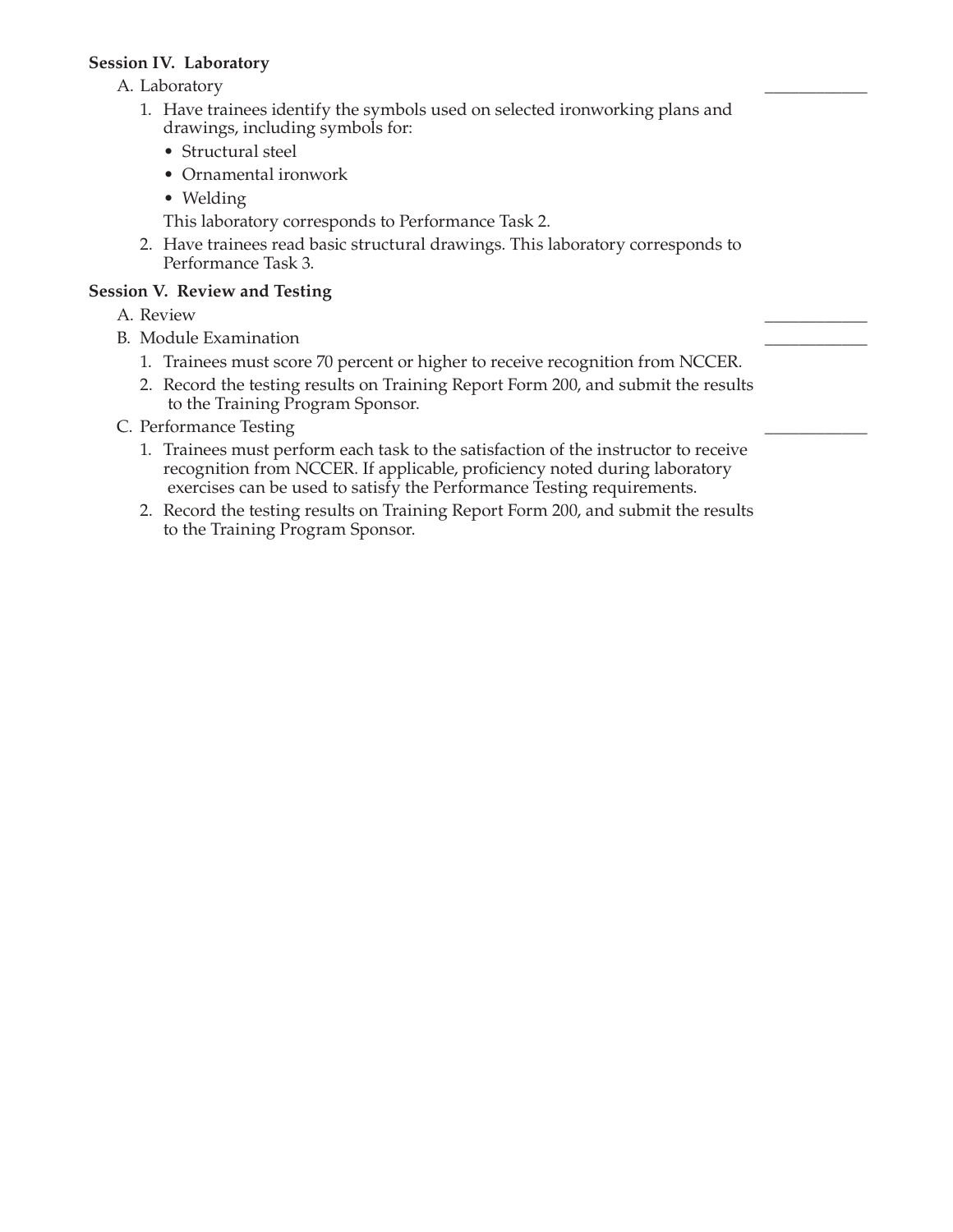#### **Module 30109-11**

#### Module Overview

This module introduces the trainee to the types of structures that involve structural ironwork, such as bridges and multistory buildings. Structural ironworkers may also install decking and direct crane operators in hoisting structural components and maneuvering them into position.

#### Prerequisites

Prior to training with this module, it is recommended that the trainee shall have successfully completed *Core Curriculum* and *Ironworking Level One*, Modules 30101-11 through 30108-11.

#### Objectives

Upon completion of this module, the trainee will be able to do the following:

- 1. Identify the types of construction that use structural steel.
- 2. Describe the steel structure erection process.
- 3. State the principles of structural stresses.
- 4. Identify the components of common steel structures.
- 5. Explain the requirements of bolted connections.
- 6. List the advantages of pre-engineered structures.

#### Performance Tasks

Under the supervision of the instructor, the trainee should be able to do the following:

- 1. Describe different uses for structural steel.
- 2. Identify selected types, shapes, and grades of structural steel.
- 3. Identify different types of structural-steel beams.
- 4. Make bolted connections on structural steel.

#### Materials and Equipment

Multimedia projector and screen *Ironworking Level One* PowerPoint® Presentation Slides (ISBN 978-0-13-213795-9) Computer Whiteboard/chalkboard

Markers/chalk Pencils and scratch paper Appropriate personal protective equipment

Photographs of structures built with structural

steel, both finished and in process Small sections of different shapes of steel Selection of bolts

Hardened washers SMAW, GMAW, and FCAW electrodes Selection of typical structural ironworker tools Sufficient number of the following for bolting girder to steel:

- General-use bolts
- Washers
- Piece of structural steel
- Small section of girder
- Appropriate tools

Copies of the Quick Quiz\* Module Examinations\*\* Performance Profile Sheets\*\*

\* Located in the back of this module.

\*\*Single-module AIG purchases include the printed exam and performance task sheet. If you have purchased the perfect-bound version of this title, download these materials from the IRC using your access code.

#### Safety Considerations

Ensure that the trainees are equipped with appropriate personal protective equipment and know how to use it properly. Review safety guidelines associated with working on or around structural steel. Emphasize the importance of proper housekeeping.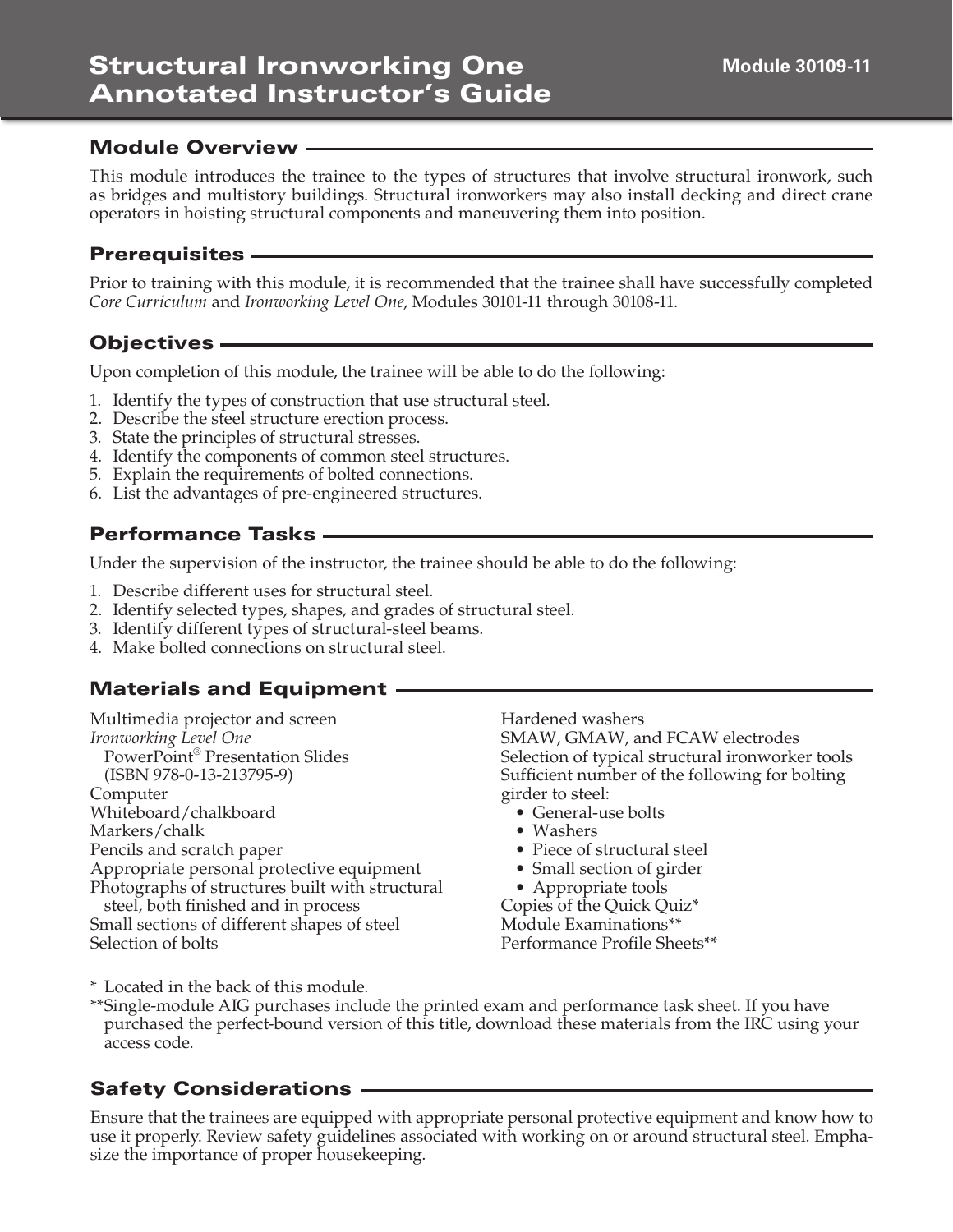# Additional Resources

This module presents thorough resources for task training. The following resource material is suggested for further study.

*Steel Construction Manual*, 13th edition. Chicago, IL: American Institute of Steel Construction. www.seaonc.org is a structural engineering website.

AISC Committee on the Code of Standard Practice, comp. *Code of Standard Practice for Structural Steel Buildings and Bridges*. (AISC 303-10) ed. Chicago, IL: American Institute of Steel Construction, 2010. Print.

# Teaching Time for This Module

An outline for use in developing your lesson plan is presented below. Note that each Roman numeral in the outline equates to one session of instruction. Each session has a suggested time period of 2½ hours. This includes 10 minutes at the beginning of each session for administrative tasks and one 10-minute break during the session. Approximately 71 ⁄2 hours are suggested to cover *Structural Ironworking One*. You will need to adjust the time required for testing based on your class size and resources. Because laboratories often correspond to Performance Tasks, the proficiency of the trainees may be noted during these exercises for Performance Testing purposes.

**Topic Planned Time** 

| Session I. Introduction; Steel; Steel Beams; Uses of Structural Steel                                                                   |  |
|-----------------------------------------------------------------------------------------------------------------------------------------|--|
| A. Introduction                                                                                                                         |  |
| <b>B.</b> Steel                                                                                                                         |  |
| 1. Steel Products                                                                                                                       |  |
| 2. Steel Shapes                                                                                                                         |  |
| 3. Grades                                                                                                                               |  |
| C. Steel Beams                                                                                                                          |  |
| D. Use of Structural Steel                                                                                                              |  |
| 1. Pre-Engineered Buildings                                                                                                             |  |
| 2. Bridges                                                                                                                              |  |
| E. Laboratory                                                                                                                           |  |
| 1. Have trainees describe different uses for structural steel. This laboratory<br>corresponds to Performance Task 1.                    |  |
| 2. Have trainees identify selected types, shapes, and grades of structural steel.<br>This laboratory corresponds to Performance Task 2. |  |
| 3. Have trainees identify different types of structural-steel beams. This laboratory<br>corresponds to Performance Task 3.              |  |
| <b>Session II. Work Processes; Erection; Connections; Tools</b>                                                                         |  |
| A. Work Processes                                                                                                                       |  |
| B. Erection of Structural Members                                                                                                       |  |
| 1. Columns                                                                                                                              |  |
| 2. Girders/Joists                                                                                                                       |  |
| 3. Trusses                                                                                                                              |  |
| 4. Bracing                                                                                                                              |  |
| C. Connections                                                                                                                          |  |
| 1. Bolted Connections                                                                                                                   |  |
| 2. Welded Connections                                                                                                                   |  |
| D. Tools                                                                                                                                |  |
| E. Laboratory                                                                                                                           |  |
| Have trainees make bolted connections on structural steel. This laboratory<br>corresponds to Performance Task 4.                        |  |
|                                                                                                                                         |  |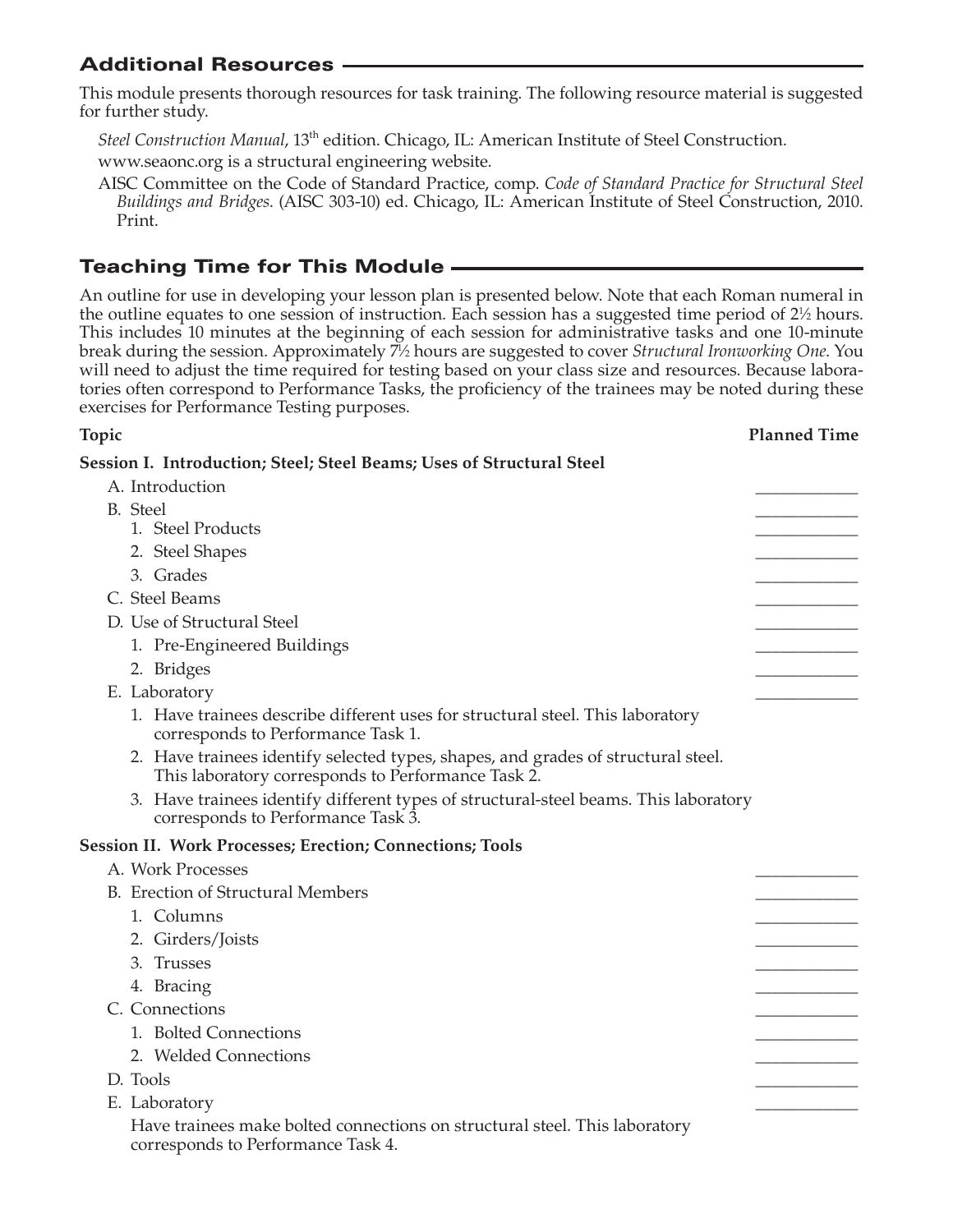#### **Session III. Review and Testing**

- A. Review \_\_\_\_\_\_\_\_\_\_\_\_
- B. Module Examination
	- 1. Trainees must score 70 percent or higher to receive recognition from NCCER.
	- 2. Record the testing results on Training Report Form 200, and submit the results to the Training Program Sponsor.
- C. Performance Testing
	- 1. Trainees must perform each task to the satisfaction of the instructor to receive recognition from NCCER. If applicable, proficiency noted during laboratory exercises can be used to satisfy the Performance Testing requirements.
	- 2. Record the testing results on Training Report Form 200, and submit the results to the Training Program Sponsor.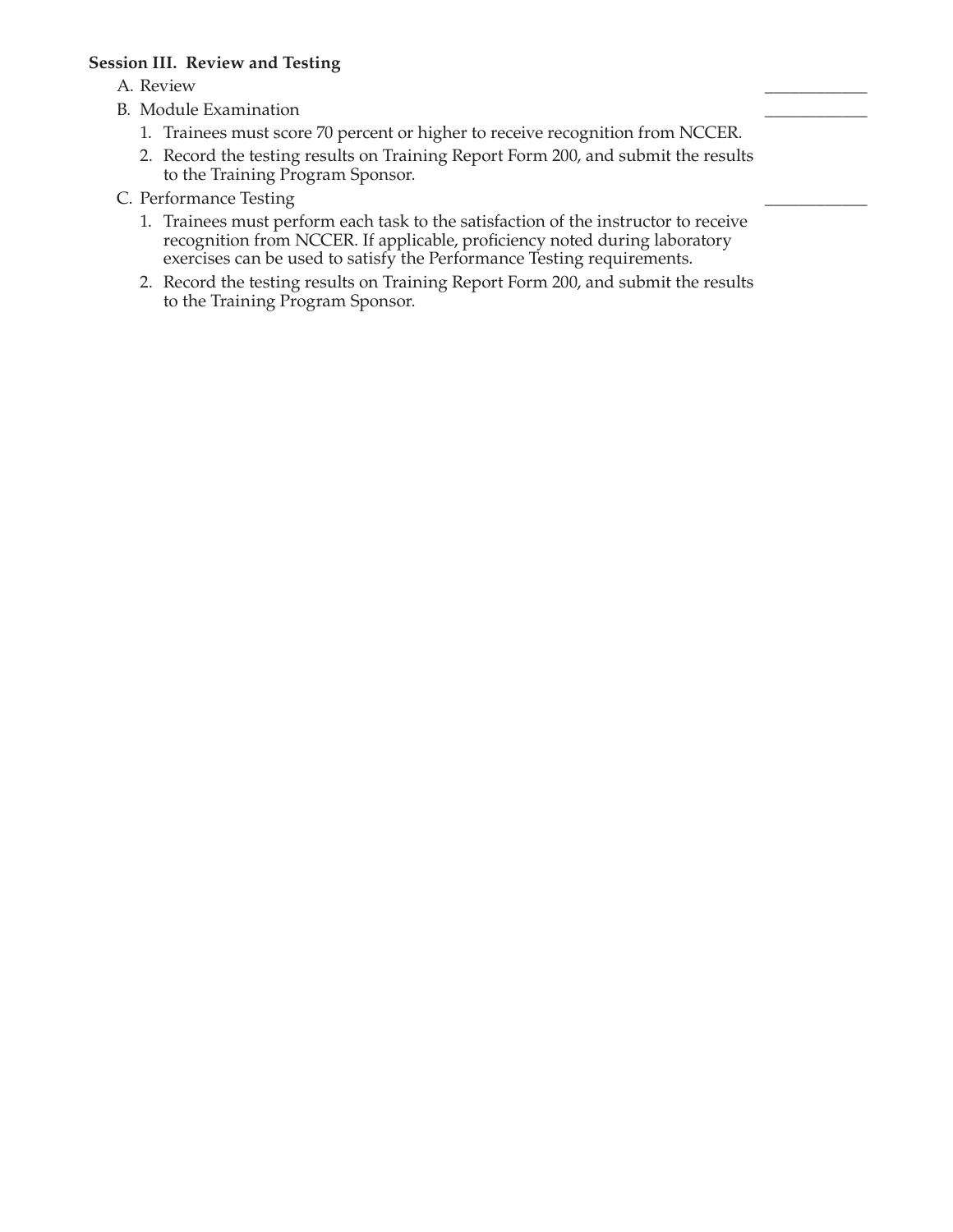This module describes the purpose and function of aligning and plumbing steel structures, and identifies the tools used for performing plumbing and aligning. It identifies and explains column base and base plate components and foundation failures. It also describes procedures for performing plumbing and aligning.

#### **Prerequisites -**

Prior to training with this module, it is recommended that the trainee shall have successfully completed *Core Curriculum* and *Ironworking Level One*, Modules 30101-11 through 30109-11.

# Objectives

Upon completion of this module, the trainee will be able to do the following:

- 1. Describe the purpose and function of aligning and plumbing steel structures.
- 2. Identify the tools and equipment used for aligning and plumbing steel structures.
- 3. Identify the components of column bases, base plate, and foundation failures.
- 4. Explain selected plumbing and aligning tasks.

# Performance Tasks

Under the supervision of the instructor, the trainee should be able to do the following:

- 1. Identify selected alignment tools.
- 2. Demonstrate alignment methods.
- 3. Demonstrate plumbing a structure.

#### Materials and Equipment

Multimedia projector and screen *Ironworking Level One* PowerPoint® Presentation Slides (ISBN 978-0-13-213795-9) Computer Whiteboard/chalkboard Markers/chalk Pencils and scratch paper Appropriate personal protective equipment Come-alongs Steamboat ratchets Push-pull jacks Mauls and beaters Various sizes of shackles Spools and thimbles

Turnbuckles Wire-rope clips Wedges Drift pins Transits and levels Plumb bobs Spirit levels Havens clamps Wire rope Wood or metal form that can be plumbed and aligned Copies of the Quick Quiz\* Module Examinations\*\* Performance Profile Sheets\*\*

\* Located in the back of this module.

\*\* Single-module AIG purchases include the printed exam and performance task sheet. If you have purchased the perfect-bound version of this title, download these materials from the IRC using your access code.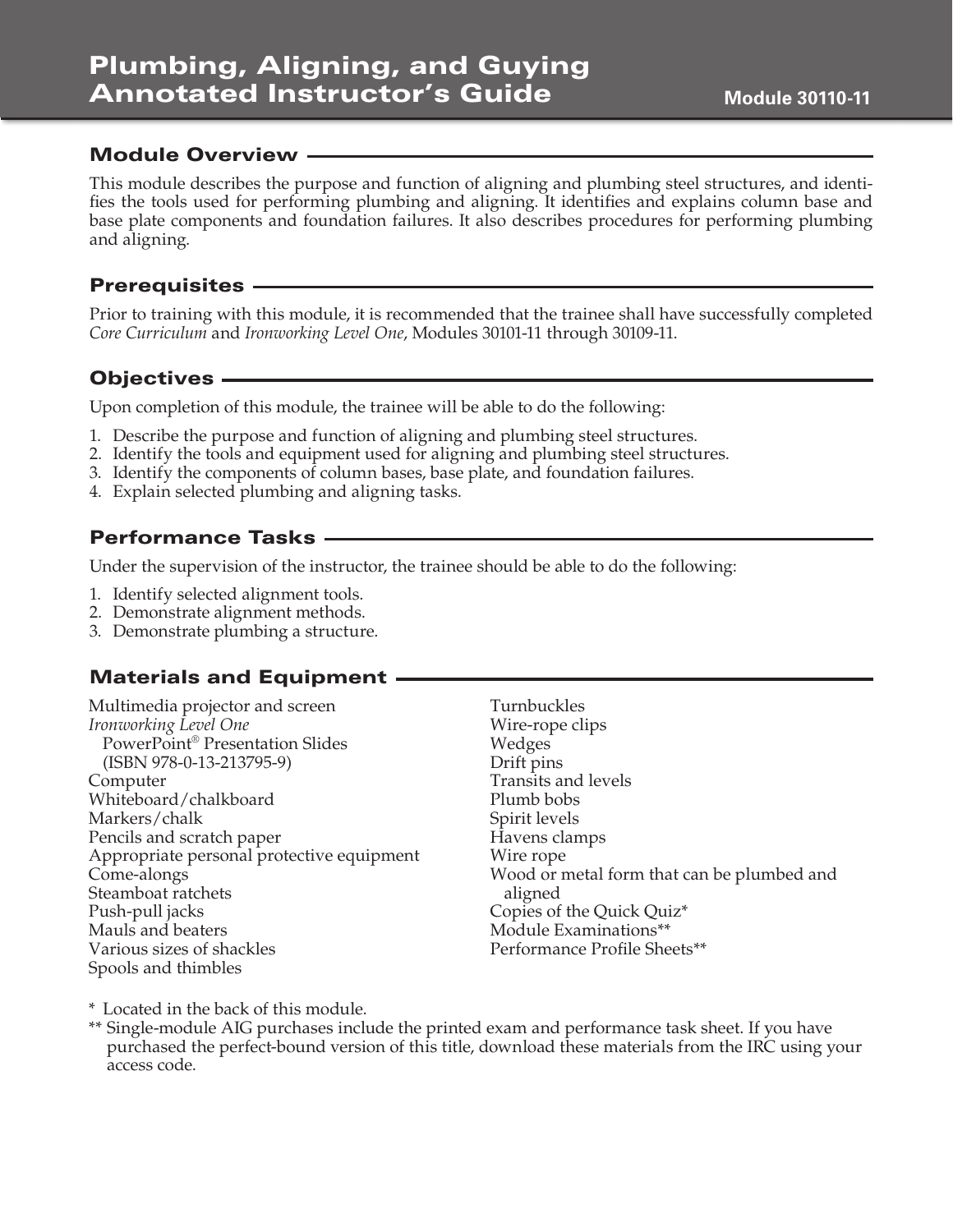# Safety Considerations

Ensure that the trainees are equipped with appropriate personal protective equipment and know how to use it properly. This module requires the trainees to use hand tools. Emphasize the special safety precautions associated with using hand tools. Ensure that trainees are briefed on the proper site or shop safety procedures.

# Additional Resources

This module presents thorough resources for task training. The following resource material is suggested for further study.

*American Institute of Steel Construction 303-05: Code of Standard Practice for Steel Buildings and Bridges*.

# Teaching Time for This Module

An outline for use in developing your lesson plan is presented below. Note that each Roman numeral in the outline equates to one session of instruction. Each session has a suggested time period of 2½ hours. This includes 10 minutes at the beginning of each session for administrative tasks and one 10-minute break during the session. Approximately 5 hours are suggested to cover *Plumbing, Aligning, and Guying*. You will need to adjust the time required for hands-on activity and testing based on your class size and resources. Because laboratories often correspond to Performance Tasks, the proficiency of the trainees may be noted during these exercises for Performance Testing purposes.

| Topic                                                                                                                   | <b>Planned Time</b> |
|-------------------------------------------------------------------------------------------------------------------------|---------------------|
| Session I. Introduction; Purposes and Functions of Alignment;<br>Tools and Equipment; Column Bases; Plumbing Procedures |                     |
| A. Introduction                                                                                                         |                     |
| B. Purpose and Functions of Alignment                                                                                   |                     |
| C. Tools and Equipment                                                                                                  |                     |
| 1. Come-Alongs                                                                                                          |                     |
| 2. Steamboat Ratchets                                                                                                   |                     |
| 3. Push-Pull Jacks                                                                                                      |                     |
| 4. Mauls or Beaters                                                                                                     |                     |
| 5. Shackles                                                                                                             |                     |
| 6. Spools and Thimbles                                                                                                  |                     |
| 7. Turnbuckles                                                                                                          |                     |
| 8. Wire-Rope Clips                                                                                                      |                     |
| 9. Wedges                                                                                                               |                     |
| 10. Drift Pins                                                                                                          |                     |
| 11. Transits and Levels                                                                                                 |                     |
| 12. Plumb Bobs                                                                                                          |                     |
| 13. Spirit Levels                                                                                                       |                     |
| 14. Havens Clamp                                                                                                        |                     |
| D. Laboratory                                                                                                           |                     |
| Have trainees practice identifying selected alignment tools. This laboratory<br>corresponds to Performance Task 1.      |                     |
| E. Column Bases                                                                                                         |                     |
| F. Plumbing Procedures                                                                                                  |                     |
| G. Laboratory                                                                                                           |                     |
| Have trainees practice demonstrating plumbing a structure. This laboratory<br>corresponds to Performance Task 3.        |                     |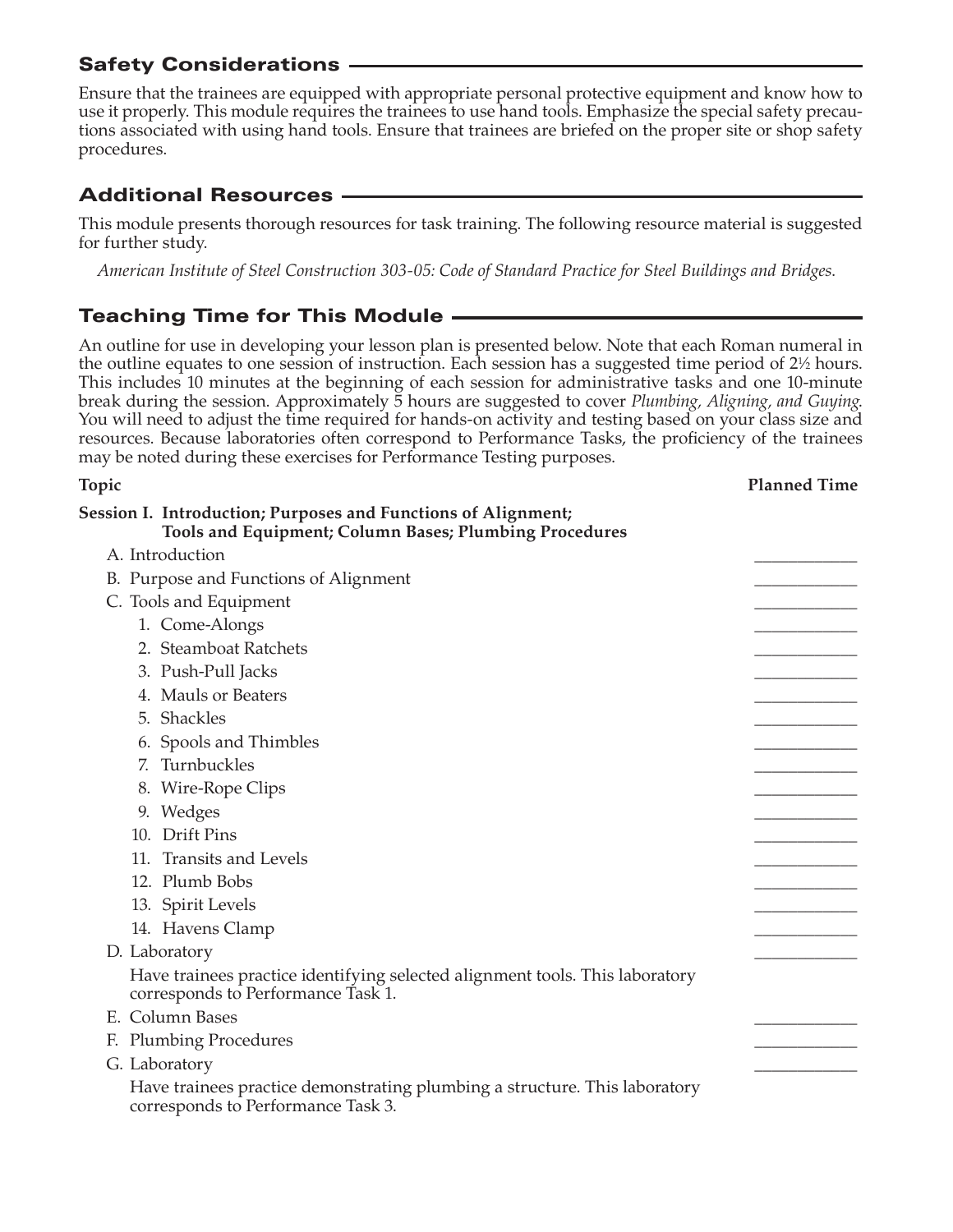#### **Session II. Aligning Methods; Review and Testing**

- A. Aligning Methods
- B. Laboratory

 Have trainees practice demonstrating alignment methods. This laboratory corresponds to Performance Task 2.

- C. Module Review
- D. Module Examination
	- 1. Trainees must score 70 percent or higher to receive recognition from NCCER.
	- 2. Record the testing results on Training Report Form 200, and submit the results to the Training Program Sponsor.
- E. Performance Testing
	- 1. Trainees must perform each task to the satisfaction of the instructor to receive recognition from the NCCER. If applicable, proficiency noted during laboratory exercises can be used to satisfy the Performance Testing requirements.
	- 2. Record the testing results on Training Report Form 200, and submit the results to the Training Program Sponsor.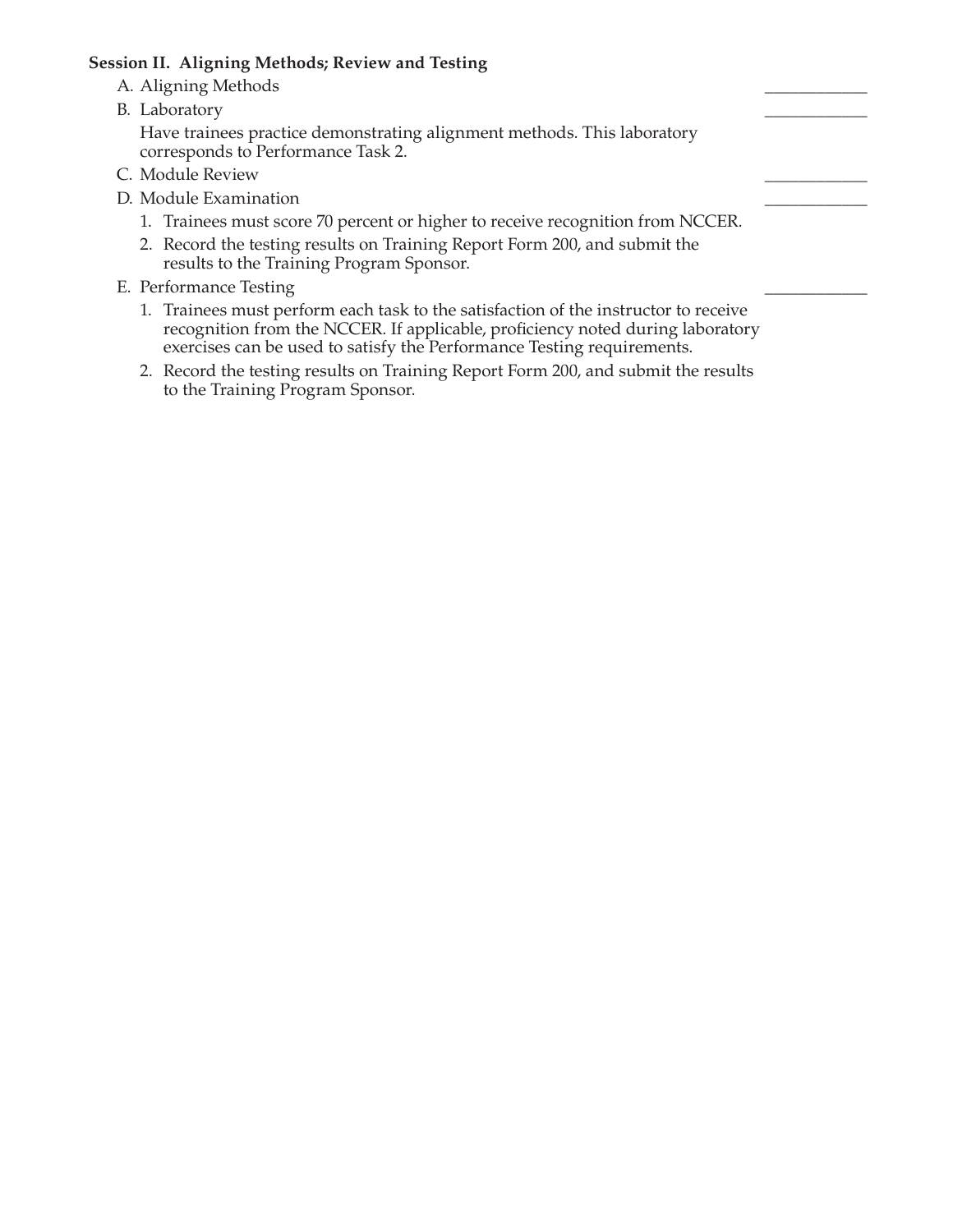# Oxyfuel Cutting Annotated Instructor's Guide

# Module Overview

This module teaches principles of safe oxyfuel cutting. Setup, care, and maintenance are covered, as well as procedures and methods for performing various types of oxyfuel cuts.

#### Prerequisites

Prior to training with this module, it is recommended that the trainee shall have successfully completed *Core Curriculum* and *Ironworking Level One*, Modules 30101-11 through 30110-11.

# Objectives

Upon completion of this module, the trainee will be able to do the following:

- 1. Identify and explain the use of oxyfuel cutting equipment.
- 2. Set up oxyfuel equipment.
- 3. Light and adjust an oxyfuel torch.
- 4. Shut down oxyfuel cutting equipment.
- 5. Disassemble oxyfuel equipment.
- 6. Change cylinders.
- 7. Perform oxyfuel cutting:
	- Straight line and square shapes
	- Piercing and slot cutting
	- Bevels
	- Washing
	- Gouging
- 8. Operate a motorized, portable oxyfuel gas cutting machine.

#### Performance Tasks

- 1. Set up oxyfuel equipment.
- 2. Light and adjust an oxyfuel torch.
- 3. Shut down oxyfuel cutting equipment.
- 4. Disassemble oxyfuel equipment.
- 5. Change empty cylinders.
- 6. Cut shapes from various thicknesses of steel, emphasizing:
	- Straight line
	- Square shape
	- Piercing
	- Bevel
	- Slot
- 7. Perform washing.
- 8. Perform gouging.

# Materials and Equipment

Multimedia projector and screen *Ironworking Level One* PowerPoint® Presentation Slides (ISBN 978-0-13-213795-9) Computer Whiteboard/chalkboard Markers/chalk Pencils and scratch paper Appropriate personal protective equipment Oxygen cylinder (with cap) Fuel gas cylinder (with cap) Extra empty cylinders Regulators (oxygen and fuel gas) Extra regulators with check valves and flashback arrestors Hose set A selection of usable and non-usable hoses Combination cutting torch

*continued*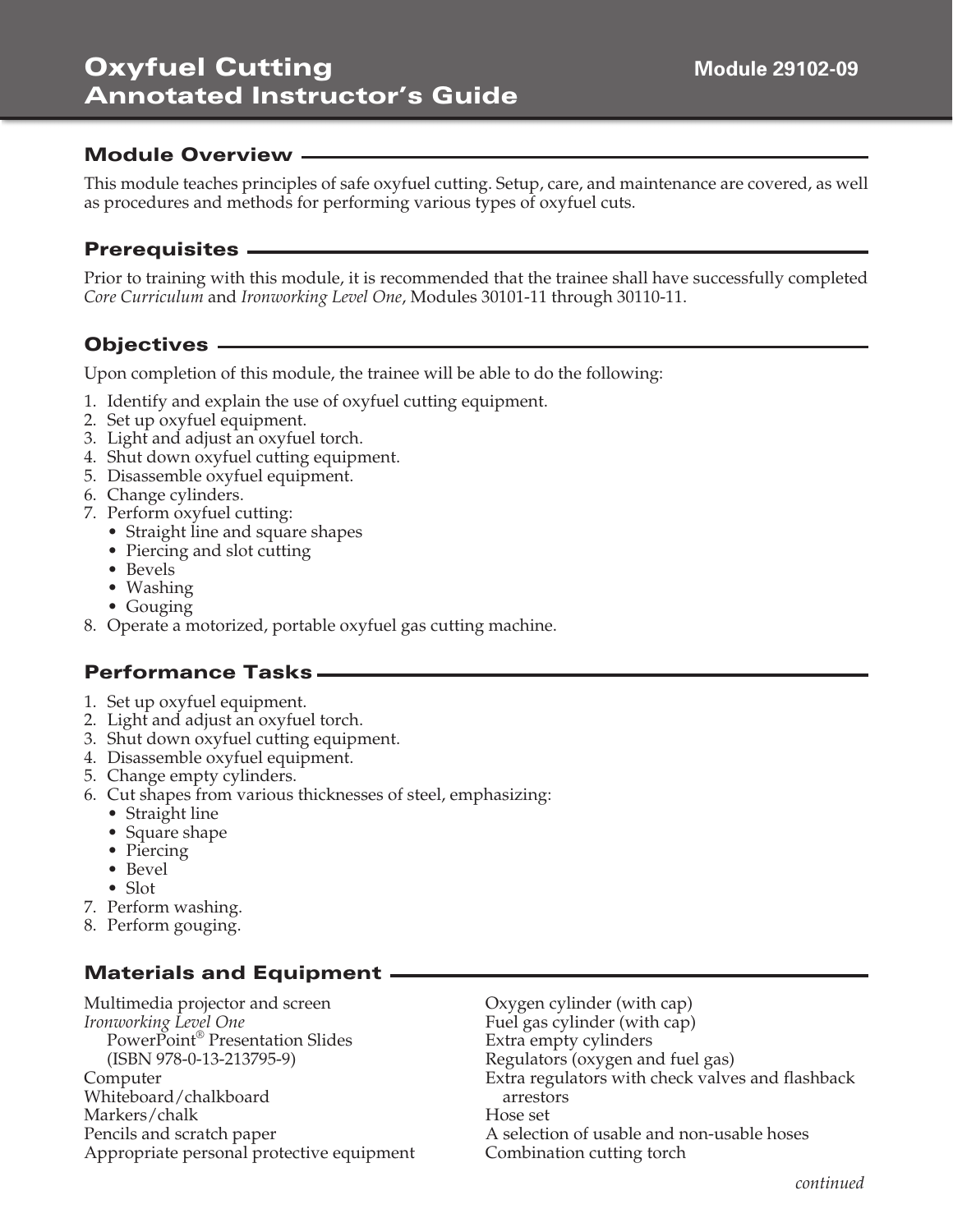One-piece cutting torch Assorted torch nozzles (cutting, washing, gouging) Cylinder cart Motorized oxyfuel track cutter Framing squares Combination squares with protractor head Tape measure Soapstone Penknife Pliers Chipping hammers Friction lighters Steel plate

Vendor cutting tip chart Tip cleaners, drills, and files Vendor-supplied videos/DVDs showing oxyfuel equipment in operation (optional) TV/VCR/DVD player (optional) Approved leak-testing solution Wrenches (torch, hose, and regulator) • Thin (16 to 10 gauge) • Thick  $(\frac{1}{4}$ -inch thick to 1-inch thick)

Module Examinations\* Performance Profile Sheets\*

\* Single-module AIG purchases include the printed exam and performance task sheet. If you have purchased the perfect-bound version of this title, download these materials from the IRC using your access code.

# Safety Considerations

Ensure that the trainees are equipped with appropriate personal protective equipment and know how to use it properly. Emphasize the special safety precautions associated with the handling and use of cylinders and oxyfuel cutting equipment. Ensure that trainees are briefed on shop safety procedures.

# Additional Resources

This module presents thorough resources for task training. The following resource material is suggested for further study.

*ANSI Z49.1, Safety in Welding, Cutting, and Allied Processes,* American Welding Society, Miami, FL.

# Teaching Time for this Module

An outline for use in developing your lesson plan is presented below. Note that each Roman numeral in the outline equates to one session of instruction. Each session has a suggested time period of  $2\frac{1}{2}$  hours. This includes 10 minutes at the beginning of each session for administrative tasks and one 10-minute break during the session. Approximately 171 ⁄2 hours are suggested to cover *Oxyfuel Cutting.* You will need to adjust the time required for testing based on your class size and resources. Because laboratories often correspond to Performance Tasks, the proficiency of the trainees may be noted during these exercises for Performance Testing purposes.

**Topic Planned Time** 

| Session I. Introduction to Oxyfuel Safety; Oxyfuel Cutting Equipment, Part One          |  |
|-----------------------------------------------------------------------------------------|--|
| A. Introduction                                                                         |  |
| B. Oxyfuel Safety Summary                                                               |  |
| 1. Protective Clothing and Equipment                                                    |  |
| 2. Fire/Explosion Prevention                                                            |  |
| 3. Work Area Ventilation                                                                |  |
| C. Oxyfuel Cutting Equipment                                                            |  |
| 1. Oxygen                                                                               |  |
| 2. Acetylene                                                                            |  |
| 3. Liquefied Fuel Gases                                                                 |  |
| 4. Regulators                                                                           |  |
| a. Laboratory                                                                           |  |
| Allow trainees to install and remove regulators from empty oxygen and<br>gas cylinders. |  |
| 5. Hoses                                                                                |  |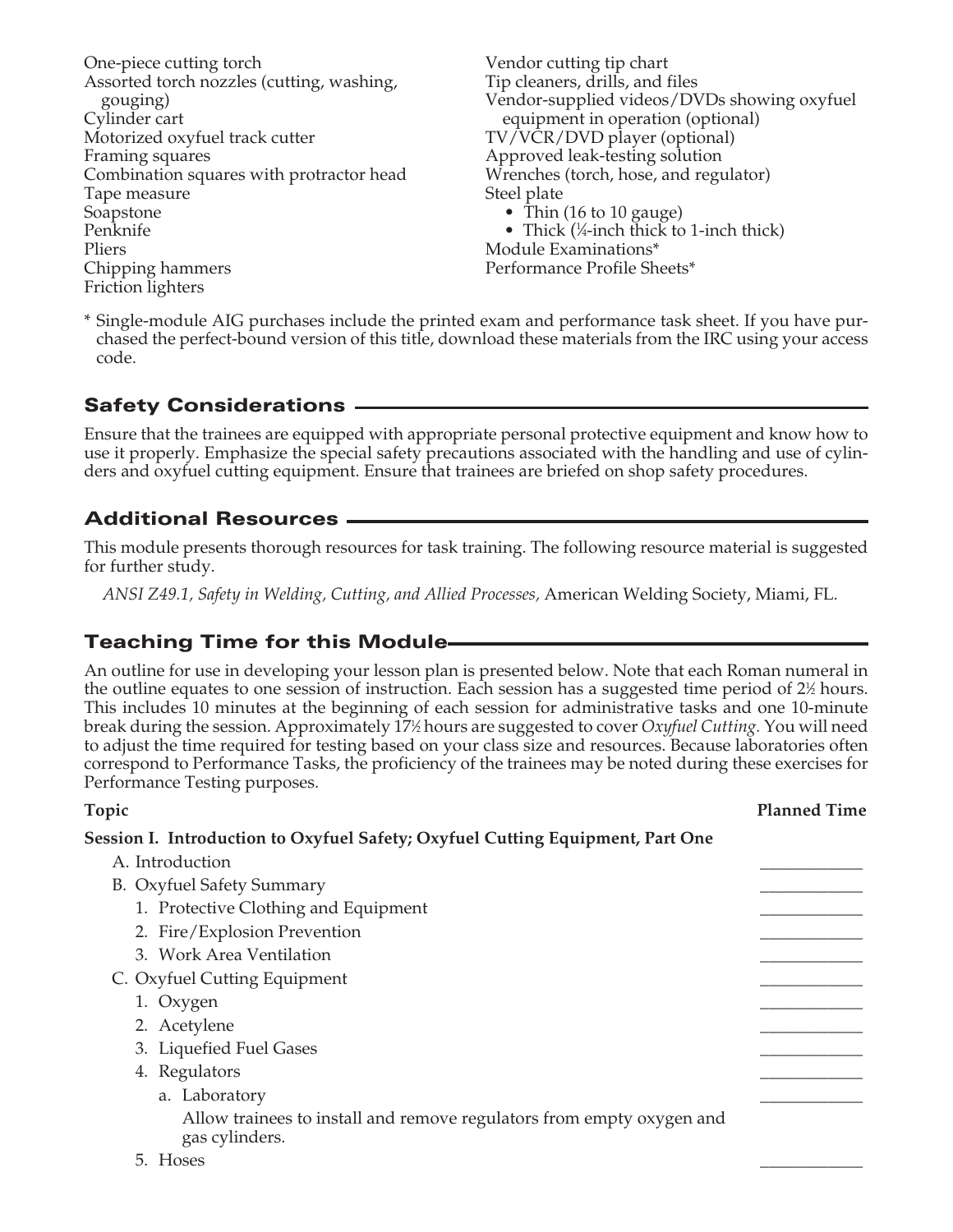| Session II. Oxyfuel Cutting Equipment, Part Two                                                                                                                                      |  |
|--------------------------------------------------------------------------------------------------------------------------------------------------------------------------------------|--|
| A. Cutting Torches                                                                                                                                                                   |  |
| <b>B.</b> Cutting Torch Tips                                                                                                                                                         |  |
| C. Tip Cleaners and Tip Drills                                                                                                                                                       |  |
| D. Friction Lighters                                                                                                                                                                 |  |
| E. Cylinder Cart                                                                                                                                                                     |  |
| F. Soapstone Markers                                                                                                                                                                 |  |
| G. Specialized Cutting Equipment                                                                                                                                                     |  |
| Session III. Setting Up Oxyfuel Equipment; Controlling the Oxyfuel Torch Flame                                                                                                       |  |
| A. Setting Up Oxyfuel Equipment                                                                                                                                                      |  |
| 1. Transporting and Securing Cylinders                                                                                                                                               |  |
| 2. Cracking Cylinder Valves                                                                                                                                                          |  |
| 3. Attaching Regulators                                                                                                                                                              |  |
| 4. Installing Flashback Arrestors or Check Valves                                                                                                                                    |  |
| 5. Connecting Hoses to Regulators                                                                                                                                                    |  |
| 6. Attaching Hoses to the Torch                                                                                                                                                      |  |
| 7. Connecting Cutting Attachments (Combination Torch Only)                                                                                                                           |  |
| 8. Installing Cutting Tips                                                                                                                                                           |  |
| 9. Closing Torch Valves and Loosening Regulator Adjusting Screws                                                                                                                     |  |
| 10. Opening Cylinder Valves                                                                                                                                                          |  |
| 11. Purging the Torch and Setting the Working Pressures                                                                                                                              |  |
| 12. Testing for Leaks                                                                                                                                                                |  |
| B. Controlling the Oxyfuel Torch Flame                                                                                                                                               |  |
| 1. Oxyfuel Flames                                                                                                                                                                    |  |
| 2. Backfires and Flashbacks                                                                                                                                                          |  |
| 3. Igniting the Torch and Adjusting the Flame                                                                                                                                        |  |
| 4. Shutting Off the Torch                                                                                                                                                            |  |
|                                                                                                                                                                                      |  |
| <b>Session IV. Shutting Down Oxyfuel Cutting Equipment;</b><br>Disassembling Oxyfuel Equipment; Changing Cylinders                                                                   |  |
| A. Shutting Down Oxyfuel Cutting Equipment                                                                                                                                           |  |
| B. Disassembling Oxyfuel Equipment                                                                                                                                                   |  |
| C. Changing Cylinders                                                                                                                                                                |  |
| D. Laboratory                                                                                                                                                                        |  |
| Have trainees set up, ignite, adjust, shut down, and disassemble oxyfuel<br>equipment, as well as change cylinders. This laboratory corresponds to<br>Performance Tasks 1 through 5. |  |
| <b>Session V. Performing Cutting Procedures, Part One</b>                                                                                                                            |  |
| A. Performing Cutting Procedures                                                                                                                                                     |  |
| 1. Inspecting the Cut                                                                                                                                                                |  |
| 2. Preparing for Oxyfuel Cutting with a Hand Cutting Torch                                                                                                                           |  |
| 3. Cutting Thin Steel                                                                                                                                                                |  |
| 4. Cutting Thick Steel                                                                                                                                                               |  |
| 5. Piercing a Plate                                                                                                                                                                  |  |
| 6. Cutting Bevels                                                                                                                                                                    |  |
| 7. Washing                                                                                                                                                                           |  |
| 8. Gouging                                                                                                                                                                           |  |
|                                                                                                                                                                                      |  |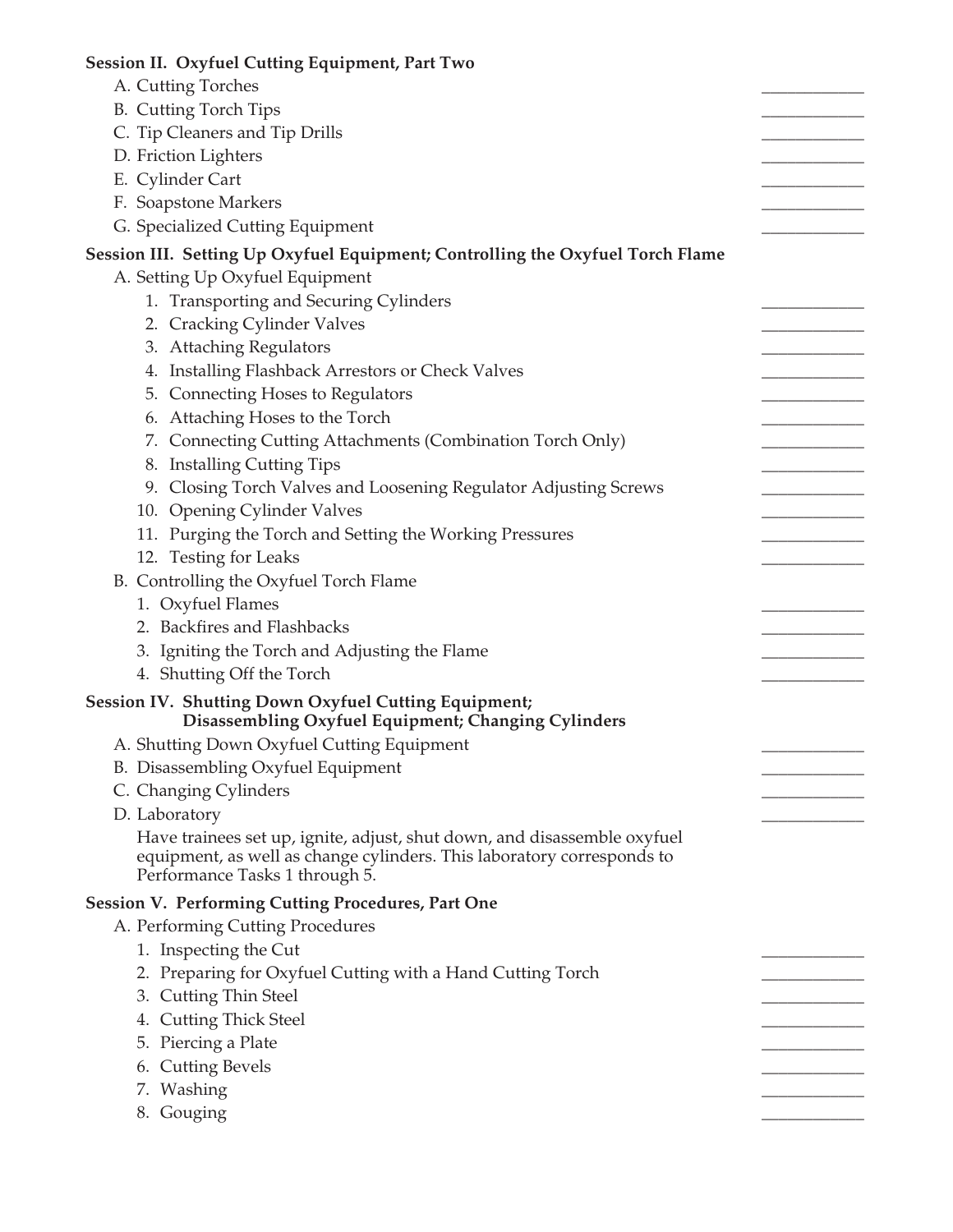| <b>Session VI. Performing Cutting Procedures, Part Two;</b><br><b>Portable Oxyfuel Cutting Machine Operation</b>                                                                                                                                  |  |
|---------------------------------------------------------------------------------------------------------------------------------------------------------------------------------------------------------------------------------------------------|--|
| A. Laboratory                                                                                                                                                                                                                                     |  |
| Have trainees perform straight-line cutting, square-shape cutting, piercing,<br>slot cutting, bevel cutting, washing, and gouging. This laboratory corresponds<br>to Performance Tasks 6 through 8.                                               |  |
| B. Portable Oxyfuel Cutting Machine Operation                                                                                                                                                                                                     |  |
| 1. Torch Adjustment                                                                                                                                                                                                                               |  |
| 2. Straight-Line Cutting                                                                                                                                                                                                                          |  |
| a. Laboratory                                                                                                                                                                                                                                     |  |
| Allow trainees to practice straight-line cutting with an oxyfuel machine.                                                                                                                                                                         |  |
| 3. Bevel Cutting                                                                                                                                                                                                                                  |  |
| a. Laboratory                                                                                                                                                                                                                                     |  |
| Allow trainees to practice bevel cutting with an oxyfuel machine.                                                                                                                                                                                 |  |
| <b>Session VII. Review and Testing</b>                                                                                                                                                                                                            |  |
| A. Module Review                                                                                                                                                                                                                                  |  |
| <b>B.</b> Module Examination                                                                                                                                                                                                                      |  |
| 1. Trainees must score 70% or higher to receive recognition from NCCER.                                                                                                                                                                           |  |
| 2. Record the testing results on Training Report Form 200, and submit<br>the results to the Training Program Sponsor.                                                                                                                             |  |
| C. Performance Testing                                                                                                                                                                                                                            |  |
| 1. Trainees must complete each task to the satisfaction of the instructor to receive<br>recognition from the NCCER. If applicable, proficiency noted during laboratory<br>exercises can be used to satisfy the performance testing requirements.  |  |
| 2. Record the testing results on Craft Training Report Form 200 and submit<br>the results to the Training Program Sponsor.                                                                                                                        |  |
| D. Performance Accreditation Tasks - Have trainees complete PATs 1 through 3<br>according to the acceptance criteria.                                                                                                                             |  |
| 1. Have trainees perform PAT 1, Setting Up, Igniting, Adjusting, and Shutting<br>Down Oxyfuel Equipment. This task corresponds to AWS EG2.0,<br>Module 8 - Thermal Cutting Processes, Unit 1 - Manual OFC Principles,<br>Key Indicators: 3 and 4. |  |
| 2. Have trainees perform PAT 2, Cutting a Shape from Thin Steel. This task<br>corresponds to AWS EG2.0, Module 8 - Thermal Cutting Processes,<br>Unit 1 – Manual OFC Principles, Key Indicators: 5, 6, and 7.                                     |  |
| 3. Have trainees perform PAT 3, Cutting a Shape from Thick Steel. This task<br>corresponds to AWS EG2.0, Module 8 – Thermal Cutting Processes,<br>Unit 1 – Manual OFC Principles, Key Indicators: 5, 6, and 7.                                    |  |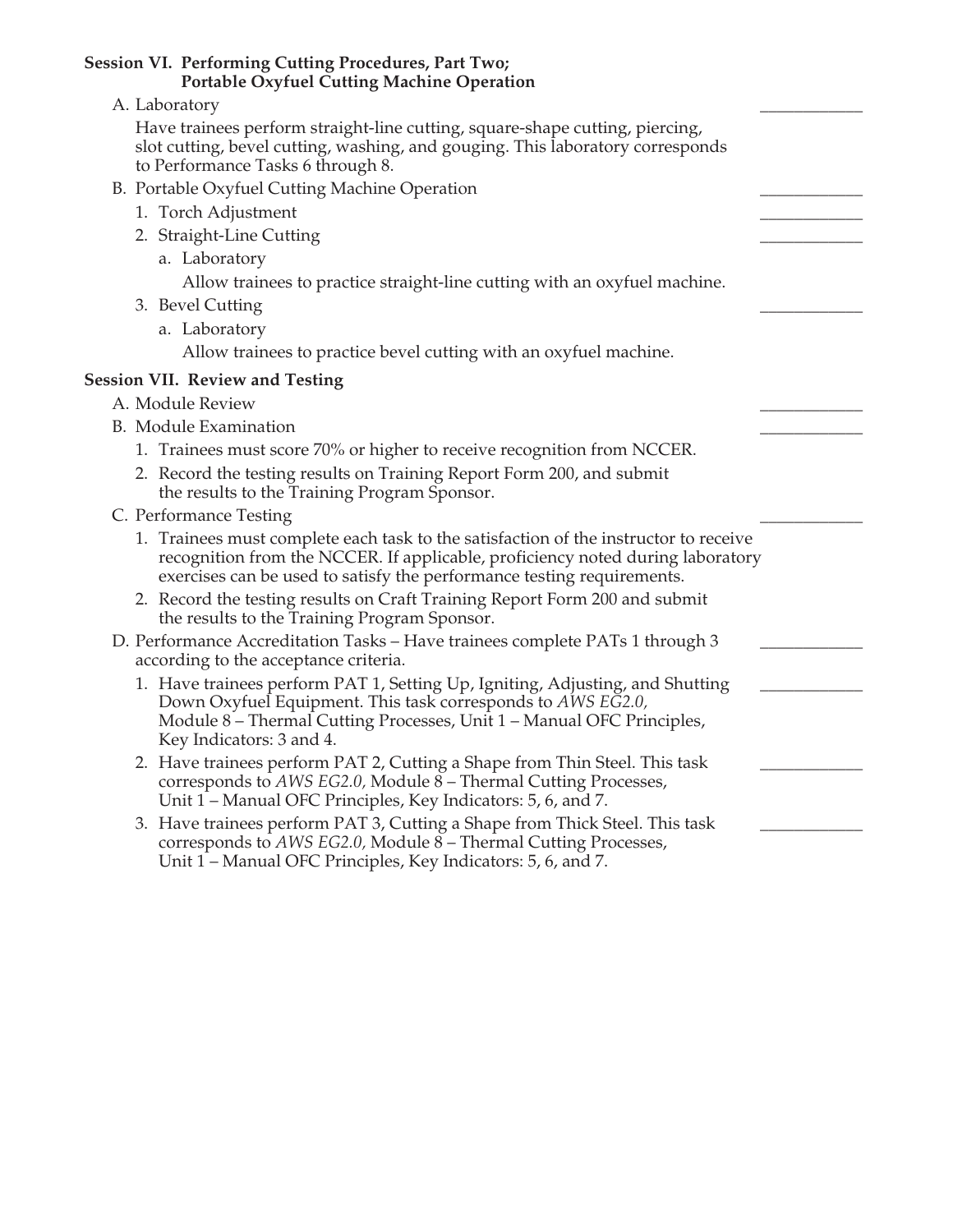The steel or iron that ironworkers erect and mount is normally prepared prior to arriving on site, but there may be times when an ironworker must cut or weld steel. This module introduces the trainee to different types of arc welding that may be used on a site.

#### Prerequisites

Prior to training with this module, it is recommended that the trainee shall have successfully completed *Core Curriculum* and *Ironworking Level One*, Modules 30101-11 through 30110-11 and 29102-09.

#### Objectives

Upon completion of this module, the trainee will be able to do the following:

- 1. Identify different welding processes and welding equipment.
- 2. State safety precautions associated with arc welding.
- 3. Identify and explain shielded metal arc welding (SMAW) electrodes.
- 4. Identify weld joints, their dimensions, and their applications from weld symbols and drawings.
- 5. Identify different types of arc welding machines.
- 6. Explain how to set up and use SMAW equipment to weld steel.
- 7. Explain the different codes governing welding.

#### Performance Tasks

Under the supervision of the instructor, the trainee should be able to do the following:

- 1. Identify welding equipment.
- 2. Identify SMAW electrodes.
- 3. Identify welding joints from weld symbols and drawings.
- 4. Set up SMAW equipment and weld steel plate.

#### Materials and Equipment

Multimedia projector and screen *Ironworking Level One* PowerPoint® Presentation Slides (ISBN 978-0-13-213795-9) Computer Whiteboard/chalkboard Markers/chalk Pencils and scratch paper Appropriate personal protective equipment Access to different types of operational cutting and welding equipment: SMAW equipment GMAW/FCAW equipment GTAW equipment Plasma arc cutting equipment Air carbon arc cutting equipment Access to different types of SMAW electrodes Access to an electrode storage oven

Access to all basic welding tools Access to all welding-specific PPE, including applicable respirators Access to welding lab facilities Access to manufacturer's manuals for all available welding machines Copies of company's confined space permits Copies of company's hot work permits Copies of MSDSs and related labels for hazardous materials that may have been stored in containers Examples of good and defective welds made with different types of SMAW electrodes Examples of different welding procedure specifications (WPS) Welded example coupons for each type of basic joint Miscellaneous mild steel plate coupons

*continued*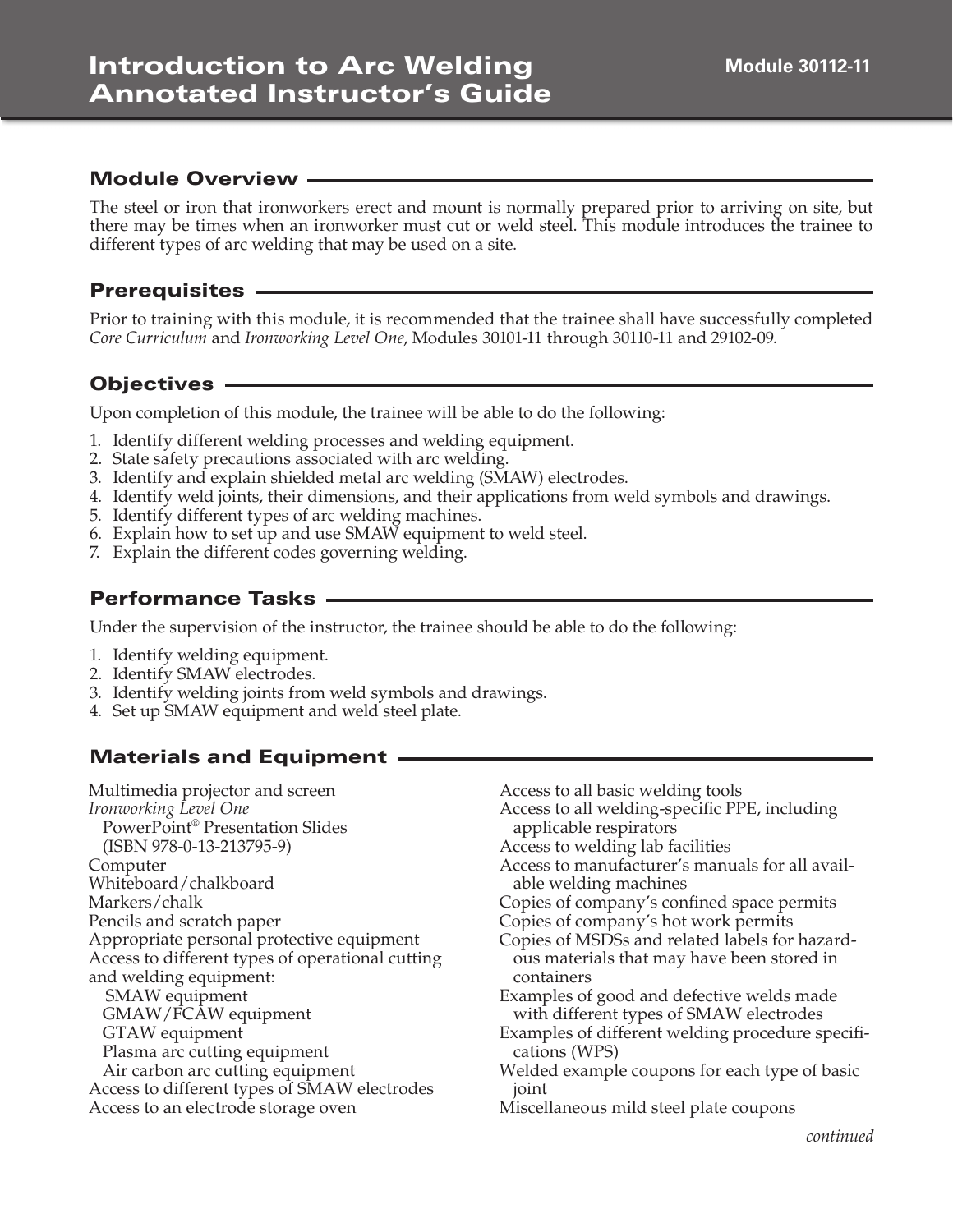Example coupons for different weld types Angle gauges

Backing gas and backing materials for plate welds

Examples of welding drawings and welding symbols

Cutaway examples of welds Copies of the Quick Quiz\* Module Examinations\*\* Performance Profile Sheets\*\*

- \* Located in the back of this module.
- \*\*Single-module AIG purchases include the printed exam and performance task sheet. If you have purchased the perfect-bound version of this title, download these materials from the IRC using your access code.

# Safety Considerations

Ensure that the trainees are equipped with appropriate personal protective equipment and know how to use it properly. Review safety guidelines for working on or with welding equipment. Emphasize the importance of proper housekeeping.

# Additional Resources

This module presents thorough resources for task training. The following resource material is suggested for further study.

- *Welding Handbook, Volume 5*, 2001. Miami, FL: The American Welding Society.
- *The Procedure Handbook of Arc Welding*, 2000. Cleveland, OH: The Lincoln Electric Company.
- *OSHA Standard 1926.351, Arc Welding and Cutting*, Current edition. Washington, DC: Occupational Safety and Health Administration.
- *Stick Electrode Welding Guide*, 2004. Cleveland, OH: The Lincoln Electric Company.
- *Stick Electrode Product Catalog*, 2008. Cleveland, OH: The Lincoln Electric Company. www.lincolnelectric.com.
- Lincoln Electric Web site: http://www.lincolnelectric.com offers sources for products and training.

# Teaching Time for This Module

An outline for use in developing your lesson plan is presented below. Note that each Roman numeral in the outline equates to one session of instruction. Each session has a suggested time period of 2<sup>1</sup>/<sub>2</sub> hours. This includes 10 minutes at the beginning of each session for administrative tasks and one 10-minute break during the session. Approximately 221 ⁄2 hours are suggested to cover *Introduction to Arc Welding*. You will need to adjust the time required for testing based on your class size and resources. Because laboratories often correspond to Performance Tasks, the proficiency of the trainees may be noted during these exercises for Performance Testing purposes.

| <b>Topic</b>                                                           | <b>Planned Time</b> |
|------------------------------------------------------------------------|---------------------|
| Sessions I and II. Introduction; Welding and Cutting Processes; Safety |                     |
| A. Introduction                                                        |                     |
| B. Welding and Cutting Processes                                       |                     |
| 1. Shielded Metal Arc Welding                                          |                     |
| 2. GMAW/FCAW                                                           |                     |
| 3. Gas Tungsten Arc Welding                                            |                     |
| 4. Plasma Arc Cutting Process                                          |                     |
| 5. Air Carbon Arc Cutting Process                                      |                     |
| 6. Shielding Gas                                                       |                     |
|                                                                        |                     |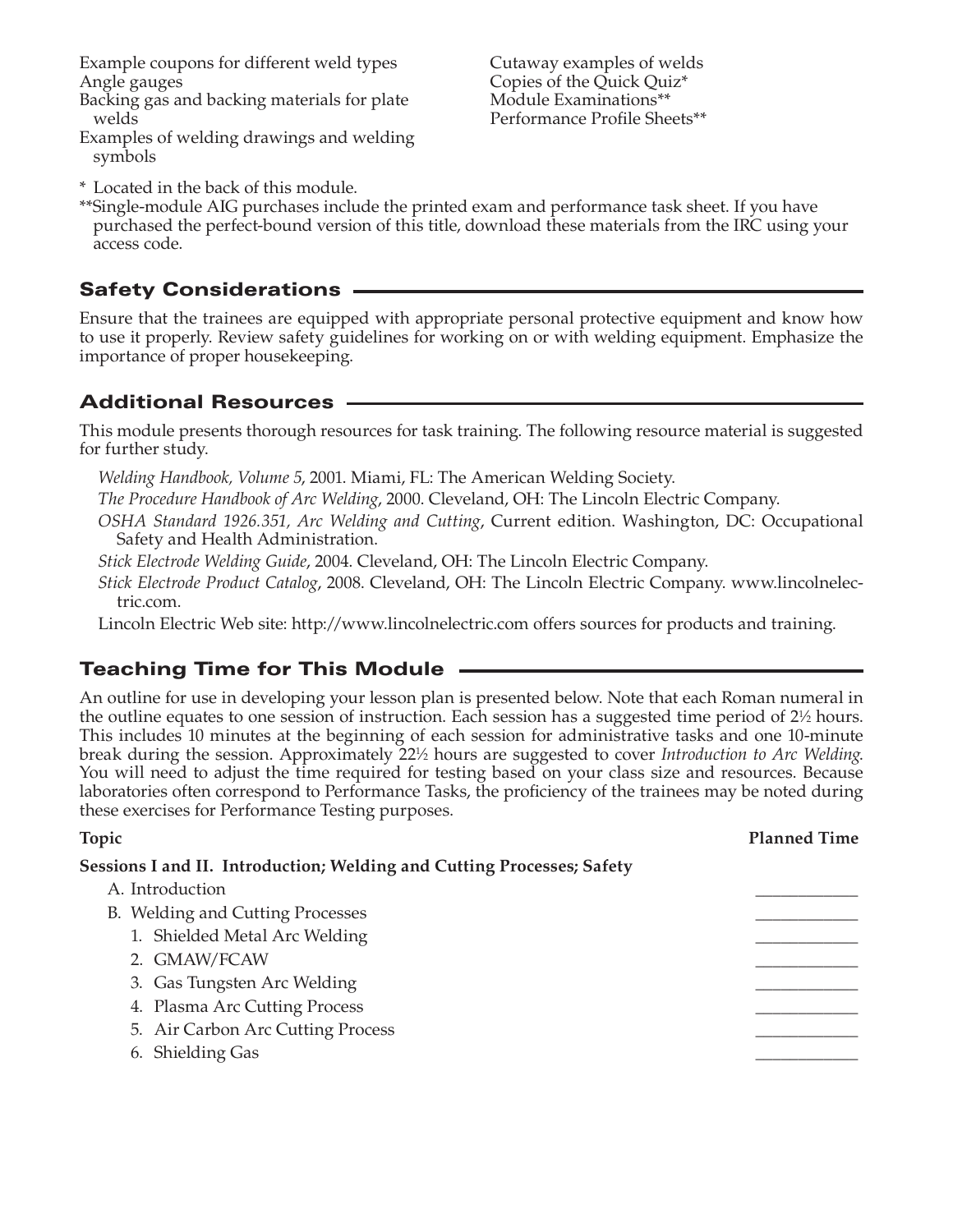# C. Safety

| 1. PPE                                                                                                                                           |  |
|--------------------------------------------------------------------------------------------------------------------------------------------------|--|
| 2. Ventilation                                                                                                                                   |  |
| 3. Hot Work Permits and Fire Watches                                                                                                             |  |
| 4. Cutting Containers                                                                                                                            |  |
| 5. Oxygen Hazards                                                                                                                                |  |
| 6. Electrical Safety                                                                                                                             |  |
| D. Laboratory                                                                                                                                    |  |
| Have trainees identify different types of welding equipment. This laboratory<br>corresponds to Performance Task 1.                               |  |
| Session III. SMAW Electrodes; Selecting SMAW Electrodes; SMAW Filler Metal<br><b>Storage and Control; Filler Metal Traceability Requirements</b> |  |
| A. SMAW Electrodes                                                                                                                               |  |
| 1. AWS Filler Metal Specification System                                                                                                         |  |
| 2. Electrode Classification System                                                                                                               |  |
| 3. Manufacturer's Classification                                                                                                                 |  |
| 4. Electrode Sizes                                                                                                                               |  |
| B. Selecting SMAW Electrodes                                                                                                                     |  |
| 1. Electrode Groups                                                                                                                              |  |
| 2. Electrode Selection Considerations                                                                                                            |  |
| C. SMAW Filler Metal Storage and Control                                                                                                         |  |
| 1. Code Requirements                                                                                                                             |  |
| 2. Receiving Filler Metal                                                                                                                        |  |
| 3. Storing Filler Metal                                                                                                                          |  |
| 4. Storage Ovens                                                                                                                                 |  |
| D. Filler Metal Traceability Requirements                                                                                                        |  |
| E. Laboratory                                                                                                                                    |  |
| Have trainees identify SMAW electrodes. This laboratory corresponds to<br>Performance Task 2.                                                    |  |
| <b>Session IV. Joint Design</b>                                                                                                                  |  |
| A. Joint Design                                                                                                                                  |  |
| <b>Load Considerations</b>                                                                                                                       |  |
| Types of Joints<br>2.                                                                                                                            |  |
| 3. Types of Welds                                                                                                                                |  |
| 4. Welding Position                                                                                                                              |  |
| Codes and Welding Procedure Specifications<br>5.                                                                                                 |  |
| 6. Weld Symbols and Drawings                                                                                                                     |  |
| B. Laboratory                                                                                                                                    |  |
| Have trainees identify welding joints from weld symbols and drawings.                                                                            |  |

This laboratory corresponds to Performance Task 3.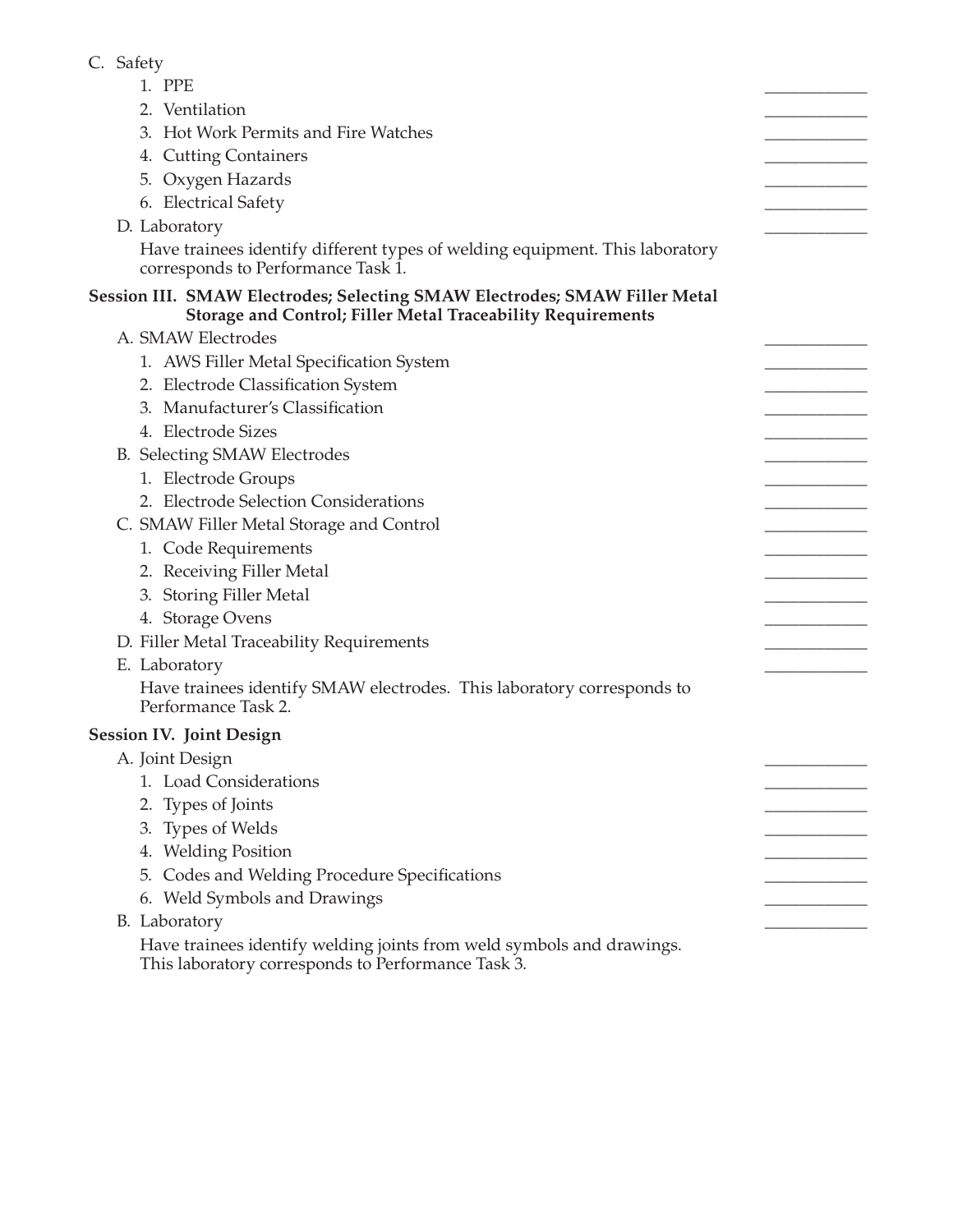| Sessions V–VIII. Arc Welding Machines; Arc Welding with SMAW Equipment;<br><b>Codes Governing Welding</b>                                                                                                                                   |  |
|---------------------------------------------------------------------------------------------------------------------------------------------------------------------------------------------------------------------------------------------|--|
| A. Arc Welding Machines                                                                                                                                                                                                                     |  |
| B. Arc Welding with SMAW Equipment                                                                                                                                                                                                          |  |
| 1. Preparing the Welding Area                                                                                                                                                                                                               |  |
| 2. Preparing the Weld Coupons                                                                                                                                                                                                               |  |
| 3. Electrodes                                                                                                                                                                                                                               |  |
| 4. Preparing the Welding Machine                                                                                                                                                                                                            |  |
| 5. Striking an Arc                                                                                                                                                                                                                          |  |
| 6. Dealing with Arc Blow                                                                                                                                                                                                                    |  |
| 7. Making Stringer and Weave Beads                                                                                                                                                                                                          |  |
| C. Codes Governing Welding                                                                                                                                                                                                                  |  |
| D. Laboratory                                                                                                                                                                                                                               |  |
| Have trainees set up SMAW equipment and weld steel plate. This laboratory<br>corresponds to Performance Task 4.                                                                                                                             |  |
| <b>Session IX. Review and Testing</b>                                                                                                                                                                                                       |  |
| A. Review                                                                                                                                                                                                                                   |  |
| B. Module Examination                                                                                                                                                                                                                       |  |
| 1. Trainees must score 70 percent or higher to receive recognition from NCCER.                                                                                                                                                              |  |
| 2. Record the testing results on Training Report Form 200, and submit the results<br>to the Training Program Sponsor.                                                                                                                       |  |
| C. Performance Testing                                                                                                                                                                                                                      |  |
| 1. Trainees must perform each task to the satisfaction of the instructor to receive<br>recognition from NCCER. If applicable, proficiency noted during laboratory<br>exercises can be used to satisfy the Performance Testing requirements. |  |
| 2. Becaud the testing results on Training Benort Form 200 and submit the results                                                                                                                                                            |  |

 2. Record the testing results on Training Report Form 200, and submit the results to the Training Program Sponsor.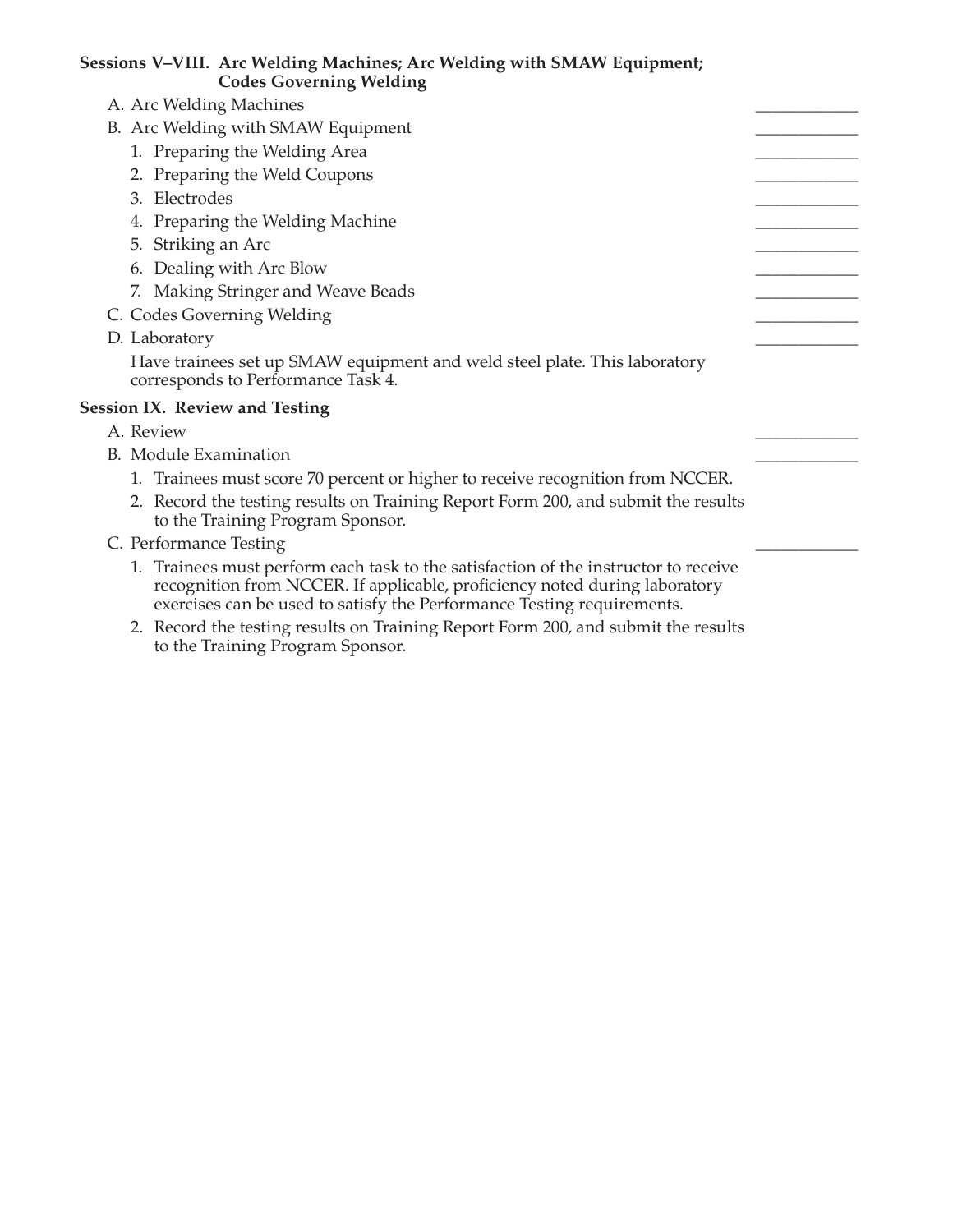# Bar Joists and Girders Annotated Instructor's Guide

#### Module Overview

This module introduces the trainee to the basics of bar joists used to support building roofs and decks including yarding, handling, rigging, and erection.

#### Prerequisites

Prior to training with this module, it is recommended that the trainee shall have successfully completed *Core Curriculum* and *Ironworking Level One*, Modules 30101-11 through 30110-11, 29102-09, and 30112-11.

# Objectives

Upon completion of this module, the trainee will be able to do the following:

- 1. Recognize the various types of bar joists.
- 2. Explain how bar joists are designated.
- 3. Describe the proper procedures for rigging and storing steel joists.
- 4. Describe the proper erection procedures for bar joists.
- 5. Explain the use of joist girders in steel joist construction systems.

# Performance Tasks

Under the supervision of the instructor, the trainee should be able to do the following:

- 1. Identify selected types, shapes, and grades of bar joists and joist girders.
- 2. Interpret connection details for bar joists and girders.
- 3. Demonstrate the ability to handle, store, and rig different types of bar joists and girders.
- 4. Identify different bridging and mounting devices used with bar joists and joist girders.

#### Materials and Equipment

| Multimedia projector and screen             | Pencils and scratch paper                     |
|---------------------------------------------|-----------------------------------------------|
| Ironworking Level One                       | Appropriate personal protective equipment     |
| PowerPoint <sup>®</sup> Presentation Slides | Erection drawings showing bridging spacing on |
| $(ISBN 978-0-13-213795-9)$                  | joists                                        |
| Computer                                    | Copies of the Quick Quiz*                     |
| Whiteboard/chalkboard                       | Module Examinations**                         |
| Markers/chalk                               | Performance Profile Sheets**                  |

- \* Located in the back of this module.
- \*\* Single-module AIG purchases include the printed exam and performance task sheet. If you have purchased the perfect-bound version of this title, download these materials from the IRC using your access code.

# Safety Considerations

Ensure that the trainees are equipped with appropriate personal protective equipment and know how to use it properly. Review safety guidelines associated with working on bar joists and joist girders. Emphasize the importance of proper housekeeping.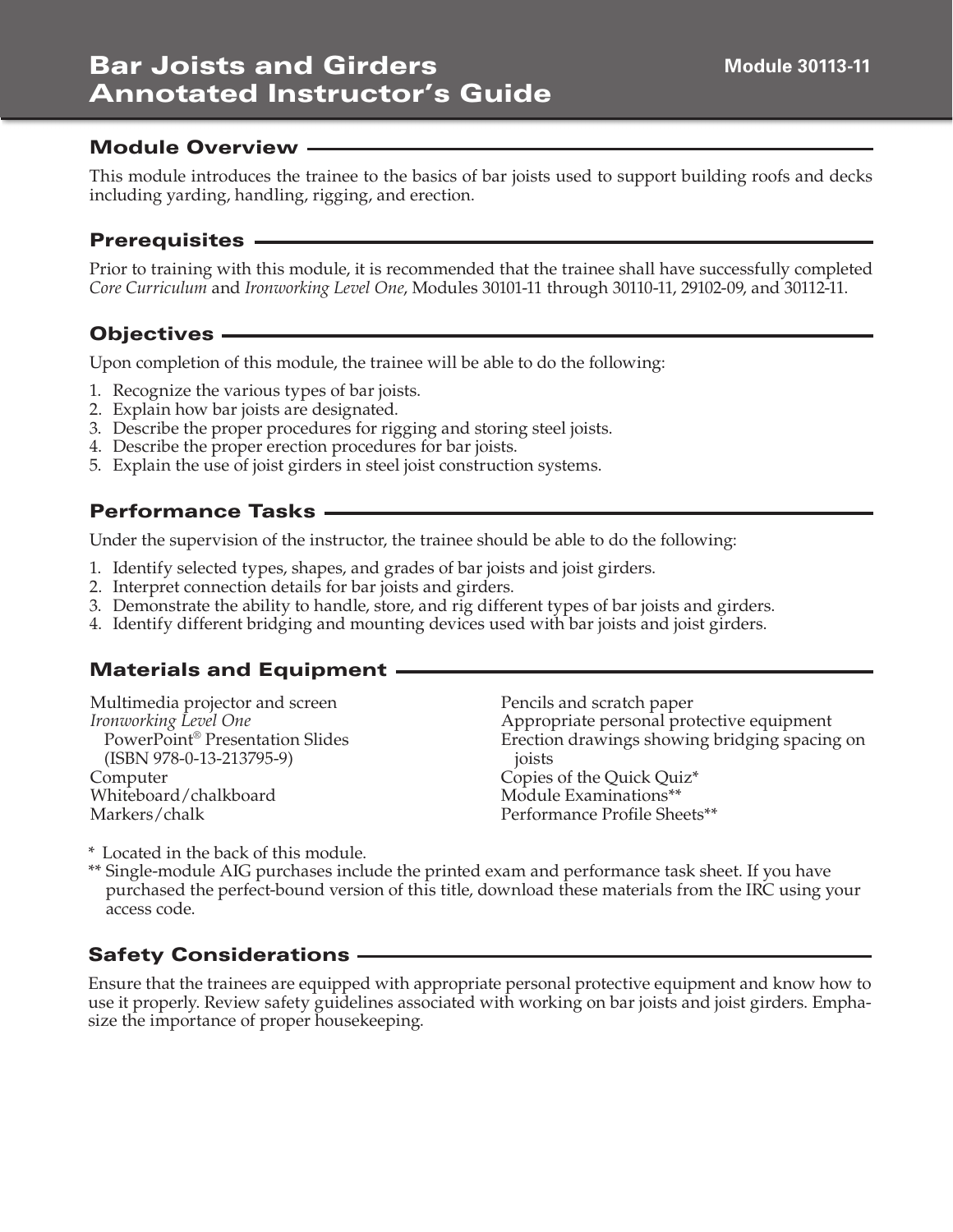# Additional Resources

This module presents thorough resources for task training. The following resource material is suggested for further study.

*OSHA Standards for the Construction Industry (29 CFR Part 1926)*. Latest edition. Washington, DC: Occupational Safety & Health Administration.

*Steel Construction Manual.* 13th edition. Chicago, IL: American Institute of Steel Construction.

# Teaching Time for This Module

An outline for use in developing your lesson plan is presented below. Note that each Roman numeral in the outline equates to one session of instruction. Each session has a suggested time period of 2<sup>1</sup>/<sub>2</sub> hours. This includes 10 minutes at the beginning of each session for administrative tasks and one 10-minute break during the session. Approximately 5 hours are suggested to cover *Bar Joists and Girders*. You will need to adjust the time required for testing based on your class size and resources. Because laboratories often correspond to Performance Tasks, the proficiency of the trainees may be noted during these exercises for Performance Testing purposes.

| <b>Topic</b>                                                                                                                                                                                                                                | <b>Planned Time</b> |
|---------------------------------------------------------------------------------------------------------------------------------------------------------------------------------------------------------------------------------------------|---------------------|
| Session I. Introduction; Open-Web Bar Joists; Erecting Steel Joists; Joist Girders                                                                                                                                                          |                     |
| A. Introduction                                                                                                                                                                                                                             |                     |
| B. Open-Web Bar Joists                                                                                                                                                                                                                      |                     |
| 1. Types and Designations                                                                                                                                                                                                                   |                     |
| 2. Handling, Storing, and Rigging                                                                                                                                                                                                           |                     |
| 3. Bridging                                                                                                                                                                                                                                 |                     |
| 4. End Bearing                                                                                                                                                                                                                              |                     |
| C. Erecting Steel Joists                                                                                                                                                                                                                    |                     |
| D. Joist Girders                                                                                                                                                                                                                            |                     |
| <b>Session II. Laboratory; Review and Testing</b>                                                                                                                                                                                           |                     |
| A. Laboratory                                                                                                                                                                                                                               |                     |
| 1. Have trainees identify selected types, shapes, and grades of bar joists and<br>joist girders. This laboratory corresponds to Performance Task 1.                                                                                         |                     |
| 2. Have trainees interpret connection details for bar joists and girders.<br>This laboratory corresponds to Performance Task 2.                                                                                                             |                     |
| 3. Have trainees demonstrate the ability to handle, store, and rig different types<br>of bar joists and girders. This laboratory corresponds to Performance Task 3.                                                                         |                     |
| 4. Have trainees identify different bridging and mounting devices used with bar<br>joists and joist girders. This laboratory corresponds to Performance Task 4.                                                                             |                     |
| <b>B.</b> Review                                                                                                                                                                                                                            |                     |
| C. Module Examination                                                                                                                                                                                                                       |                     |
| 1. Trainees must score 70 percent or higher to receive recognition from NCCER.                                                                                                                                                              |                     |
| 2. Record the testing results on Training Report Form 200, and submit the results<br>to the Training Program Sponsor.                                                                                                                       |                     |
| D. Performance Testing                                                                                                                                                                                                                      |                     |
| 1. Trainees must perform each task to the satisfaction of the instructor to receive<br>recognition from NCCER. If applicable, proficiency noted during laboratory<br>exercises can be used to satisfy the Performance Testing requirements. |                     |
| 2. Record the testing results on Training Report Form 200, and submit the results<br>to the Training Program Sponsor.                                                                                                                       |                     |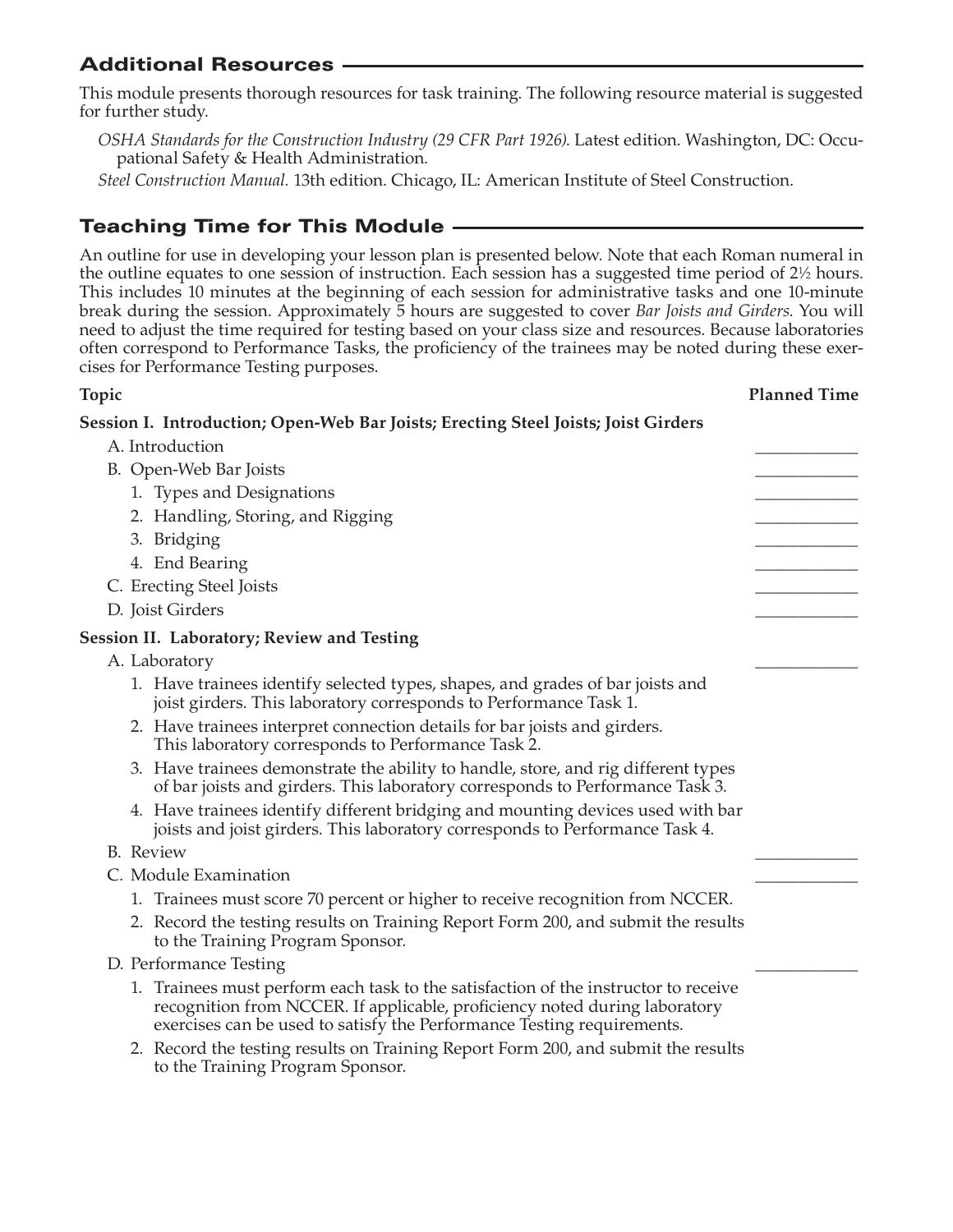This module identifies and explains decking types and profiles and how decking is packaged, shipped, and stored. It describes erecting decking and placing concrete safely. The effects of deck penetrations and damage are also covered.

#### Prerequisites

Prior to training with this module, it is recommended that the trainee shall have successfully completed *Core Curriculum* and *Ironworking Level One*, Modules 30101-11 through 30110-11, 29102-09, 30112-11, and 30113-11.

#### Objectives

Upon completion of this module, the trainee will be able to do the following:

- 1. Identify and explain types of decking and deck profiles.
- 2. Describe how decking is packaged, shipped, and stored.
- 3. Erect decking and observe job-site safety.
- 4. Explain the effects of deck penetrations and damage.
- 5. Demonstrate how to place concrete.

# Performance Tasks

Under the supervision of the instructor, the trainee should be able to do the following:

- 1. Demonstrate safe lifting methods.
- 2. Properly place decking.
- 3. Identify safety precautions for decking operations.
- 4. Demonstrate proper decking layout.
- 5. Identify types of decking.

#### Materials and Equipment

Multimedia projector and screen *Ironworking Level One* PowerPoint® Presentation Slides (ISBN 978-0-13-213795-9) Computer Whiteboard/chalkboard Markers/chalk Pencils and scratch paper Appropriate personal protective equipment Bundle tags *OSHA Standard 29 CFR, 1926 Subpart R* Hoist and materials to simulate lifting bundles Metal decking

Fasteners

Tools for installing fasteners, including: **Screwdriver** Air-driven tools Powder-actuated tools Samples of good and bad welds Welding equipment Concrete Tools for mixing and placing concrete Copies of the Quick Quizzes\* Module Examinations\*\* Performance Profile Sheets\*\*

\* Located in the back of this module.

\*\* Single-module AIG purchases include the printed exam and performance task sheet. If you have purchased the perfect-bound version of this title, download these materials from the IRC using your access code.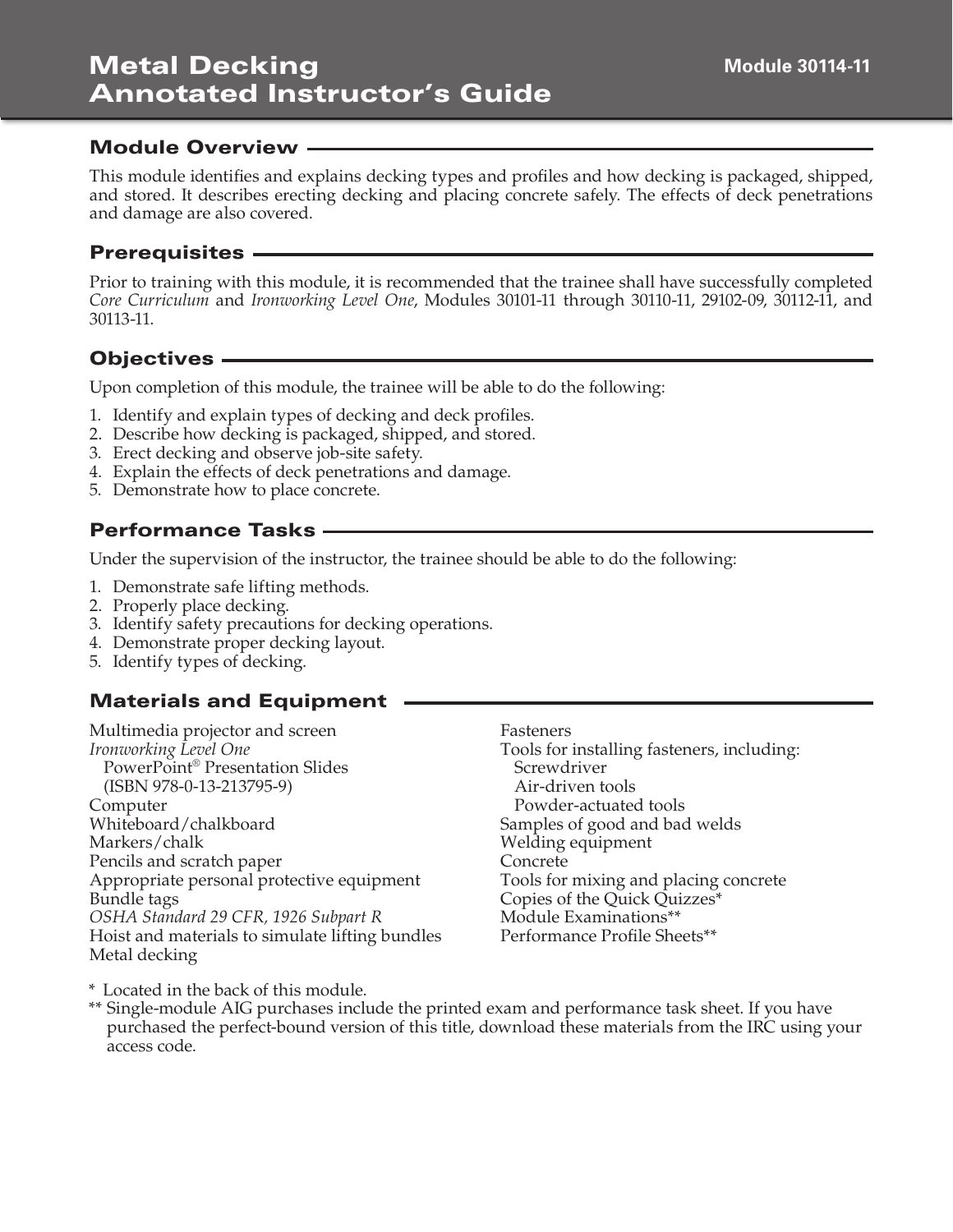# Safety Considerations

Ensure that the trainees are equipped with appropriate personal protective equipment and know how to use it properly. This module may/will require the trainees to work with concrete, lift, and place decking. Emphasize the special safety precautions associated with working with concrete. Discuss lifting safety. This module may/will require the trainees to weld. Emphasize the special safety precautions associated with welding. Ensure that trainees are briefed on the proper site or shop safety and fire procedures.

# Additional Resources

This module presents thorough resources for task training. The following resource material is suggested for further study.

*SDI Manual of Construction With Steel Deck*. Second ed. Fox River Grove, IL: Steel Deck Institute, 2006.

# Teaching Time for This Module

An outline for use in developing your lesson plan is presented below. Note that each Roman numeral in the outline equates to one session of instruction. Each session has a suggested time period of 2<sup>1</sup>/<sub>2</sub> hours. This includes 10 minutes at the beginning of each session for administrative tasks and one 10-minute break during the session. Approximately 10 hours are suggested to cover *Metal Decking*. You will need to adjust the time required for hands-on activity and testing based on your class size and resources. Because laboratories often correspond to Performance Tasks, the proficiency of the trainees may be noted during these exercises for Performance Testing purposes.

#### **Topic Planned Time**

**Session I. Introduction; Packaging; Erecting Decking and Observing Job-Site Safety**

| A. Introduction                                                                                                         |  |
|-------------------------------------------------------------------------------------------------------------------------|--|
| 1. Composite Floor Deck                                                                                                 |  |
| 2. Roof Deck                                                                                                            |  |
| 3. Cellular Deck                                                                                                        |  |
| 4. Form Deck                                                                                                            |  |
| B. Laboratory                                                                                                           |  |
| Have trainees practice identifying types of decking. This laboratory corresponds<br>to Performance Task 5.              |  |
| C. Packaging                                                                                                            |  |
| 1. Loading and Shipping                                                                                                 |  |
| 2. Receiving and Unloading                                                                                              |  |
| 3. Storage and Protection                                                                                               |  |
| D. Observing Job-Site Safety                                                                                            |  |
| 1. General Safety                                                                                                       |  |
| 2. Lifting Safety                                                                                                       |  |
| 3. Safe Working Platform                                                                                                |  |
| E. Laboratory                                                                                                           |  |
| Have trainees practice demonstrating safe lifting methods. This laboratory<br>corresponds to Performance Task 1.        |  |
| F. Placing Decking                                                                                                      |  |
| G. Laboratory                                                                                                           |  |
| Have trainees practice properly placing decking. This laboratory corresponds to<br>Performance Task 2.                  |  |
| H. Decking Capacities                                                                                                   |  |
| Laboratory<br>$\mathbf{I}$ .                                                                                            |  |
| Have trainees identify safety precautions for decking operations. This laboratory<br>corresponds to Performance Task 3. |  |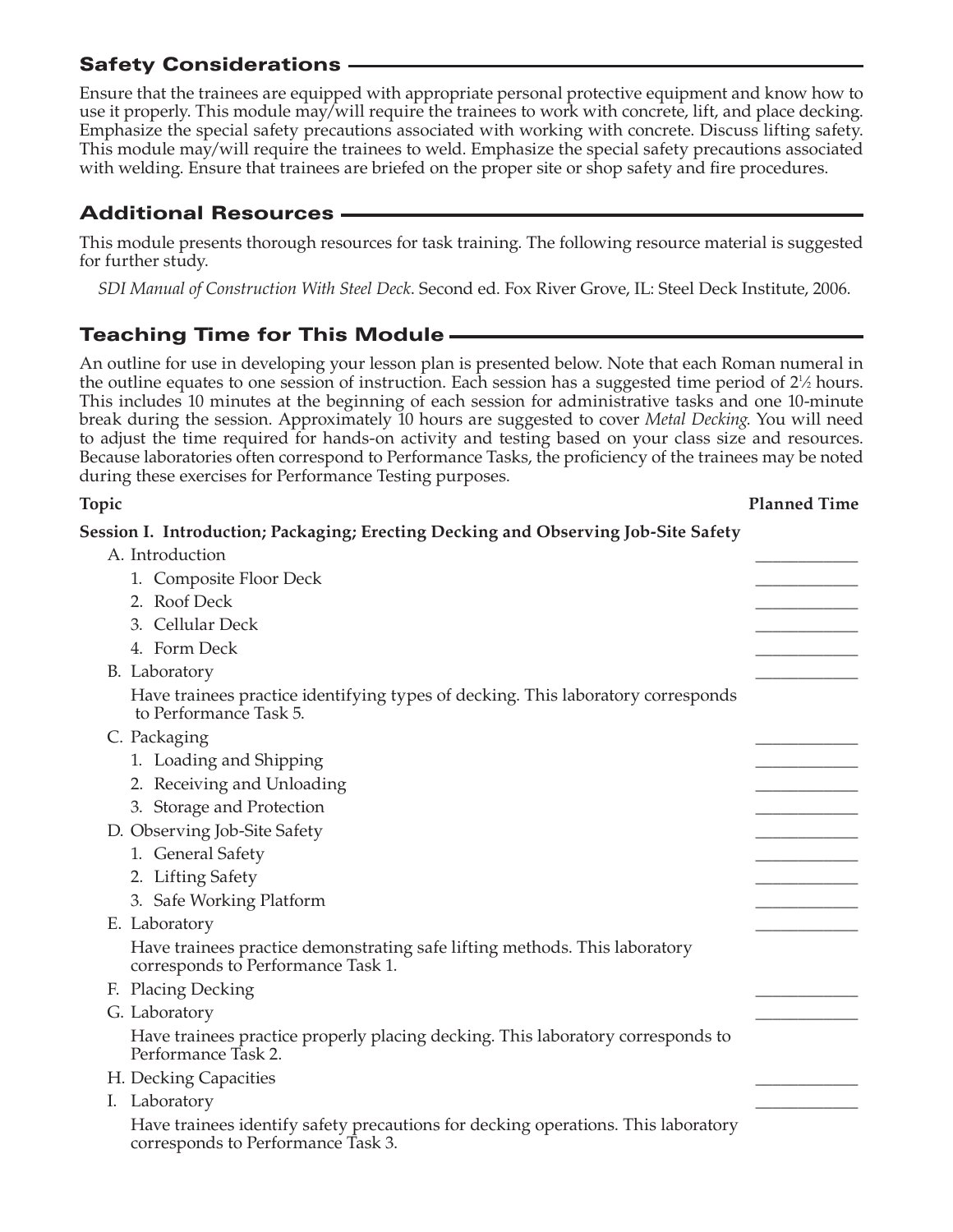#### **Session II. Fastening and Installing Decking**

- A. Attaching Decking
- B. Welding Decking
- C. Shear Studs
- D. Side Lap Connections
- E. Housekeeping

#### **Session III. Deck Damage and Penetrations; Placing Concrete**

- A. Deck Damage and Penetrations
- B. Placing Concrete
- C. Laboratory

 Have trainees demonstrate proper decking layout. This laboratory corresponds to Performance Task 4.

#### **Sessions IV. Review and Testing**

- A. Module Review
- B. Module Examination
	- 1. Trainees must score 70 percent or higher to receive recognition from NCCER.
	- 2. Record the testing results on Training Report Form 200, and submit the results to the Training Program Sponsor.
- C. Performance Testing
	- 1. Trainees must perform each task to the satisfaction of the instructor to receive recognition from the NCCER. If applicable, proficiency noted during laboratory exercises can be used to satisfy the Performance Testing requirements.
	- 2. Record the testing results on Training Report Form 200, and submit the results to the Training Program Sponsor.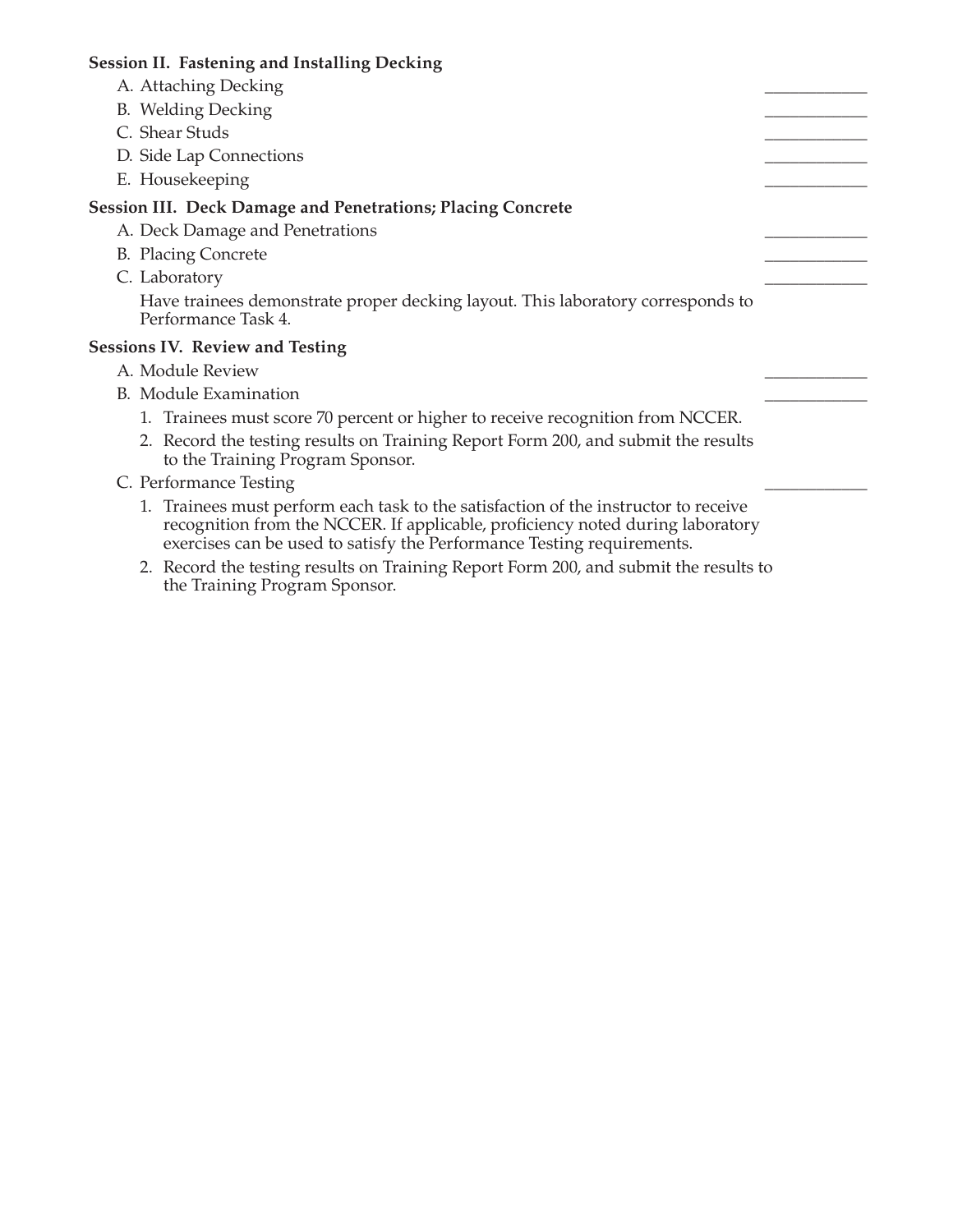# Field Fabrication Annotated Instructor's Guide

#### Module Overview

This module identifies the safety hazards associated with field fabrication. It explains how to use common layout tools and fabricate C-shapes, T-shapes, and W-shapes to given dimensions.

#### Prerequisites

Prior to training with this module, it is recommended that the trainee shall have successfully completed *Core Curriculum* and *Ironworking Level One*, Modules 30101-11 through 30110-11, 29102-09, and 30112-11 through 30114-11.

#### Objectives

Upon completion of this module, the trainee will be able to do the following:

- 1. Identify safety hazards associated with ironworking fabrication.
- 2. Use common layout tools.
- 3. Fabricate angle iron to given dimensions.
- 4. Fabricate channel iron to given dimensions.
- 5. Fabricate T-shapes to given dimensions.
- 6. Fabricate W-shapes to given dimensions.

# Performance Tasks

Under the supervision of the instructor, the trainee should be able to do the following:

- 1. Use common layout tools.
- 2. Fabricate angle iron to given dimensions.
- 3. Fabricate channel iron to given dimensions.
- 4. Fabricate T-shapes to given dimensions.
- 5. Fabricate W-shapes to given dimensions.

#### Materials and Equipment

| Tri-square                   |
|------------------------------|
| Steel rule                   |
| Steel square                 |
| Prick punch                  |
| Center punch                 |
| Band saw                     |
| Channel iron                 |
| Angle iron                   |
| T-shapes                     |
| W-shapes                     |
| Oxyfuel cutting equipment    |
| Side grinder                 |
| Oxyacetylene torch           |
| Copies of the Quick Quiz*    |
| Module Examinations**        |
| Performance Profile Sheets** |
|                              |

\* Located in the back of this module.

\*\* Single-module AIG purchases include the printed exam and performance task sheet. If you have purchased the perfect-bound version of this title, download these materials from the IRC using your access code.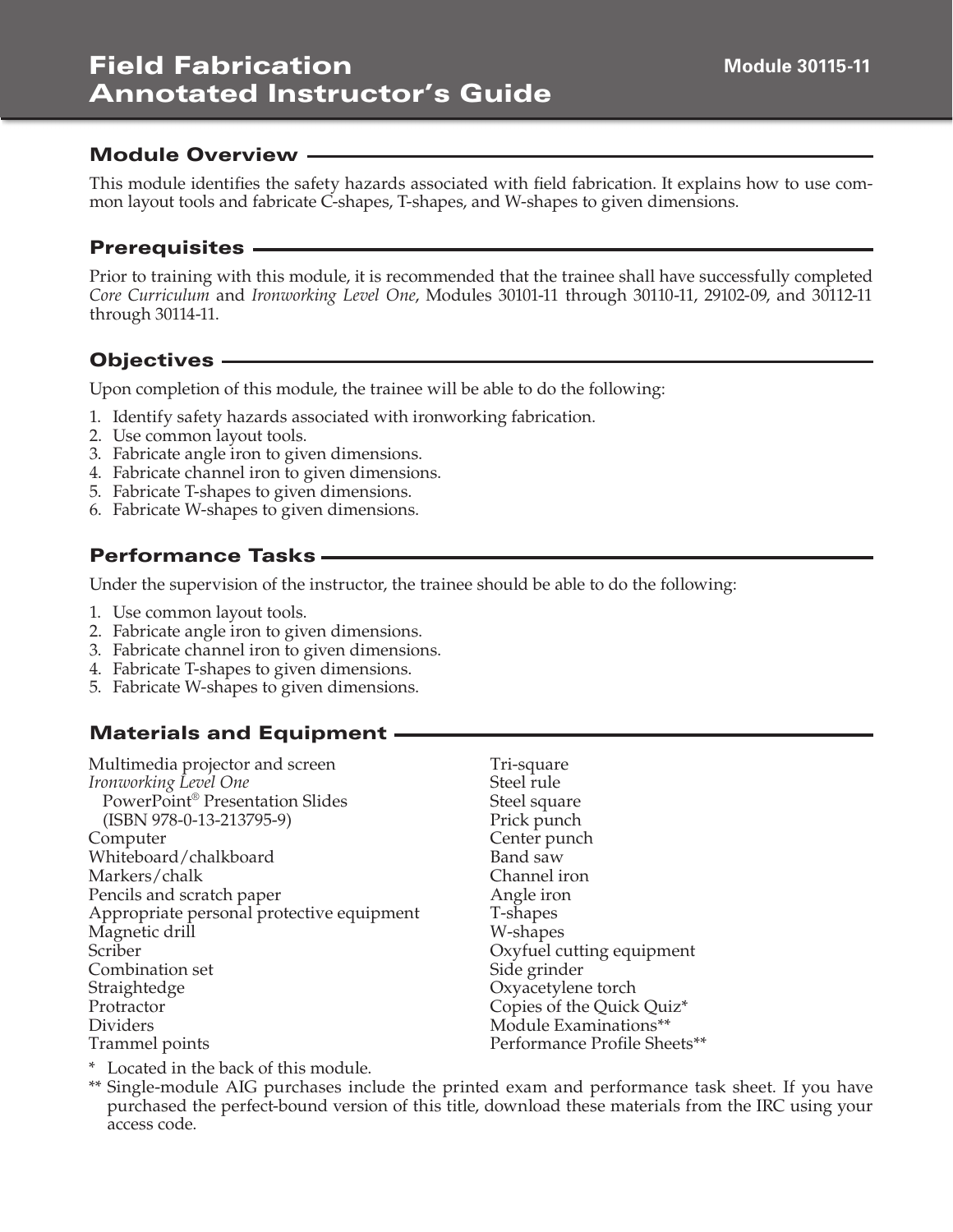# Safety Considerations

Ensure that the trainees are equipped with appropriate personal protective equipment and know how to use it properly. This module requires the trainees to use oxyfuel cutting equipment and oxyacetylene torches. Emphasize the special safety precautions associated with using torches. Ensure that trainees are briefed on the proper site or shop safety and fire procedures.

# Additional Resources

This module presents thorough resources for task training. The following resource material is suggested for further study.

*Steel Construction Manual*, 13th edition. Chicago, IL: American Institute of Steel Construction. *Detailing for Steel Construction*, 3rd edition. Chicago, IL: American Institute of Steel Construction.

# Teaching Time for This Module

An outline for use in developing your lesson plan is presented below. Note that each Roman numeral in the outline equates to one session of instruction. Each session has a suggested time period of  $2\frac{1}{2}$  hours. This includes 10 minutes at the beginning of each session for administrative tasks and one 10-minute break during the session. Approximately 15 hours are suggested to cover *Field Fabrication One*. You will need to adjust the time required for hands-on activity and testing based on your class size and resources. Because laboratories often correspond to Performance Tasks, the proficiency of the trainees may be noted during these exercises for Performance Testing purposes.

**Topic Planned Time Session I. Introduction; Safety; Layout Tools** A. Introduction B. Safety **Executive Contract Contract Contract Contract Contract Contract Contract Contract Contract Contract Contract Contract Contract Contract Contract Contract Contract Contract Contract Contract Contract Contract Con** C. Layout Tools 1. Scribers \_\_\_\_\_\_\_\_\_\_\_\_ 2. Steel Rules 3. Steel Squares 4. Combination Set 5. Protractors 6. Dividers **and the contract of the contract of the contract of the contract of the contract of the contract of the contract of the contract of the contract of the contract of the contract of the contract of the contract** 7. Trammel Points 8. Prick Punches 9. Center Punches 10. Straightedges 11. Magnetic Drill **Sessions II and III. Layout Tasks** A. Base Line Layout B. Scribing Lines 1. Laboratory Have trainees practice laying out right angles using the arc method and 3-4-5 method. 2. Laboratory Have trainees practice scribing parallel, perpendicular, and angled lines. C. Divider and Trammel Point Use 1. Laboratory

Have trainees practice using dividers and trammel points.